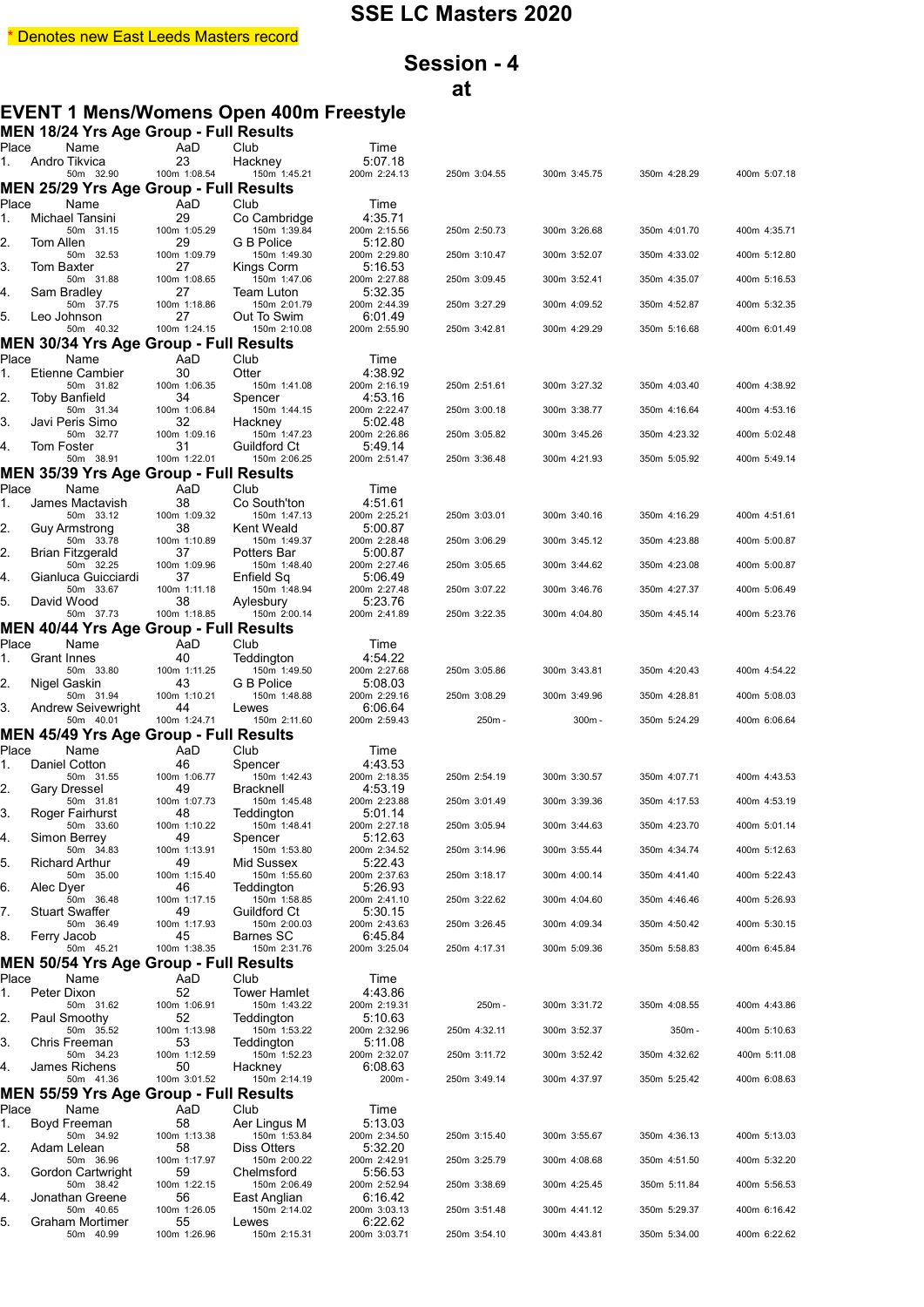|             |                    |                                        | MEN 60/64 Yrs Age Group - Full Results             |                                                          |                          |              |              |              |               |
|-------------|--------------------|----------------------------------------|----------------------------------------------------|----------------------------------------------------------|--------------------------|--------------|--------------|--------------|---------------|
| Place<br>1. |                    | Name<br><b>Gordon Coutts</b>           | AaD<br>60                                          | Club<br>Totnes                                           | Time<br>5:20.64          |              |              |              |               |
|             |                    | 50m 34.69                              | 100m 1:12.20                                       | 150m 1:51.51                                             | 200m 2:31.76             | 250m-        | 300m 3:55.27 | 350m 4:38.05 | 400m 5:20.64  |
| 2.          | Paul Hare          | 50m 36.50                              | 60<br>100m 1:18.67                                 | Croydon Amph<br>150m 2:01.90                             | 5:39.25<br>200m 2:46.26  | 250m 3:30.32 | 300m 4:14.60 | 350m 4:58.10 | 400m 5:39.25  |
|             |                    |                                        | MEN 70/74 Yrs Age Group - Full Results             |                                                          |                          |              |              |              |               |
| Place<br>1. | Chris Dunn         | Name                                   | AaD<br>74                                          | Club<br>Hatfield                                         | Time<br>5:17.12          |              |              |              |               |
|             |                    | 50m 35.94                              | 100m 1:15.22                                       | 150m 1:55.13                                             | 200m 2:35.51             | 250m 3:16.46 | 300m 3:57.93 | 350m 4:38.47 | 400m 5:17.12  |
| 2.          |                    | Stuart Mclellan<br>50m 40.18           | 71<br>100m 1:26.29                                 | Sudbury<br>150m 2:12.70                                  | 6:05.23<br>200m 3:00.42  | 250m 3:47.21 | 300m 4:34.71 | 350m 5:20.84 | 400m 6:05.23  |
| 3.          |                    | Peter Stephens                         | 73                                                 | Spencer                                                  | 6:43.75                  |              |              |              |               |
| 4.          |                    | 50m 44.50<br>Paul Partington           | 100m 1:34.23<br>72                                 | 150m 2:25.38<br>Wincanton                                | 200m 3:17.72<br>8:55.71  | 250m 4:09.95 | 300m 5:02.34 | 350m 5:54.03 | 400m 6:43.75  |
| 5.          | Peter Wick         | 50m 50.57                              | 100m 1:59.05<br>74                                 | 150m 3:11.99<br>Folkestone                               | 200m 4:22.44<br>9:33.74  | 250m 5:33.00 | 300m 6:43.26 | 350m 7:52.39 | 400m 8:55.71  |
|             |                    | 50m 59.65                              | 100m 2:08.58                                       | 150m 3:20.03                                             | 200m 4:33.29             | 250m 5:47.34 | 300m 7:02.53 | 350m 8:19.02 | 400m 9:33.74  |
|             |                    |                                        | <b>MEN 75/79 Yrs Age Group - Full Results</b>      |                                                          |                          |              |              |              |               |
| Place<br>1. |                    | Name<br><b>Tony Pearce</b>             | AaD<br>75                                          | Club<br><b>Barnes SC</b>                                 | Time<br>8:06.11          |              |              |              |               |
| 2.          |                    | 50m 56.01<br>John Williamson           | 100m 1:59.20<br>79                                 | 150m 3:05.07<br><b>Bracknell</b>                         | 200m 4:09.00<br>8:24.73  | 250m 7:12.49 | 300m 6:11.77 | 350m-        | 400m 8:06.11  |
|             |                    | 50m 55.47                              | 100m 1:58.64                                       | 150m 3:04.47                                             | 200m 4:08.46             | 250m 5:12.54 | 300m 6:16.22 | 350m 7:21.95 | 400m 8:24.73  |
|             |                    |                                        | <b>MEN 80/84 Yrs Age Group - Full Results</b>      |                                                          |                          |              |              |              |               |
| Place<br>1. |                    | Name<br>William Letch                  | AaD<br>80                                          | Club<br>Totnes                                           | Time<br>6:37.46          |              |              |              |               |
|             |                    | 50m 43.33                              | 100m 1:32.08                                       | 150m 2:23.55                                             | 200m 3:14.11             | 250m 4:06.10 | 300m 4:57.16 | 350m 5:49.05 | 400m 6:37.46  |
| 2.          |                    | Garfield Thomas<br>50m 47.09           | 80<br>100m 1:41.37                                 | <b>Bridgend Cty</b><br>150m 2:37.50                      | 7:24.65<br>200m 3:35.20  | 250m 4:34.14 | 300m 5:33.02 | 350m 6:29.33 | 400m 7:24.65  |
| 3.          | Max Zeller         | 50m 1:09.11                            | 82<br>100m 2:28.45                                 | Spencer<br>150m 3:49.20                                  | 10:11:41<br>200m 5:07.01 | 250m 6:24.97 | 300m 7:42.13 | 350m 8:58.32 | 400m 10:11.41 |
|             |                    |                                        | <b>WOMEN 18/24 Yrs Age Group -</b>                 | <b>Full Results</b>                                      |                          |              |              |              |               |
| Place       |                    | Name                                   | AaD                                                | Club                                                     | Time                     |              |              |              |               |
| 1.          |                    | Jasmine Lambert<br>50m 34.70           | 20<br>100m 1:14.29                                 | <b>RTW Masters</b><br>150m 1:54.09                       | 5:21.60<br>200m 2:35.81  | 250m 3:16.78 | 300m 3:59.35 | 350m 4:40.72 | 400m 5:21.60  |
| 2.          | Alice Pinney       |                                        | 21<br>100m 1:20.95                                 | Team Luton<br>150m 2:04.92                               | 5:43.07<br>200m 2:49.68  | 250m 3:34.40 | 300m 4:18.43 | 350m 5:01.79 | 400m 5:43.07  |
|             |                    | 50m 37.86                              |                                                    | <b>WOMEN 25/29 Yrs Age Group - Full Results</b>          |                          |              |              |              |               |
| Place       |                    | Name                                   | AaD                                                | Club                                                     | Time                     |              |              |              |               |
| 1.          | Amy Barton         | 50m 33.38                              | 25<br>100m 1:10.10                                 | Otter<br>150m 1:47.92                                    | 5:07.46<br>200m 2:26.22  | 250m 3:05.68 | 300m 3:45.51 | 350m 4:26.73 | 400m 5:07.46  |
| 2.          |                    | Estelle Jakubowski                     | 28                                                 | Hackney                                                  | 5:20.68                  |              |              |              |               |
|             |                    | 50m 36.10                              | 100m 1:15.21                                       | 150m 1:54.85<br>WOMEN 30/34 Yrs Age Group - Full Results | 200m 2:36.05             | 250m 3:17.02 | 300m 3:59.24 | 350m 4:40.96 | 400m 5:20.68  |
| Place       |                    | Name                                   | AaD                                                | Club                                                     | Time                     |              |              |              |               |
| 1.          | <b>Holly Moore</b> | 50m 33.85                              | 31<br>100m 1:10.61                                 | Wycombe Dist<br>150m 1:48.49                             | 4:58.56<br>200m 2:26.61  | 250m 3:05.36 | 300m 3:43.67 | 350m 4:21.76 | 400m 4:58.56  |
| 2.          |                    | Hannah Kitchen                         | 30                                                 | Guildford Ct                                             | 5:02.52                  |              |              |              |               |
| 3.          |                    | 50m 34.71<br><b>Esther Worthington</b> | 100m 1:12.80<br>33                                 | 150m 1:50.88<br>Otter                                    | 200m 2:29.90<br>5:26.49  | 250m 3:07.74 | 300m 3:46.28 | 350m 4:24.43 | 400m 5:02.52  |
| 4.          |                    | 50m 36.01<br>Fiona Conway              | 100m 1:16.51<br>30                                 | 150m 1:58.91                                             | 200m 2:41.12<br>6:39.64  | 250m 3:23.18 | 300m 4:05.73 | 350m 4:46.91 | 400m 5:26.49  |
|             |                    | 50m 45.45                              | 100m 1:34.33                                       | Loughborough<br>150m 2:24.77                             | 200m 3:15.00             | 250m 4:06.68 | 300m 4:58.53 | 350m-        | 400m 6:39.64  |
|             |                    |                                        |                                                    | <b>WOMEN 35/39 Yrs Age Group - Full Results</b>          |                          |              |              |              |               |
| Place<br>1. | Kira Neal          | Name                                   | AaD<br>36                                          | Club<br>Romford Town                                     | Time<br>5:16.52          |              |              |              |               |
|             | Lucy Gruner        | 50m 35.48                              | 100m 1:14.66                                       | 150m 1:54.33                                             | 200m 2:35.06<br>5:19.55  | 250m 3:15.42 | 300m 3:56.10 | 350m 4:36.47 | 400m 5:16.52  |
| 2.          |                    | 50m 34.96                              | 38<br>100m 1:13.60                                 | Fareham N'ds<br>150m 1:53.74                             | 200m 2:35.14             | 250m 3:16.53 | 300m 3:57.73 | 350m 4:38.74 | 400m 5:19.55  |
| 3.          |                    | Laura Kerrigan<br>50m 37.70            | 35<br>100m 1:20.13                                 | Spencer<br>150m 2:04.02                                  | 5:49.57<br>200m 2:48.82  | 250m 3:33.75 | 300m 4:18.85 | 350m 5:04.97 | 400m 5:49.57  |
| 4.          | Hoda Elridi        |                                        | 39                                                 | Spencer                                                  | 5:57.27                  |              |              |              |               |
|             |                    | 50m 39.90                              | 100m 1:23.96<br><b>WOMEN 40/44 Yrs Age Group -</b> | 150m -<br><b>Full Results</b>                            | 200m 2:55.50             | 250m 3:41.91 | 300m 4:27.14 | 350m 5:13.09 | 400m 5:57.27  |
| Place       |                    | Name                                   | AaD                                                | Club                                                     | Time                     |              |              |              |               |
| 1.          |                    | Ceri Edwards<br>50m 31.74              | 42<br>100m 1:06.72                                 | Portsmouth N<br>150m 1:42.08                             | 4:44.28<br>200m 2:18.43  | 250m 2:54.78 | 300m 3:31.51 | 350m 4:08.20 | 400m 4:44.28  |
| 2.          |                    | Sarah Hempenstall                      | 42                                                 | G B Police                                               | 5:14.50                  |              |              |              |               |
| 3.          |                    | 50m 35.37<br>Hannah Newsham            | 100m 1:14.53<br>41                                 | 150m 1:54.97<br>Erith & Dist                             | 200m 2:35.96<br>5:18.48  | 250m 3:16.73 | 300m 3:56.25 | 350m 4:36.61 | 400m 5:14.50  |
|             |                    | 50m 34.72                              | 100m 1:12.64                                       | 150m 1:51.99<br>WOMEN 45/49 Yrs Age Group - Full Results | 200m 2:32.48             | 250m 3:13.78 | 300m 3:55.37 | 350m 4:37.66 | 400m 5:18.48  |
| Place       |                    | Name                                   | AaD                                                | Club                                                     | Time                     |              |              |              |               |
| 1.          |                    | Jessica Wooddisse                      | 45                                                 | <b>Stroud Mast</b>                                       | 4:55.34                  |              |              |              |               |
| 2.          |                    | 50m 34.61<br>Michelle Ware             | 100m 1:10.92<br>47                                 | 150m 1:48.60<br>Guildford Ct                             | 200m 2:25.72<br>4:58.56  | 250m 3:03.49 | 300m 3:40.95 | 350m 4:18.85 | 400m 4:55.34  |
| 3.          | Claire Thorn       | 50m 34.09                              | 100m 1:11.05<br>49                                 | 150m 1:49.19<br>G B Police                               | 200m 2:27.54<br>5:11.84  | 250m 3:05.59 | 300m 3:43.95 | 350m 4:21.66 | 400m 4:58.56  |
|             |                    | 50m 34.78                              | 100m 1:13.28                                       | 150m 1:53.75                                             | 200m 2:34.02             | 250m 3:14.39 | 300m 3:54.17 | 350m 4:33.93 | 400m 5:11.84  |
| 4.          |                    | Alison Cowie<br>$50m -$                | 47<br>100m 1:38.97                                 | Chelmsford<br>150m 2:33.07                               | 7:03.10<br>200m 3:27.26  | 250m 4:23.88 | 300m 5:18.16 | 350m-        | 400m 7:03.10  |
| 5.          |                    | Claudine Day                           | 49                                                 | Redhill & R                                              | 7:10.42                  |              |              |              |               |
|             |                    | 50m 49.19                              | 100m 1:43.51<br><b>WOMEN 50/54 Yrs Age Group -</b> | 150m 2:39.23<br><b>Full Results</b>                      | 200m 3:34.01             | 250m 4:28.64 | 300m 5:23.15 | 350m 6:17.70 | 400m 7:10.42  |
| Place       |                    | Name                                   | AaD                                                | Club                                                     | Time                     |              |              |              |               |
| 1.          |                    | Jane Mcmenemy<br>50m 35.33             | 52<br>100m 1:14.10                                 | Otter<br>150m 1:55.24                                    | 5:29.97<br>200m 2:37.67  | 250m 3:20.69 | 300m 4:03.77 | 350m 4:47.69 | 400m 5:29.97  |
| 2.          | Kate King          |                                        | 52                                                 | Aylesbury                                                | 5:56.61                  |              |              |              |               |
| 3.          |                    | 50m 41.11<br>Karen Bassett             | 100m 1:26.11<br>52                                 | 150m 2:11.76<br>Spencer                                  | 200m 2:57.72<br>5:56.73  | 250m 3:43.19 | 300m 4:28.66 | 350m 5:13.38 | 400m 5:56.61  |
| 4.          |                    | 50m 38.28<br><b>Helen Andrews</b>      | 100m 1:21.15<br>54                                 | 150m 2:06.80<br>Fareham N'ds                             | 200m 2:52.71<br>6:20.61  | 250m 3:39.85 | 300m 4:26.76 | 350m 5:13.74 | 400m 5:56.73  |
|             |                    | 50m 40.74                              | 100m 1:28.68                                       | 150m 2:16.57                                             | 200m 3:05.95             | 250m 3:54.45 | 300m 4:44.54 | 350m 5:32.99 | 400m 6:20.61  |
| 5.          | Sara Luder         | 50m 46.37                              | 54<br>100m 1:37.47                                 | Spencer<br>150m 2:28.86                                  | 6:44.40<br>200m 3:20.43  | 250m 4:12.05 | 300m 5:03.87 | 350m 5:55.76 | 400m 6:44.40  |
| 6.          |                    | Emma France<br>50m 49.00               | 52<br>100m 1:41.09                                 | Guildford Ct<br>150m 2:34.94                             | 7:03.73<br>200m 3:28.40  | 250m 4:23.02 | 300m 5:16.78 | 350m 6:11.59 | 400m 7:03.73  |
| 7.          |                    | Caroline Butterwick                    | 52                                                 | Farnham                                                  | 7:07.95                  |              |              |              |               |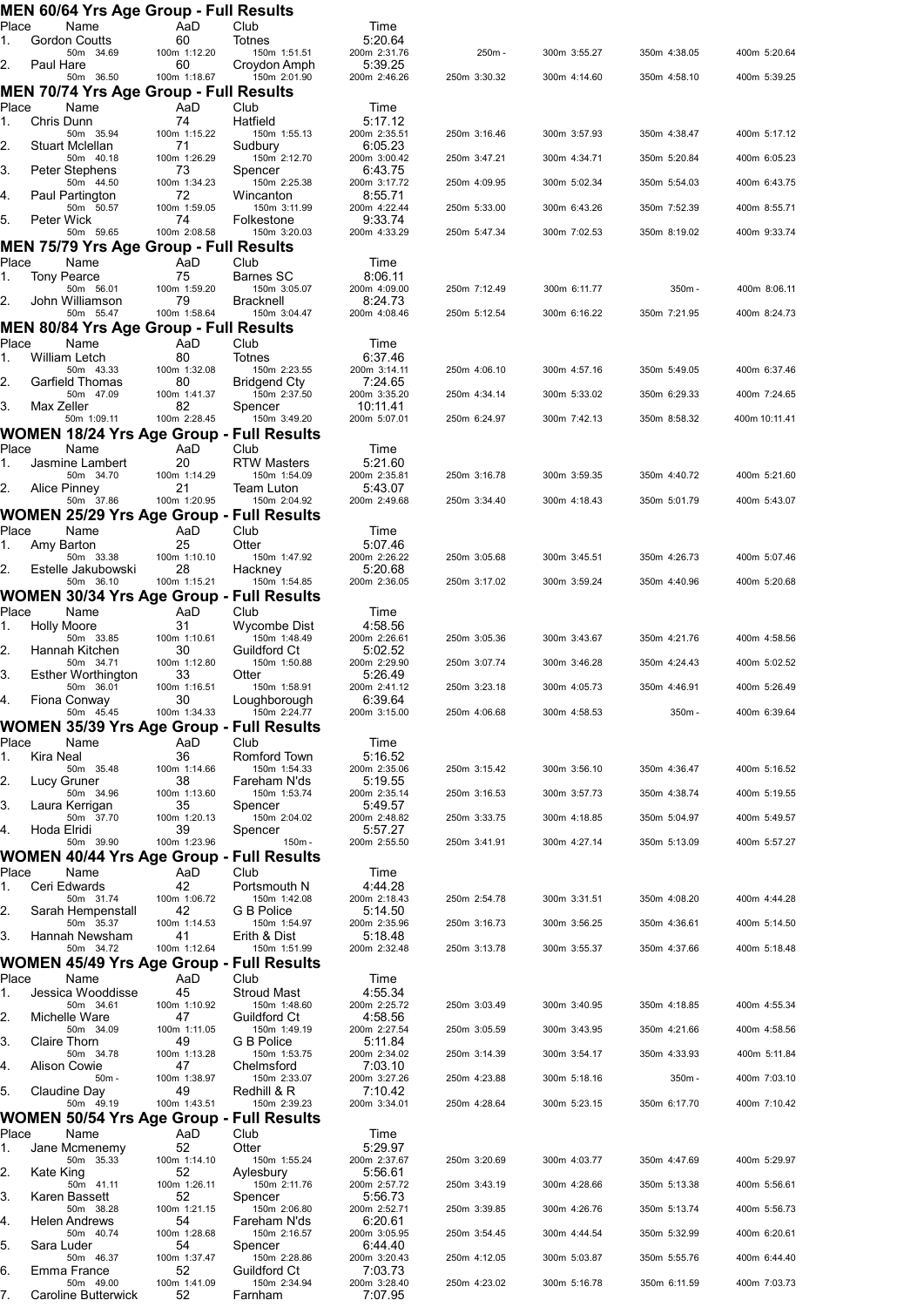|              |                      | 50m 45.22                        | 100m 1:34.60                      | 150m 2:28.56                                    | 200m 3:24.59             | 250m 4:21.17 | 300m 5:17.13 | 350m 6:14.45   | 400m 7:07.95       |                    |
|--------------|----------------------|----------------------------------|-----------------------------------|-------------------------------------------------|--------------------------|--------------|--------------|----------------|--------------------|--------------------|
| 8.           |                      | Denise Humphries<br>50m 46.19    | 53<br>100m 1:39.55                | Godalming<br>150m 2:33.68                       | 7:10.15<br>200m 3:30.36  | 250m 4:25.21 | 300m 5:21.75 | 350m 6:16.67   | 400m 7:10.15       |                    |
|              |                      |                                  |                                   | WOMEN 55/59 Yrs Age Group - Full Results        |                          |              |              |                |                    |                    |
| <u>Place</u> |                      | <u>Name</u>                      | AaD                               | <b>Club</b>                                     | <u>Time</u>              |              |              |                |                    |                    |
|              |                      | <b>Karen Graham</b>              | 55                                | <b>East Leeds</b>                               | 4.57.77* (GBR)           |              |              |                |                    |                    |
| 2.           |                      | 50m 34.39<br><b>Judith Wiles</b> | 100m 1:11.43*<br>57               | 150m 1:49.07<br>Farnham                         | 200m 2:27.10*<br>6:01.54 | 250m 3:04.94 | 300m 3:42.79 | 350m 4:20.77   | 400m 4:57.77       |                    |
|              |                      | 50m 40.63                        | 100m 1:24.67                      | 150m 2:11.01                                    | 200m 2:56.84             | 250m 3:43.86 | 300m 4:30.50 | 350m 5:17.33   | 400m 6:01.54       |                    |
|              |                      |                                  |                                   | WOMEN 60/64 Yrs Age Group - Full Results        |                          |              |              |                |                    |                    |
| Place<br>1.  |                      | Name<br>Alyson Fordham           | AaD<br>64                         | Club<br><b>Romford Town</b>                     | Time<br>5:37.83          |              |              |                |                    |                    |
|              |                      | 50m 36.75                        | 100m 1:18.51                      | 150m 2:02.30                                    | 200m 2:47.06             | 250m 3:30.80 | 300m 4:15.24 | 350m 4:57.62   | 400m 5:37.83       |                    |
| 2.           |                      | Catherine Beckett                | 64                                | Winchester                                      | 6:07.70                  |              |              |                |                    |                    |
| 3.           |                      | 50m 41.63<br>Sharon Mclellan     | 100m 1:26.72<br>62                | 150m 2:14.66<br>Sudbury                         | 200m 3:01.98<br>6:33.90  | 250m 3:49.78 | 300m 4:37.94 | 350m 5:25.51   | 400m 6:07.70       |                    |
|              |                      | 50m 46.06                        | 100m 1:35.25                      | 150m 2:25.90                                    | 200m 3:15.97             | 250m 4:07.23 | 300m 4:57.16 | 350m 5:47.09   | 400m 6:33.90       |                    |
| 4.           | Ann Gale             | 50m 43.35                        | 64<br>100m 1:34.82                | Mid Sussex<br>150m 2:28.64                      | 6:53.49<br>200m 3:24.22  | 250m 4:18.68 | 300m 5:13.12 | 350m-          | 400m 6:53.49       |                    |
| 5.           |                      | Dawn Bracken                     | 61                                | Chelmsford                                      | 6:57.37                  |              |              |                |                    |                    |
| 6.           | Pat Teale            | 50m 46.90                        | 100m 1:39.64<br>63                | 150m 2:31.30<br>Bexley                          | 200m 3:24.93<br>6:59.63  | 250m 4:17.50 | 300m 5:11.29 | 350m 6:04.11   | 400m 6:57.37       |                    |
|              |                      | 50m 48.22                        | 100m 1:41.54                      | 150m 2:35.59                                    | 200m 3:28.28             | 250m 4:21.24 | 300m 5:14.03 | 350m 6:08.30   | 400m 6:59.63       |                    |
|              |                      |                                  |                                   | WOMEN 65/69 Yrs Age Group - Full Results        |                          |              |              |                |                    |                    |
| Place        |                      | Name                             | AaD                               | Club                                            | Time                     |              |              |                |                    |                    |
| 1.           |                      | Claire Moore<br>$50m -$          | 65<br>100m 1:31.38                | Bracknell<br>$150m -$                           | 6:26.95<br>200m 3:10.16  | 250m-        | 300m 4:49.49 | 350m-          | 400m 6:26.95       |                    |
| 2.           |                      | <b>Shelley Robinson</b>          | 68                                | Sevenoaks                                       | 7:33.92                  |              |              |                |                    |                    |
|              |                      | 50m 48.86                        | 100m 1:44.19                      | 150m 2:42.36                                    | 200m 3:41.18             | 250m 4:40.38 | 300m 5:39.44 | $350m -$       | 400m 7:33.92       |                    |
|              |                      |                                  |                                   | <b>WOMEN 70/74 Yrs Age Group - Full Results</b> |                          |              |              |                |                    |                    |
| Place<br>1.  |                      | Name<br>Alison Gwynn             | AaD<br>72                         | Club<br>Mid Sussex                              | Time<br>6:33.85          |              |              |                |                    |                    |
|              |                      | 50m 44.81                        | 100m 1:34.12                      | 150m 2:24.94                                    | 200m 3:16.17             | 250m 4:07.22 | 300m 4:58.04 | 350m 5:48.10   | 400m 6:33.85       |                    |
| 2.           | Jan Wood             |                                  | 70                                | Crediton                                        | 6:51.89                  |              |              |                |                    |                    |
| 3.           |                      | 50m 45.04<br>Rose Dudeney        | 100m 1:35.10<br>73                | 150m 2:28.27<br>Mid Sussex                      | 200m 3:21.91<br>7:07.08  | 250m 4:15.74 | 300m 5:09.78 | 350m 6:02.96   | 400m 6:51.89       |                    |
|              |                      | 50m 49.29                        | 100m 1:42.76                      | 150m 2:37.49                                    | 200m 3:31.68             | 250m 4:25.79 | 300m 5:20.87 | 350m 6:14.75   | 400m 7:07.08       |                    |
| 4.           |                      | Valerie Mclaren<br>$50m -$       | 73<br>100m 1:53.31                | Crawley<br>150m -                               | 8:15.20<br>200m 4:03.87  | 250m 5:06.10 | 300m 6:11.01 | 350m 7:13.66   | 400m 8:15.20       |                    |
|              |                      |                                  | WOMEN 85/89 Yrs Age Group -       | <b>Full Results</b>                             |                          |              |              |                |                    |                    |
| Place        |                      | Name                             | AaD                               | Club                                            | Time                     |              |              |                |                    |                    |
| 1.           | Jane Asher           |                                  | 89                                | Kings Corm                                      | 7:49.18                  |              |              |                |                    |                    |
| 2.           |                      | 50m 54.44<br>Joy Cochrane        | 100m 1:54.32<br>87                | 150m 2:56.10<br>Romford Town                    | 200m 3:57.76<br>11:26.94 | 250m 4:57.91 | 300m 5:58.33 | 350m 6:56.66   | 400m 7:49.18       |                    |
|              |                      | 50m 1:08.42                      | 100m 2:36.86                      | 150m 4:00.84                                    | 200m 5:33.56             | 250m 7:03.71 | 300m 8:35.46 | 350m 10:02.89  | 400m 11:26.94      |                    |
|              |                      |                                  |                                   | EVENT 2 Womens Open 200m Medley Team            |                          |              |              |                |                    |                    |
|              |                      |                                  | 072+ Yrs Age Group - Full Results |                                                 |                          |              |              |                |                    |                    |
| Place        |                      | Name                             | A.G                               | Club                                            | Time                     |              |              | 50             | 100                | 150                |
| 1.           | Hackney              | <b>RTW Masters</b>               | 072+<br>$072+$                    | Hackney<br><b>RTW Masters</b>                   | 2:26.61<br>2:32.05       |              |              | 38.13<br>39.66 | 1:18.44<br>1:23.48 | 1:53.82<br>2:00.75 |
|              |                      |                                  | 160+ Yrs Age Group - Full Results |                                                 |                          |              |              |                |                    |                    |
| Place        |                      | Name                             | A.G                               | Club                                            | Time                     |              |              | 50             | 100                | 150                |
| 1.           | Spencer              |                                  | $160+$                            | Spencer                                         | 2:23.71                  |              |              | 37.26          | 1:14.35            | 1:49.22            |
| 2.           |                      | <b>Mid Sussex</b>                | $160+$                            | Mid Sussex                                      | 2:29.18                  |              |              | 41.19          | 1:20.61            | 1:53.68            |
| 3.           | Spencer              |                                  | $160+$                            | Spencer                                         | 2:36.41                  |              |              | 39.69          | 1:23.26            | 2:00.57            |
| 4.<br>5.     | Farnham A            |                                  | $160+$                            | Farnham                                         | 2:45.88<br>2:46.98       |              |              | 45.57          | 1:35.06            | 2:12.51            |
| 6.           | Farnham B            | Mid Sussex                       | $160+$<br>$160+$                  | Farnham<br>Mid Sussex                           | 2:57.19                  |              |              | 48.67<br>44.66 | 1:37.01<br>1:28.41 | 2:12.00<br>2:14.45 |
|              | <b>Barnes SC</b>     |                                  | $160+$                            | <b>Barnes SC</b>                                | <b>DNC</b>               |              |              |                |                    |                    |
|              | G B Police           |                                  | $160+$                            | G B Police                                      | <b>DNC</b>               |              |              |                |                    |                    |
|              |                      | <b>RTW Masters</b>               | $160+$                            | <b>RTW Masters</b>                              | <b>DNC</b>               |              |              |                |                    |                    |
|              |                      |                                  | 240+ Yrs Age Group - Full Results |                                                 |                          |              |              |                |                    |                    |
| Place        |                      | Name                             | A.G                               | Club                                            | Time                     |              |              | 50             | 100                | 150                |
| 1.           | Crawley              | Mid Sussex A                     | $240+$<br>$240+$                  | Mid Sussex<br>Crawley                           | 2:40.18<br>DQ SA 3L      |              |              | 41.80          | 1:26.20            | 2:06.59            |
|              |                      |                                  |                                   | <b>EVENT 3 Mens Open 200m Medley Team</b>       |                          |              |              |                |                    |                    |
|              |                      |                                  |                                   |                                                 |                          |              |              |                |                    |                    |
|              |                      |                                  | 072+ Yrs Age Group - Full Results |                                                 |                          |              |              |                |                    |                    |
| Place<br>1.  | Hackney              | Name                             | A.G<br>$072+$                     | Club<br>Hackney                                 | Time<br>2:16.35          |              |              | 50<br>34.34    | 100<br>1:13.44     | 150<br>1:45.30     |
|              |                      | <b>RTW Masters</b>               | $072+$                            | <b>RTW Masters</b>                              | <b>DNC</b>               |              |              |                |                    |                    |
|              |                      |                                  | 160+ Yrs Age Group - Full Results |                                                 |                          |              |              |                |                    |                    |
| Place        |                      | Name                             | A.G                               | Club                                            | Time                     |              |              | 50             | 100                | 150                |
| 1.           |                      | Kent Weald                       | $160+$                            | Kent Weald                                      | 1:59.60                  |              |              | 31.86          | 1:03.89            | 1:32.11            |
| 2.           | Aer Lingus           |                                  | $160+$                            | Aer Lingus                                      | 2:06.59                  |              |              | 35.56          | 1:08.07            | 1:37.22            |
| 3.<br>4.     | Farnham              | Mid Sussex A                     | $160+$<br>$160+$                  | Mid Sussex<br>Farnham                           | 2:11.12<br>2:21.70       |              |              | 34.35<br>41.06 | 1:10.94<br>1:20.47 | 1:41.59<br>1:52.48 |
| 5.           |                      | Mid Sussex B                     | $160+$                            | Mid Sussex                                      | 2:29.87                  |              |              | 38.16          | 1:25.56            | 1:58.64            |
| 6.           |                      | <b>RTW Masters</b>               | $160+$                            | <b>RTW Masters</b>                              | 2:47.32                  |              |              | 53.38          | 1:40.93            | 2:17.43            |
|              | Barnes SC            |                                  | $160+$                            | Barnes SC                                       | <b>DNC</b>               |              |              |                |                    |                    |
|              |                      |                                  | 240+ Yrs Age Group - Full Results |                                                 |                          |              |              |                |                    |                    |
| Place        |                      | Name                             | A.G                               | Club                                            | Time                     |              |              | 50             | 100                | 150                |
| 1.           |                      | Kent Weald                       | 240+<br>240+                      | Kent Weald                                      | 2:29.18                  |              |              | 37.54          | 1:20.59            | 1:56.71            |
| 2.<br>3.     | Spencer<br>Barnes SC |                                  | $240+$                            | Spencer<br>Barnes SC                            | 2:32.61<br>2:57.49       |              |              | 40.24<br>44.36 | 1:33.26<br>1:29.24 | 2:03.41<br>2:14.30 |
|              |                      |                                  |                                   | <b>EVENT 4 Womens Open 100m Butterfly</b>       |                          |              |              |                |                    |                    |
|              |                      |                                  |                                   |                                                 |                          |              |              |                |                    |                    |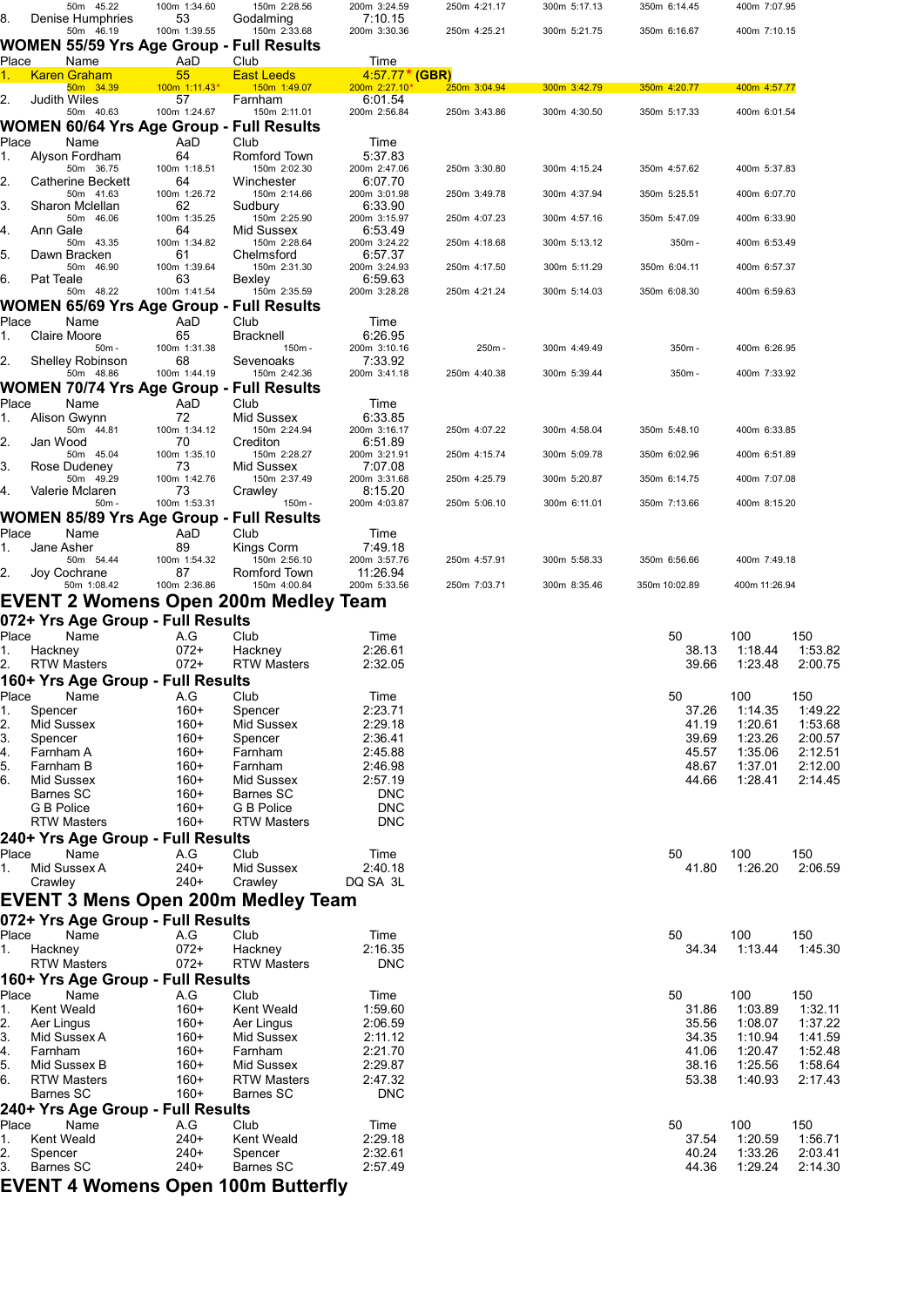| 18/24 Yrs Age Group - Full Results                        |           |                                    |                    |                |
|-----------------------------------------------------------|-----------|------------------------------------|--------------------|----------------|
| Place<br>Name<br>1.<br><b>Emily Siebrecht</b>             | AaD<br>23 | Club<br>Kent Weald                 | Time<br>1:07.06    | 50<br>31.23    |
| 2.<br>Phoebe Love                                         | 23        | Potters Bar                        | 1:11.73            | 32.82          |
| 3.<br>Jemima Rudd-Jones                                   | 24        | <b>RTW Monson</b>                  | 1:52.43            | 52.75          |
| 25/29 Yrs Age Group - Full Results                        |           |                                    |                    |                |
| Place<br>Name                                             | AaD       | Club                               | Time               | 50             |
| 1.<br><b>April Richards</b><br>2.<br>Lucy Nisbet          | 28<br>28  | Potters Bar<br>Lewes               | 1:13.48<br>1:23.11 | 33.42<br>36.92 |
| 3.<br><b>Florence Garrett</b>                             | 27        | Wandsworth                         | 2:08.52            | 1:00.88        |
| 35/39 Yrs Age Group - Full Results                        |           |                                    |                    |                |
| Place<br>Name                                             | AaD       | Club                               | Time               | 50             |
| 1.<br>Kaira Redman                                        | 36        | Kent Weald                         | 1:17.63            | 35.26          |
| 2.<br>Hayley Brown<br>3.<br>Jodie Armstrong               | 37<br>38  | Witham Dolph<br><b>Team Luton</b>  | 1:19.60<br>1:24.53 | 36.91<br>36.23 |
| 40/44 Yrs Age Group - Full Results                        |           |                                    |                    |                |
| Place<br>Name                                             | AaD       | Club                               | Time               | 50             |
| 1.<br>Dawn Palmer                                         | 44        | Romford Town                       | 1:11.95            | 32.87          |
| 2.<br>Victoria Rittner                                    | 43        | Mid Sussex                         | 1:23.11            | 35.49          |
| 3.<br>Caroline Jubb                                       | 42        | Wycombe Dist                       | 1:23.51            | 36.87<br>45.42 |
| Clarissa Tilley<br>4.<br>5.<br>Hajnalka Racz Racz         | 44<br>40  | Mid Sussex<br>Spencer              | 1:45.85<br>2:06.97 | 45.51          |
| 45/49 Yrs Age Group - Full Results                        |           |                                    |                    |                |
| Place<br>Name                                             | AaD       | Club                               | Time               | 50             |
| 1.<br>Abba Newbery                                        | 47        | Spencer                            | 1:27.50            | 41.37          |
| 2.<br><b>Heather Fowler</b>                               | 45        | Aylesbury                          | 1:37.18            | 44.82          |
| 3.<br>Jane Turner                                         | 45        | Spencer                            | 1:42.43            | 48.02          |
| 50/54 Yrs Age Group - Full Results<br>Place<br>Name       | AaD       | Club                               |                    | 50             |
| Karen Bassett<br>1.                                       | 52        | Spencer                            | Time<br>1:33.45    | 43.12          |
| 2.<br>Kirsty Alfredson                                    | 54        | Kent Weald                         | 1:38.17            | 43.66          |
| 55/59 Yrs Age Group - Full Results                        |           |                                    |                    |                |
| Place<br>Name                                             | AaD       | Club                               | Time               | 50             |
| 1.<br>Janine Brooks                                       | 57        | Farnham                            | 1:34.40            | 42.26          |
| 2.<br>Diane Long<br>60/64 Yrs Age Group - Full Results    | 56        | Folkestone                         | 2:24.60            | 1:08.83        |
| Place<br>Name                                             | AaD       | Club                               | Time               | 50             |
| Esther Iseppi<br>1.                                       | 62        | Spencer                            | 1:31.26            | 42.58          |
| 65/69 Yrs Age Group - Full Results                        |           |                                    |                    |                |
| Place<br>Name                                             | AaD       | Club                               | Time               | 50             |
| <b>Sally Mills</b><br>1.                                  | 65        | Mid Sussex                         | 1:31.90            | 41.95          |
| EVENT 5 Mens Open 100m Butterfly                          |           |                                    |                    |                |
| 18/24 Yrs Age Group - Full Results                        |           |                                    |                    |                |
| Place<br>Name                                             | AaD       | Club                               | Time               | 50             |
| 1.<br>Luke Goodall                                        | 21        | Rochford                           | 1:08.46            | 29.80          |
| 2.<br>Andro Tikvica                                       | 23        | Hackney                            | 1:11.78            | 32.76          |
| 25/29 Yrs Age Group - Full Results<br>Place<br>Name       | AaD       | Club                               | Time               | 50             |
| 1.<br>Joe Brown                                           | 28        | <b>Brighton Dol</b>                | 1:06.08            | 30.51          |
| Harry Klingenspor                                         | 26        | Otter                              | DQ SL 1L           |                |
| 30/34 Yrs Age Group - Full Results                        |           |                                    |                    |                |
| Place<br>Name                                             | AaD       | Club                               | Time               | 50             |
| Fraser Peh<br>1.                                          | 30        | Otter                              | 1:00.33            | 28.35          |
| 2.<br>Nicholas Rowe<br>35/39 Yrs Age Group - Full Results | 31        | Larkfield                          | 1:06.07            | 30.63          |
| Place<br>Name                                             | AaD       | Club                               | Time               | 50             |
| Dave Thompson<br>1.                                       | 36        | Andover                            | 1:11.21            | 29.95          |
| 2.<br>Craig Simmons                                       | 35        | Kent Weald                         | 1:11.86            | 31.95          |
| 3.<br><b>Guy Armstrong</b>                                | 38        | Kent Weald                         | 1:12.94            | 33.67          |
| 40/44 Yrs Age Group - Full Results                        |           |                                    |                    |                |
| Place<br>Name                                             | AaD       | Club                               | Time               | 50             |
| Cormac Mcreynolds<br>1.<br>2.<br>Simon Horler             | 43<br>41  | Co Cant'bury<br><b>RTW Masters</b> | 1:08.87<br>1:14.88 | 30.94<br>34.95 |
| 45/49 Yrs Age Group - Full Results                        |           |                                    |                    |                |
| Place<br>Name                                             | AaD       | Club                               | Time               | 50             |
| 1.<br><b>Grant Cooper</b>                                 | 45        | Kent Weald                         | 1:07.47            | 29.83          |
| 2.<br>Nick Rusz                                           |           |                                    |                    | 32.13          |
| 3.<br>Ferry Jacob                                         | 46        | Farnham                            | 1:12.61            |                |
|                                                           | 45        | Barnes SC                          | 1:43.06            |                |
| 50/54 Yrs Age Group - Full Results                        |           |                                    |                    |                |
| Place<br>Name                                             | AaD       | Club                               | Time               | 50             |
| 1.<br>Stephen Atherley<br>2.<br>Paul O'Neill              | 54<br>52  | TigersJersey<br>Aer Lingus M       | 1:07.48<br>1:08.56 | 31.34<br>31.55 |
| 3.<br>Rob Frize                                           | 53        | Aer Lingus M                       | 1:13.35            | 33.72          |
| 55/59 Yrs Age Group - Full Results                        |           |                                    |                    |                |
| Place<br>Name                                             | AaD       | Club                               | Time               | 50             |
| 1.<br>Clive Benson                                        | 57        | Spencer                            | 1:08.70            | 32.03          |
| 2.<br>Adam Lelean<br>3.<br>Anthony Cannon                 | 58<br>55  | Diss Otters<br>Kent Weald          | 1:33.76<br>1:37.10 | 44.89<br>46.42 |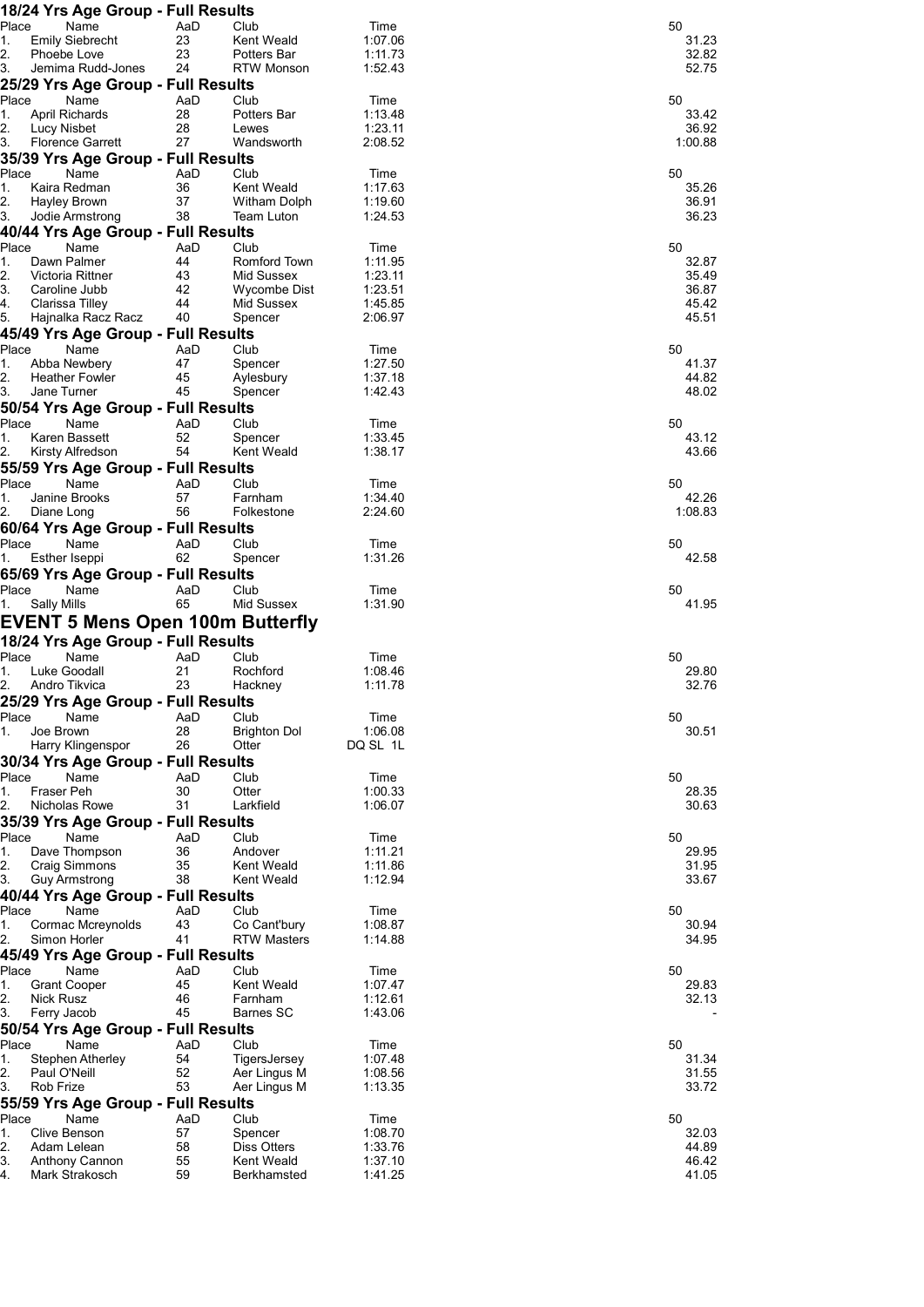|             |                                     | 65/69 Yrs Age Group - Full Results                                 |           |                                                 |                    |                          |                    |                    |
|-------------|-------------------------------------|--------------------------------------------------------------------|-----------|-------------------------------------------------|--------------------|--------------------------|--------------------|--------------------|
| Place<br>1. |                                     | Name<br>Steve Folsom                                               | AaD<br>67 | Club<br>Teddington                              | Time<br>1:21.63    | 50<br>36.82              |                    |                    |
|             |                                     | <b>Richard Whatling</b>                                            | 66        | Cally Mast                                      | DQ SL              |                          |                    |                    |
|             |                                     | 80/84 Yrs Age Group - Full Results                                 |           |                                                 |                    |                          |                    |                    |
| Place       |                                     | Name                                                               | AaD       | Club                                            | Time               | 50                       |                    |                    |
| 1.          |                                     | William Letch                                                      | 80        | Totnes                                          | 1:40.55            | 47.65                    |                    |                    |
|             |                                     | MEN 18/24 Yrs Age Group - Full Results                             |           | <b>EVENT 6 Mens/Womens Open 200m Backstroke</b> |                    |                          |                    |                    |
| Place       |                                     | Name                                                               | AaD       | Club                                            | Time               | 50                       | 100                | 150                |
| 1.          | Huw Jones                           |                                                                    | 23        | <b>Bracknell</b>                                | 2:28.82            | 34.29                    | 1:11.03            | 1:50.69            |
|             |                                     | MEN 25/29 Yrs Age Group - Full Results                             |           |                                                 |                    |                          |                    |                    |
| Place<br>1. | Sam Bradley                         | Name                                                               | AaD<br>27 | Club<br>Team Luton                              | Time<br>3:02.04    | 50<br>42.91              | 100<br>1:28.65     | 150<br>2:15.92     |
| 2.          | Leo Johnson                         |                                                                    | 27        | Out To Swim                                     | 3:28.58            | 48.18                    | 1:41.66            | 2:35.04            |
|             |                                     | MEN 35/39 Yrs Age Group - Full Results                             |           |                                                 |                    |                          |                    |                    |
| Place<br>1. |                                     | Name<br>Gianluca Guicciardi                                        | AaD<br>37 | Club<br>Enfield Sq                              | Time<br>2:41.20    | 50<br>38.41              | 100<br>1:18.97     | 150<br>2:00.38     |
| 2.          |                                     | James Mactavish                                                    | 38        | Co South'ton                                    | 2:47.71            | 38.52                    | 1:21.48            | 2:04.87            |
| 3.          |                                     | Guy Armstrong                                                      | 38        | Kent Weald                                      | 2:54.50            |                          | 1:25.32            | 2:10.87            |
| 4.          |                                     | David Blakemore                                                    | 36        | Cally Mast                                      | 3:00.88            | 43.99                    | 1:28.63            | 2:16.23            |
| Place       |                                     | <b>MEN 40/44 Yrs Age Group - Full Results</b><br>Name              | AaD       | Club                                            | Time               | 50                       | 100                | 150                |
| 1.          | Neil Morgan                         |                                                                    | 43        | Epsom Dist                                      | 2:54.74            | 40.66                    | 1:24.29            | 2:09.62            |
|             |                                     | <b>MEN 45/49 Yrs Age Group - Full Results</b>                      |           |                                                 |                    |                          |                    |                    |
| Place       |                                     | Name                                                               | AaD<br>49 | Club                                            | Time<br>2:42.05    | 50<br>36.90              | 100<br>1:18.47     | 150<br>2:00.19     |
| 1.<br>2.    |                                     | Simon Berrey<br>Roger Fairhurst                                    | 48        | Spencer<br>Teddington                           | 2:42.55            | 37.31                    | 1:17.96            | 1:59.83            |
|             |                                     | <b>MEN 50/54 Yrs Age Group - Full Results</b>                      |           |                                                 |                    |                          |                    |                    |
| Place       |                                     | Name                                                               | AaD       | Club                                            | Time               | 50                       | 100                | 150                |
| 1.<br>2.    | Peter Dixon<br><b>Mark Phillips</b> |                                                                    | 52<br>54  | <b>Tower Hamlet</b><br>Sevenoaks                | 2:35.32<br>2:48.10 | 35.64<br>38.12           | 1:15.31<br>1:20.79 | 1:55.95<br>2:04.58 |
| 3.          |                                     | Martin Bradford                                                    | 53        | Out To Swim                                     | 2:56.34            | 42.30                    | 1:26.64            | 2:12.42            |
|             |                                     | <b>MEN 55/59 Yrs Age Group - Full Results</b>                      |           |                                                 |                    |                          |                    |                    |
| Place<br>1. |                                     | Name<br>Mark Strakosch                                             | AaD<br>59 | Club<br>Berkhamsted                             | Time<br>3:03.09    | 50<br>42.20              | 100<br>1:28.56     | 150<br>2:15.81     |
| 2.          | Caio Gilberti                       |                                                                    | 56        | Barnes SC                                       | 3:04.48            | 43.14                    | 1:29.51            | 2:17.76            |
| 3.          | <b>Terry Wright</b>                 |                                                                    | 59        | <b>Bracknell</b>                                | 3:10.85            | 45.82                    | 1:32.59            | 2:22.63            |
|             |                                     | Gordon Cartwright<br><b>MEN 60/64 Yrs Age Group - Full Results</b> | 59        | Chelmsford                                      | DQ S               |                          |                    |                    |
| Place       |                                     | Name                                                               | AaD       |                                                 |                    |                          |                    |                    |
|             |                                     |                                                                    |           | Club                                            | Time               | 50                       | 100                | 150                |
| $1 -$       |                                     | <b>Stephen Allen</b>                                               | 60        | <b>East Leeds</b>                               | $2:43.90*$         | $38.27*$                 | $1:19.86*$         | 2:02.26            |
|             |                                     | <b>MEN 70/74 Yrs Age Group - Full Results</b>                      |           |                                                 |                    |                          |                    |                    |
| Place<br>1. | Chris Dunn                          | Name                                                               | AaD<br>74 | Club<br>Hatfield                                | Time<br>3:04.23    | 50<br>43.19              | 100<br>1:31.51     | 150<br>2:18.26     |
| 2           |                                     | <b>Stuart Mclellan</b>                                             | 71        | Sudbury                                         | 3:24.21            |                          | 1:39.44            | 2:33.80            |
| 3.          |                                     | <b>Anthony Meek</b>                                                | 70        | Kent Weald                                      | 3:37.91            | 48.40                    | 1:42.30            | 2:39.86            |
| 4.<br>5.    | Chris Jessup                        | Peter Stephens                                                     | 73<br>74  | Spencer<br>Salisbury                            | 4:03.03<br>4:10.24 | 56.61<br>55.76           | 2:00.60<br>2:02.60 | 3:02.52<br>3:07.50 |
| 6.          |                                     | Paul Partington                                                    | 72        | Wincanton                                       | 4:10.42            | 56.96                    | 2:02.51            | 3:09.25            |
|             |                                     | <b>MEN 75/79 Yrs Age Group - Full Results</b>                      |           |                                                 |                    |                          |                    |                    |
| Place       |                                     | Name<br>David Staveley                                             | AaD<br>78 | Club<br>Kent Weald                              | Time<br>4:21.79    | 50<br>1:01.26            | 100<br>2:08.56     | 150                |
|             |                                     | <b>WOMEN 18/24 Yrs Age Group - Full Results</b>                    |           |                                                 |                    |                          |                    |                    |
| Place       |                                     | Name                                                               | AaD       | Club                                            | Time               | 50                       | 100                | 150                |
| 1.          |                                     | Kathryn Martin                                                     | 22        | <b>Bracknell</b>                                | 3:54.74            | 54.63                    | 1:55.50            | 2:56.61            |
| Place       |                                     | <b>WOMEN 25/29 Yrs Age Group - Full Results</b><br>Name            | AaD       | Club                                            | Time               | 50                       | 100                | 150                |
| 1.          |                                     | Jennifer Seaman                                                    | 25        | East Anglian                                    | 2:38.95            | 36.99                    | 1:17.35            | 1:58.89            |
| 2.          |                                     | Sarah Pritchard                                                    | 25        | Kings Corm                                      | 2:42.74            | 37.99                    | 1:18.99            | 2:01.00            |
| 3.<br>4.    |                                     | Melanie Thomas<br>Laura Phillips                                   | 26<br>25  | Spencer<br>Sevenoaks                            | 2:55.60<br>2:56.10 | 41.20<br>39.70           | 1:26.48<br>1:24.17 | 2:12.34<br>2:09.22 |
|             |                                     | <b>WOMEN 30/34 Yrs Age Group - Full Results</b>                    |           |                                                 |                    |                          |                    |                    |
| Place       |                                     | Name                                                               | AaD       | Club                                            | Time               | 50                       | 100                | 150                |
|             | <b>Holly Moore</b>                  |                                                                    | 31        | <b>Wycombe Dist</b>                             | 2:51.26            | 40.85                    | 1:24.58            | 2:08.52            |
| Place       |                                     | WOMEN 40/44 Yrs Age Group - Full Results<br>Name                   | AaD       | Club                                            | Time               | 50                       | 100                | 150                |
| Ι.          |                                     | <b>Agnes Bonivart</b>                                              | 42        | Debreceni Sz                                    | 3:10.33            | 44.76                    | 1:33.92            | 2:23.02            |
| 2.          |                                     | Hajnalka Racz Racz                                                 | 40        | Spencer                                         | 4:05.19            | 57.53                    | 2:00.82            |                    |
| Place       |                                     | <b>WOMEN 45/49 Yrs Age Group - Full Results</b><br>Name            | AaD       | Club                                            | Time               | 50                       | 100                | 150                |
| 1.          |                                     | <b>Rhona Courtier</b>                                              | 49        | Larkfield                                       | 2:58.21            | 40.90                    | 1:25.71            | 2:11.53            |
| 2.          |                                     | Andrea Coombs                                                      | 46        | Farnham                                         | 3:02.28            | 42.88                    | 1:28.89            | 2:15.96            |
| 3.<br>4.    | Joy Hopkins                         | Gillian Hodgson                                                    | 45<br>46  | S Bournem'th<br>Spencer                         | 3:08.59<br>3:13.55 | 43.70<br>44.55           | 1:31.78<br>1:33.19 | 2:22.71            |
| 5.          |                                     | Sarah Davison                                                      | 47        | Mid Sussex                                      | 3:15.89            | 44.00                    | 1:34.03            | 2:25.09            |
| 6.          |                                     | Claudine Day                                                       | 49        | Redhill & R                                     | 3:58.65            | 55.73                    | 1:57.38            | 2:59.20            |
| Place       |                                     | WOMEN 50/54 Yrs Age Group - Full Results<br>Name                   | AaD       | Club                                            | Time               | 50                       | 100                | 150                |
| 1.          |                                     | <b>Bridget Trefgarne</b>                                           | 54        | Barnes SC                                       | 2:59.12            | $\overline{\phantom{a}}$ | 1:27.56            |                    |
| 2.<br>З.    |                                     | Samantha Petter<br>Caroline Butterwick                             | 54<br>52  | Kent Weald<br>Farnham                           | 3:48.00<br>3:50.56 | 54.30                    | 1:50.97<br>1:50.43 | 2:50.75            |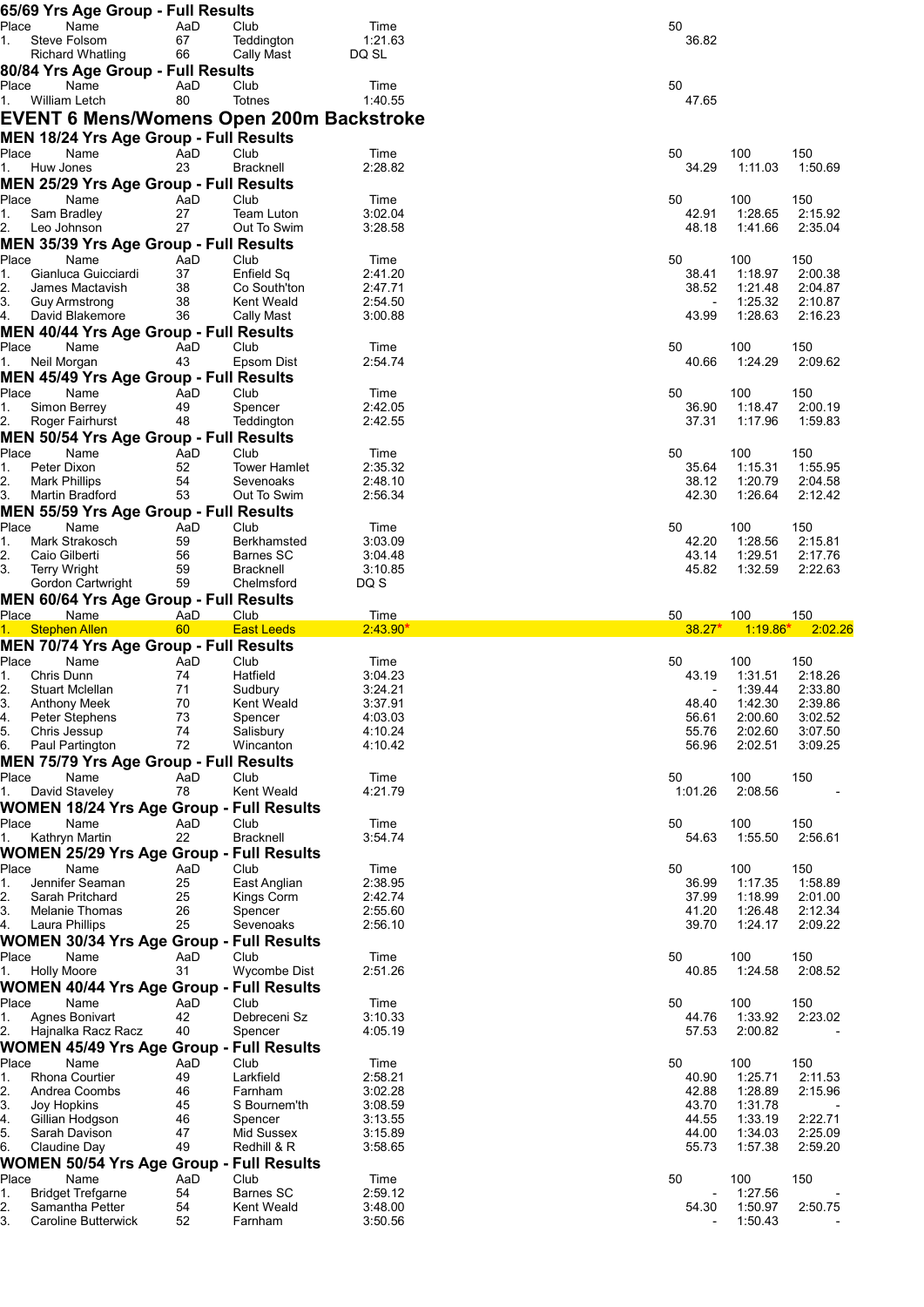|          |                    | WOMEN 55/59 Yrs Age Group - Full Results |           |                                      |                    |                          |                    |                    |
|----------|--------------------|------------------------------------------|-----------|--------------------------------------|--------------------|--------------------------|--------------------|--------------------|
| Place    |                    | Name                                     | AaD       | Club                                 | Time               | 50                       | 100                | 150                |
| 1.       |                    | <b>Bridget Bewick</b>                    | 55        | <b>Bracknell</b>                     | 2:59.31            | 41.64                    | 1:26.48            | 2:12.24            |
| 2.       |                    | Vicki Linton-Crook                       | 56        | Camphill Ed                          | 3:02.96            | 43.29                    | 1:28.93            | 2:16.63            |
| 3.       |                    | Anne Cummins                             | 56        | Aer Lingus M                         | 3:16.75            | $\overline{\phantom{a}}$ | 1:36.97            | 2:28.40            |
| 4.<br>5. |                    | Pauline Caven<br>Wendy Figures           | 58<br>55  | Sevenoaks<br>Co Sheffield            | 3:22.55<br>3:28.36 | 44.97<br>48.76           | 1:37.52<br>1:42.53 | 2:30.13<br>2:35.97 |
| 6.       | Judith Wiles       |                                          | 57        | Farnham                              | 3:31.36            | 48.44                    | 1:42.91            | 2:37.38            |
|          |                    | WOMEN 60/64 Yrs Age Group - Full Results |           |                                      |                    |                          |                    |                    |
| Place    |                    | Name                                     | AaD       | Club                                 |                    | 50                       | 100                | 150                |
| 1.       |                    | Amanda Heath                             | 63        | Spencer                              | Time<br>3:15.34    | 47.45                    | 1:37.70            | 2:26.98            |
| 2.       |                    | Julia Buchanan                           | 63        | Caldicot                             | 3:29.52            | 49.03                    | 1:42.51            | 2:36.20            |
| 3.       |                    | Sharon Mclellan                          | 62        | Sudbury                              | 3:48.47            |                          | 1:51.19            | 2:50.61            |
| 4.       |                    | Dawn Bracken                             | 61        | Chelmsford                           | 3:49.49            | 56.16                    | 1:53.89            |                    |
|          |                    | WOMEN 65/69 Yrs Age Group - Full Results |           |                                      |                    |                          |                    |                    |
| Place    |                    | Name                                     | AaD       | Club                                 | Time               | 50                       | 100                | 150                |
| 1.       |                    | Kathy Bidnall                            | 65        | Mid Sussex                           | 3:18.24            | 46.80                    | 1:35.98            | 2:28.09            |
| 2.       |                    | <b>Shelley Robinson</b>                  | 68        | Sevenoaks                            | 4:09.37            | 1:00.59                  |                    | 3:09.30            |
| 3.       |                    | Marianne Davey                           | 67        | Crawley                              | 4:09.94            | 57.59                    | 2:02.90            | 3:08.61            |
| 4.       | Sally Lelean       |                                          | 69        | Diss Otters                          | 4:24.83            | 1:07.04                  | 2:12.70            | 3:20.40            |
|          |                    | WOMEN 70/74 Yrs Age Group - Full Results |           |                                      |                    |                          |                    |                    |
| Place    |                    | Name                                     | AaD       | Club                                 | Time               | 50                       | 100                | 150                |
| 1.       |                    | Mary Johnson                             | 70        | Mid Sussex                           | 3:33.61            | 49.09                    | 1:44.32            | 2:38.57            |
| 2.       |                    | Rose Dudeney                             | 73        | Mid Sussex                           | 4:00.59            | 57.47                    | 1:59.78            | 3:02.93            |
|          |                    | WOMEN 80/84 Yrs Age Group - Full Results |           |                                      |                    |                          |                    |                    |
| Place    |                    | Name                                     | AaD       | Club                                 | Time               | 50                       | 100                | 150                |
| 1.       |                    | Rosemary Johnson                         | 80        | Havant & Wat                         | 5:19.43            | 1:17.88                  | 2:39.54            | 4:01.96            |
|          |                    |                                          |           | EVENT 7 Womens Open 50m Breaststroke |                    |                          |                    |                    |
|          |                    |                                          |           |                                      |                    |                          |                    |                    |
|          |                    | 18/24 Yrs Age Group - Full Results       |           |                                      |                    |                          |                    |                    |
| Place    |                    | Name                                     | AaD       | Club                                 | Time               |                          |                    |                    |
| 1.       |                    | Jemima Rudd-Jones                        | 24        | <b>RTW Monson</b>                    | 1:02.55            |                          |                    |                    |
|          |                    | 25/29 Yrs Age Group - Full Results       |           |                                      |                    |                          |                    |                    |
| Place    |                    | Name                                     | AaD       | Club                                 | Time               |                          |                    |                    |
| 1.       | Laura Smith        |                                          | 26        | Team Luton                           | 39.00              |                          |                    |                    |
| 2.       | Lucy Nisbet        |                                          | 28        | Lewes                                | 43.50              |                          |                    |                    |
| 3.       | Ellie Weston       |                                          | 25        | Asa Temp 2                           | 50.52              |                          |                    |                    |
|          |                    | 30/34 Yrs Age Group - Full Results       |           |                                      |                    |                          |                    |                    |
| Place    |                    | Name                                     | AaD       | Club                                 | Time               |                          |                    |                    |
| 1.       | Katy Macken        |                                          | 31        | Chelmsford                           | 43.53              |                          |                    |                    |
| 2.       |                    | Catrina Borrell                          | 33        | Gravesend                            | 46.31              |                          |                    |                    |
|          |                    | 35/39 Yrs Age Group - Full Results       |           |                                      |                    |                          |                    |                    |
| Place    |                    | Name                                     | AaD       | Club                                 | Time               |                          |                    |                    |
| 1.       |                    | Aimee Ramm                               | 38        | G B Police                           | 39.30              |                          |                    |                    |
| 2.       | <b>Kitty Craig</b> |                                          | 37        | Sudbury                              | 40.00              |                          |                    |                    |
| 3.       | Lucy Gruner        |                                          | 38        | Fareham N'ds                         | 44.45              |                          |                    |                    |
| 4.       |                    | Johanna Arundell                         | 37        | Gravesend                            | 46.97              |                          |                    |                    |
|          |                    | 40/44 Yrs Age Group - Full Results       |           |                                      |                    |                          |                    |                    |
| Place    |                    | Name                                     | AaD       | Club                                 | Time               |                          |                    |                    |
| 1.       |                    | <b>Charlotte Reid</b>                    | 41        | Aer Lingus M                         | 36.35              |                          |                    |                    |
| 2.       |                    | Barbara Halls                            | 41        | Spencer                              | 37.77              |                          |                    |                    |
| 3.       |                    | Hannah Newsham                           | 41        | Erith & Dist                         | 39.26              |                          |                    |                    |
| 4.       | Jill Geer          |                                          | 44        | Sevenoaks                            | 42.90              |                          |                    |                    |
| 5.       |                    | Alice Houghton-Rose                      | 40<br>44  | <b>RTW Masters</b>                   | 43.45<br>47.13     |                          |                    |                    |
| 6.       |                    | Clarissa Tilley                          |           | Mid Sussex                           |                    |                          |                    |                    |
|          |                    | 45/49 Yrs Age Group - Full Results       |           |                                      |                    |                          |                    |                    |
| Place    | Joy Hopkins        | Name                                     | AaD<br>45 | Club<br>S Bournem'th                 | Time<br>43.02      |                          |                    |                    |
| 1.<br>2. | Alison Cowie       |                                          | 47        | Chelmsford                           | 50.69              |                          |                    |                    |
| 3.       | Jane Turner        |                                          | 45        | Spencer                              | 54.67              |                          |                    |                    |
| 4.       |                    | Claudine Day                             | 49        | Redhill & R                          | 55.80              |                          |                    |                    |
| 5.       |                    | Markey Heather                           | 49        | Aer Lingus M                         | 56.99              |                          |                    |                    |
|          |                    | 50/54 Yrs Age Group - Full Results       |           |                                      |                    |                          |                    |                    |
| Place    |                    | Name                                     | AaD       | Club                                 | Time               |                          |                    |                    |
| 1.       | Del Jenkins        |                                          | 54        | <b>RTW Masters</b>                   | 41.78              |                          |                    |                    |
| 2.       |                    | Jane Mcmenemy                            | 52        | Otter                                | 41.81              |                          |                    |                    |
| 3.       |                    | Cara Mulcahy                             | 54        | Aer Lingus M                         | 43.36              |                          |                    |                    |
| 4.       |                    | Debs Addison                             | 50        | Farnham                              | 44.12              |                          |                    |                    |
| 5.       |                    | Kirsty Alfredson                         | 54        | Kent Weald                           | 48.43              |                          |                    |                    |
| 6.       |                    | Denise Humphries                         | 53        | Godalming                            | 51.07              |                          |                    |                    |
| 7.       | Amber Hunt         |                                          | 53        | <b>Brighton Dol</b>                  | 54.13              |                          |                    |                    |
|          |                    | 55/59 Yrs Age Group - Full Results       |           |                                      |                    |                          |                    |                    |
| Place    |                    | Name                                     | AaD       | Club                                 | Time               |                          |                    |                    |
| 1.       |                    | Philippa Williams                        | 58        | Wycombe Dist                         | 42.63              |                          |                    |                    |
| 2.       |                    | <b>Wendy Figures</b>                     | 55        | Co Sheffield                         | 45.36              |                          |                    |                    |
| 3.       | Julia Dawe         |                                          | 55        | Redhill & R                          | 47.30              |                          |                    |                    |
| 4.       |                    | <b>Bryony Sherlow</b>                    | 55        | Farnham                              | 49.11              |                          |                    |                    |
| 5.       |                    | Gillian Ferguson                         | 57        | Crawley                              | 51.65              |                          |                    |                    |
| 6.       | Diane Braid        |                                          | 58        | Mid Sussex                           | 53.67              |                          |                    |                    |
| 7.       | Diane Long         |                                          | 56        | Folkestone                           | 54.04              |                          |                    |                    |
| 8.       |                    | Geraldine Thompson                       | 58        | Aer Lingus M                         | 54.31              |                          |                    |                    |
|          | Judi Barham        |                                          | 55        | Gravesend                            | <b>DNC</b>         |                          |                    |                    |

| 50<br>41.64<br>43.29<br>44.97<br>48.76<br>48 44 | 100<br>1:26.48<br>1:28.93<br>1:36.97<br>1:37.52<br>1:42.53<br>1.4291 | 150<br>2:12.24<br>2:16.63<br>2:28.40<br>2:30.13<br>2:35.97<br>2:37.38 |
|-------------------------------------------------|----------------------------------------------------------------------|-----------------------------------------------------------------------|
| 50<br>47.45<br>49.03<br>56.16                   | 100<br>1:37.70<br>1:42.51<br>1:51.19<br>1.53.89                      | 150<br>2:26.98<br>2:36.20<br>2:50.61                                  |
| 50<br>46.80<br>1:00.59<br>57.59<br>1:07.04      | 100<br>1:35.98<br>2:02.90<br>2:12.70                                 | 150<br>2:28.09<br>3:09.30<br>3:08.61<br>3:20.40                       |
| 50<br>49.09<br>5747                             | 100<br>1:44.32<br>1.59.78                                            | 150<br>2:38.57<br>3.0293                                              |
| 50<br>1:17.88                                   | 100<br>2:39.54                                                       | 150<br>4:01.96                                                        |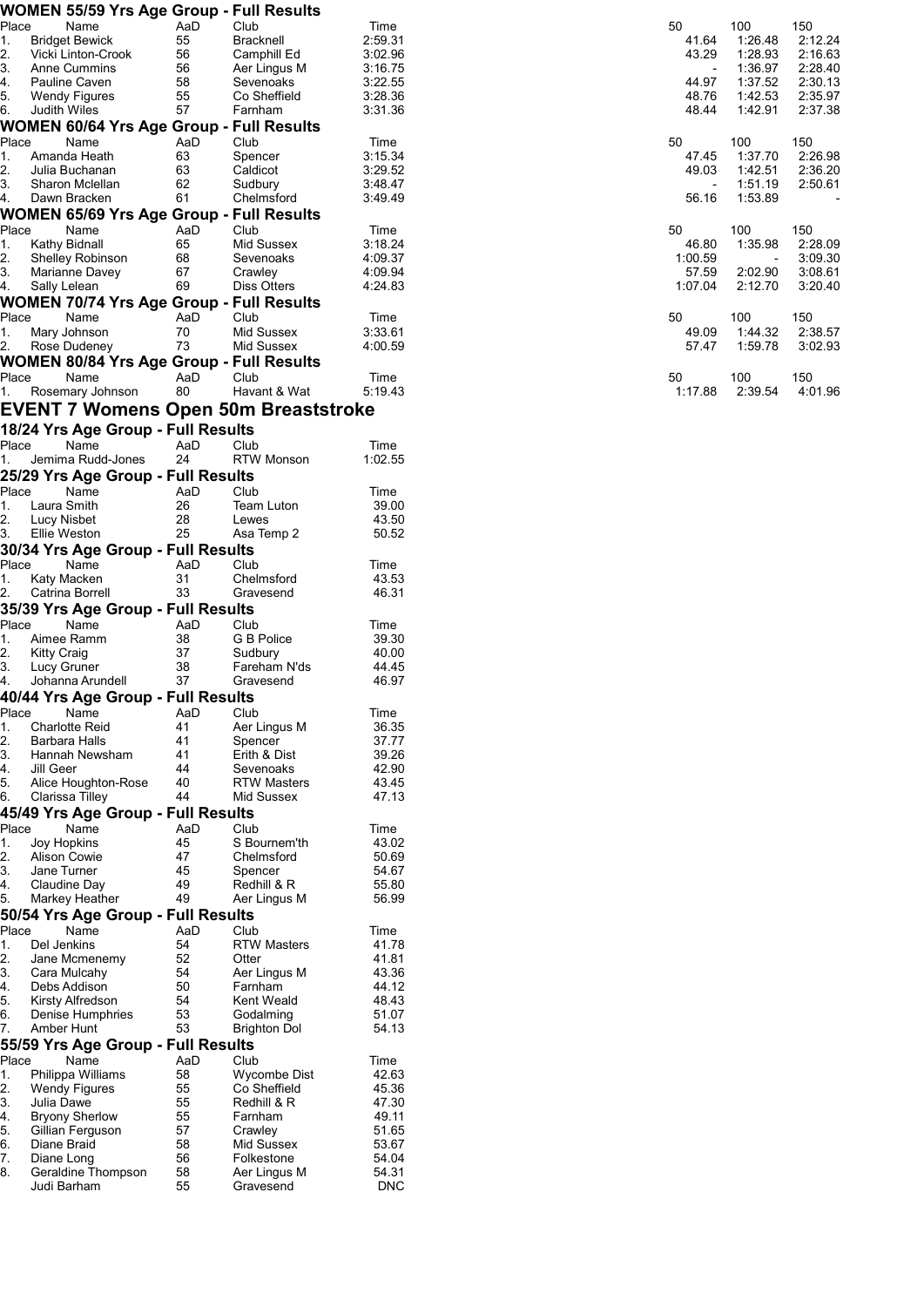|                      | 60/64 Yrs Age Group - Full Results                                                               |                |                             |                |
|----------------------|--------------------------------------------------------------------------------------------------|----------------|-----------------------------|----------------|
| Place                | Name                                                                                             | AaD            | Club                        | Time           |
|                      | 1. Amanda Heath                                                                                  | 63             | Spencer                     | 42.46          |
|                      | 2. Patricia Reilly<br>3.     Judith McKerc                                                       | 60             | Aer Lingus M                | 42.69          |
| 4.                   | Judith McKerchar                                                                                 | 63<br>63       | Mid Sussex<br>Guernsey      | 44.94<br>50.63 |
| 5.                   | Pauline Hogg<br>Shauna King<br>Shauna King                                                       | 61             | <b>RTW Masters</b>          | 52.61          |
|                      | 6. Pat Teale                                                                                     | 63             | Bexley                      | 58.96          |
|                      | 65/69 Yrs Age Group - Full Results                                                               |                |                             |                |
| Place                | Name                                                                                             | AaD            | Club                        | Time           |
|                      | 1. Christine Ayers                                                                               | 67             | South Beds                  | 48.11          |
|                      | 2. Claire Moore<br>3. Liz Neale                                                                  | 65             | <b>Bracknell</b>            | 48.95          |
| 4.                   |                                                                                                  | 68<br>69       | South Beds                  | 57.27<br>57.39 |
|                      | Sally Lelean<br>5. Anne Daniels                                                                  | 67             | Diss Otters<br>Crawley      | 58.95          |
|                      | 70/74 Yrs Age Group - Full Results                                                               |                |                             |                |
| Place                | Name                                                                                             | AaD            | Club                        | Time           |
| 1.                   | Diana Groat                                                                                      | 71             | Aylesbury                   | 54.39          |
|                      | Susan Dewar                                                                                      | 74             | Havant & Wat                | 58.89          |
|                      | 75/79 Yrs Age Group - Full Results                                                               |                |                             |                |
|                      | Place<br>Name                                                                                    | AaD            | Club                        | Time           |
| 1.                   | Claire O'Dwyer                                                                                   | 79             | Aer Lingus M                | 51.49          |
|                      | <b>EVENT 8 Mens Open 50m Breaststroke</b>                                                        |                |                             |                |
|                      | 18/24 Yrs Age Group - Full Results                                                               |                |                             |                |
| Place                | Name                                                                                             | AaD            | Club                        | Time           |
| 1.                   | Joshua Gregory<br>Q Y                                                                            | 21             | Tonbridge                   | 43.66          |
|                      | 25/29 Yrs Age Group - Full Results                                                               |                |                             |                |
| Place                | Name                                                                                             | AaD            | Club                        | Time           |
| 1.                   | Joe Brown                                                                                        | 28             | Brighton Dol                | 33.54          |
|                      |                                                                                                  | 28<br>28       | Kent Weald                  | 35.91          |
|                      |                                                                                                  |                | Otter<br><b>RTW Masters</b> | 35.92<br>38.38 |
|                      |                                                                                                  | 28<br>28<br>28 | Co Sheffield                | 41.35          |
|                      | 2. Calum Winton<br>3. Dontony Gill-Nasadi<br>4. Joe Malone<br>5. Jonathan Sykes<br>6. Ben Weston | 28             | Asa Temp 2                  | 41.87          |
|                      | 30/34 Yrs Age Group - Full Results                                                               |                |                             |                |
| Place                | Name                                                                                             | AaD            | Club                        | Time           |
| 1.                   | Ollie Samy                                                                                       | 30             | Otter                       | 32.67          |
| 2.                   | Nicholas Rowe                                                                                    | 31             | Larkfield                   | 35.23          |
|                      | 3. Simon Rickards                                                                                | 30             | Sevenoaks                   | 35.42          |
| Place                | 35/39 Yrs Age Group - Full Results<br>Name                                                       | AaD            | Club                        |                |
| 1.                   | Rob Messenger                                                                                    | 38             | Dover Life                  | Time<br>32.32  |
|                      | <b>Stewart Grant</b>                                                                             | 36             | Kent Weald                  | 32.40          |
| 2.<br>3.<br>4.<br>5. | Matt Wan                                                                                         | 35             | Out To Swim                 | 32.55          |
|                      | Jevgenijs Putans                                                                                 | 38             | <b>Bracknell</b>            | 36.13          |
| 5.                   | <b>Brian Fitzgerald</b>                                                                          | 37             | Potters Bar                 | 36.86          |
| 6.<br>7.             | Roland Brenner<br>Giorgio Spiegelfeld                                                            | 37<br>39       | Mid Sussex<br>Hackney       | 37.12<br>38.79 |
| 8.                   | <b>Guy Armstrong</b>                                                                             | 38             | Kent Weald                  | 39.15          |
| 9.                   | Daniel Wood                                                                                      | 36             | Hackney                     | 40.56          |
| 10.                  | Alex Veal                                                                                        | 39             | Farnham                     | 42.47          |
|                      | 40/44 Yrs Age Group - Full Results                                                               |                |                             |                |
| Place                | Name                                                                                             | AaD            | Club                        | Time           |
| 1.<br>2.             | Jorge Rios Garcia<br>Keith Goggin                                                                | 41<br>43       | Hackney<br>Wycombe Dist     | 36.68<br>36.86 |
| 3.                   | Noel Quigley                                                                                     | 43             | Alton & Dist                | 38.27          |
| 4.                   | Paul Seyde                                                                                       | 42             | Out To Swim                 | 40.30          |
| 5.                   | Grant Innes                                                                                      | 40             | Teddington                  | 40.67          |
|                      | 45/49 Yrs Age Group - Full Results                                                               |                |                             |                |
| Place                | Name                                                                                             | AaD            | Club                        | Time           |
| 1.                   | <b>Nick Rusz</b>                                                                                 | 46             | Farnham                     | 39.30          |
| 2.<br>3.             | Daniel Codman                                                                                    | 47<br>48       | <b>RTW Masters</b>          | 40.45          |
| 4.                   | <b>Rupert Trefgarne</b><br>Daniel Valovin                                                        | 46             | Barnes SC<br>Mid Sussex     | 41.86<br>47.37 |
|                      | 50/54 Yrs Age Group - Full Results                                                               |                |                             |                |
| Place                | Name                                                                                             | AaD            | Club                        | Time           |
| 1.                   | <b>Philip Bradley</b>                                                                            | 52             | Kent Weald                  | 35.55          |
| 2.                   | Paul Smoothy                                                                                     | 52             | Teddington                  | 38.43          |
| 3.                   | Mike Shaw                                                                                        | 52             | Farnham                     | 40.18          |
| 4.                   | James Richens                                                                                    | 50             | Hackney                     | 42.39          |
| 5.                   | Logan Wijay                                                                                      | 53             | <b>Barnes SC</b>            | 46.67          |
| 6.                   | Shaun Finch<br>55/59 Yrs Age Group - Full Results                                                | 54             | Mid Sussex                  | 47.49          |
| Place                | Name                                                                                             | AaD            | Club                        | Time           |
| 1.                   | David Bryant                                                                                     | 59             | Guildford Ct                | 35.35          |
| 2.                   | Jonathan Refson                                                                                  | 55             | Potters Bar                 | 37.34          |
| 3.                   | Neil Mcdonald                                                                                    | 56             | Crawley                     | 37.69          |
| 4.                   | Mark Partridge                                                                                   | 57             | <b>Stroud Mast</b>          | 37.90          |
| 5.                   | Caio Gilberti                                                                                    | 56             | Barnes SC                   | 40.46          |
| 6.<br>7.             | Phil Attwood<br>Brian Carroll                                                                    | 55<br>57       | Godalming<br>Aer Lingus M   | 41.82<br>43.93 |
| 8.                   | <b>Paul Glover</b>                                                                               | 58             | Tonbridge                   | 45.59          |
| 9.                   | Sean Malone                                                                                      | 58             | RTW Masters                 | 45.87          |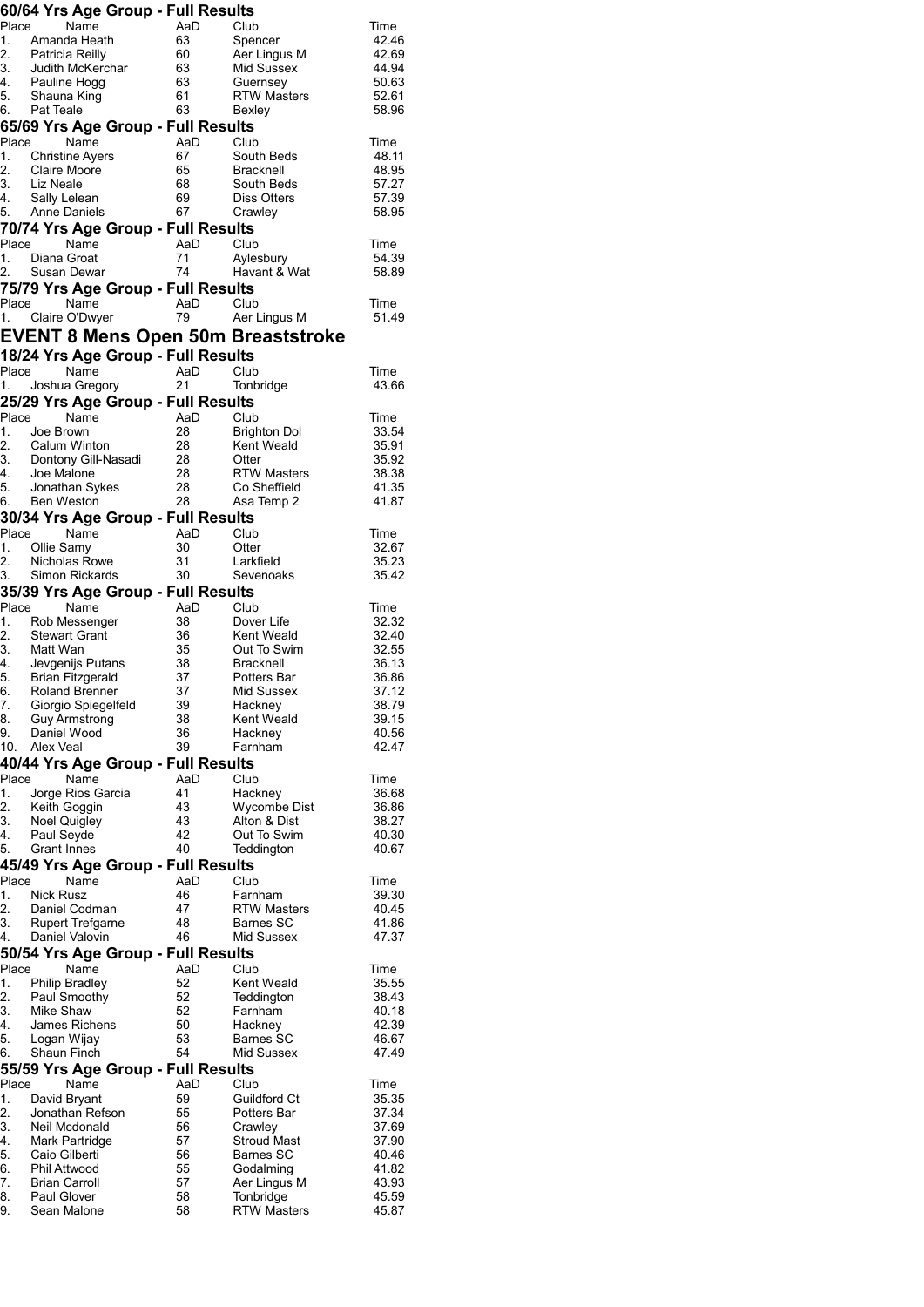|             | 60/64 Yrs Age Group - Full Results             |                        |                                  |                            |              |              |              |              |         |
|-------------|------------------------------------------------|------------------------|----------------------------------|----------------------------|--------------|--------------|--------------|--------------|---------|
| Place       | Name                                           | AaD                    | Club                             | Time                       |              |              |              |              |         |
| 1.          | Vivian Mongey                                  | 60                     | Aer Lingus M                     | 38.46                      |              |              |              |              |         |
| 2.          | Arend Dikkers                                  | 63                     | Barnes SC                        | 43.83                      |              |              |              |              |         |
| 3.<br>4.    | Peter Curran                                   | 64                     | Guildford Ct                     | 46.15                      |              |              |              |              |         |
| 5.          | Paul Cruci<br>Stephen Rickards                 | 62<br>63               | Slough Eton<br>Sevenoaks         | 47.49<br>48.40             |              |              |              |              |         |
|             | 65/69 Yrs Age Group - Full Results             |                        |                                  |                            |              |              |              |              |         |
| Place       | Name                                           | AaD                    | Club                             | Time                       |              |              |              |              |         |
| 1.          | Tony Murphy                                    | 69                     | Epsom Dist                       | 43.53                      |              |              |              |              |         |
| 2.          | <b>Richard Whatling</b>                        | 66                     | <b>Cally Mast</b>                | 59.59                      |              |              |              |              |         |
|             | 70/74 Yrs Age Group - Full Results             |                        |                                  |                            |              |              |              |              |         |
| Place       | Name                                           | AaD                    | Club                             | Time                       |              |              |              |              |         |
| 1.          | <b>Fred Parker</b>                             | 72                     | Kent Weald                       | 44.47                      |              |              |              |              |         |
| 2.          | Anthony Meek                                   | 70                     | <b>Kent Weald</b>                | 53.19                      |              |              |              |              |         |
| 3.          | Paul Partington                                | 72                     | Wincanton                        | 1:00.82                    |              |              |              |              |         |
|             | 75/79 Yrs Age Group - Full Results             |                        |                                  |                            |              |              |              |              |         |
| Place       | Name                                           | AaD                    | Club                             | Time                       |              |              |              |              |         |
| 1.          | John Williamson                                | 79                     | <b>Bracknell</b>                 | 1:04.62                    |              |              |              |              |         |
|             | 80/84 Yrs Age Group - Full Results             |                        |                                  |                            |              |              |              |              |         |
| Place       | Name                                           | AaD                    | Club                             | Time                       |              |              |              |              |         |
| 1.          | Geoff Bishop                                   | 84                     | Kings Corm                       | 55.25                      |              |              |              |              |         |
|             | <b>EVENT 9 Womens Open 400m Freestyle Team</b> |                        |                                  |                            |              |              |              |              |         |
|             | 072+ Yrs Age Group - Full Results              |                        |                                  |                            |              |              |              |              |         |
| Place       | Name                                           | A.G                    | Club                             | Time                       |              |              |              |              |         |
| 1.          | Hackney                                        | $072+$                 | Hackney                          | 4:44.75                    |              |              |              |              |         |
|             | 50m 33.72                                      | 100m 1:10.61           | 150m 1:44.27                     | 200m 2:23.11               | 250m 2:58.89 | 300m 3:36.87 | 350m 4:09.61 | 400m 4:44.75 |         |
| 2.          | <b>RTW Masters</b>                             | 072+                   | <b>RTW Masters</b>               | 4:47.69                    |              |              |              |              |         |
|             | 50m 31.67                                      | 100m 1:08.22           | 150m 1:43.24                     | 200m 2:22.38               | 250m 2:59.00 | 300m 3:40.46 | 350m 4:11.96 | 400m 4:47.69 |         |
|             | 160+ Yrs Age Group - Full Results              |                        |                                  |                            |              |              |              |              |         |
| Place<br>1. | Name<br>Mid Sussex                             | A.G<br>$160+$          | Club<br>Mid Sussex               | Time<br>4:42.28            |              |              |              |              |         |
|             | 50m 30.58                                      | 100m 1:05.66           | 150m 1:40.93                     | 200m 2:20.32               | 250m 2:52.69 | 300m 3:30.68 | 350m 4:03.93 | 400m 4:42.28 |         |
| 2.          | Farnham A                                      | $160+$                 | Farnham                          | 5:05.54                    |              |              |              |              |         |
|             | 50m 35.52                                      | 100m 1:14.24           | 150m 1:50.80                     | 200m 2:31.59               | 250m 3:10.39 | 300m 3:52.84 | 350m 4:27.12 | 400m 5:05.54 |         |
| 3.          | Spencer<br>50m 37.27                           | 160+<br>100m 1:19.65   | Spencer<br>150m 1:55.32          | 5:08.00<br>200m 2:35.00    | 250m 3:11.85 | 300m 3:53.30 | 350m 4:29.59 | 400m 5:08.00 |         |
| 4.          | Mid Sussex                                     | 160+                   | Mid Sussex                       | 5:32.78                    |              |              |              |              |         |
|             | 50m 38.96                                      | 100m 1:24.32           | 150m 2:03.82                     | 200m 2:48.20               | 250m 3:29.48 | 300m 4:16.59 | 350m 4:51.62 | 400m 5:32.78 |         |
| 5.          | Spencer                                        | 160+                   | Spencer                          | 5:36.34                    |              |              |              |              |         |
| 6.          | 50m 37.38<br>Farnham B                         | 100m 1:19.59<br>$160+$ | 150m 2:02.84<br>Farnham          | 200m 2:49.58<br>5:42.57    | 250m 3:25.08 | 300m 4:05.14 | 350m 4:48.86 | 400m 5:36.34 |         |
|             | 50m 38.70                                      | 100m 1:23.32           | 150m 2:05.31                     | 200m 2:55.21               | 250m 3:38.27 | 300m 4:28.35 | 350m 5:02.40 | 400m 5:42.57 |         |
|             | Barnes SC                                      | 160+                   | Barnes SC                        | <b>DNC</b>                 |              |              |              |              |         |
|             | <b>RTW Masters</b>                             | $160+$                 | <b>RTW Masters</b>               | <b>DNC</b>                 |              |              |              |              |         |
|             | G B Police                                     | 160+                   | G B Police                       | <b>DNC</b>                 |              |              |              |              |         |
|             | 240+ Yrs Age Group - Full Results              |                        |                                  |                            |              |              |              |              |         |
| Place       | Name                                           | A.G                    | Club                             | Time                       |              |              |              |              |         |
|             | Aer Lingus                                     | 240+                   | Aer Lingus                       | 5:25.81                    |              |              |              |              |         |
| 2.          | 50m 39.65<br>Mid Sussex A                      | 100m 1:20.47<br>240+   | 150m 2:05.39<br>Mid Sussex       | 200m 2:53.04<br>5:38.02    | 250m 3:34.91 | 300m 4:20.72 | 350m 4:51.98 | 400m 5:25.81 |         |
|             | 50m 39.17                                      | 100m 1:20.76           | 150m 2:05.18                     | 200m 2:56.45               | 250m 3:36.46 | 300m 4:21.02 | 350m 4:57.08 | 400m 5:38.02 |         |
|             | EVENT 10 Mens Open 400m Freestyle Team         |                        |                                  |                            |              |              |              |              |         |
|             | 072+ Yrs Age Group - Full Results              |                        |                                  |                            |              |              |              |              |         |
| Place       | Name                                           | A.G                    | Club                             | Time                       |              |              |              |              |         |
|             | <b>RTW Masters</b>                             | $072+$                 | <b>RTW Masters</b>               | <b>DNC</b>                 |              |              |              |              |         |
|             | 160+ Yrs Age Group - Full Results              |                        |                                  |                            |              |              |              |              |         |
| Place       | Name                                           | A.G                    | Club                             | Time                       |              |              |              |              |         |
| 1.          | Kent Weald                                     | $160+$                 | Kent Weald                       | 4:05.93                    |              |              |              |              |         |
|             | 50m 29.15                                      | 100m 59.88             | 150m 1:27.65                     | 200m 1:59.10               | 250m 2:29.38 | 300m 3:02.19 | 350m 3:32.78 | 400m 4:05.93 |         |
| 2.          | Hackney                                        | 160+                   | Hackney                          | 4:24.85                    |              |              |              |              |         |
| 3.          | 50m 29.36                                      | 100m 1:03.52           | 150m 1:38.86                     | 200m 2:17.98               | 250m 2:47.41 | 300m 3:22.66 | 350m 3:50.57 | 400m 4:24.85 |         |
|             | Farnham<br>50m 31.49                           | 160+<br>100m 1:08.38   | Farnham<br>150m 1:40.60          | 4:41.29<br>200m 2:15.70    | 250m 2:49.96 | 300m 3:30.49 | 350m 4:02.65 | 400m 4:41.29 |         |
| 4.          | Potters Bar                                    | $160+$                 | Potters Bar                      | 4:46.05                    |              |              |              |              |         |
|             | 50m 30.39                                      | 100m 1:04.06           | 150m 1:38.50                     | 200m 2:20.37               | 250m 2:55.56 | 300m 3:35.26 | 350m 4:08.79 | 400m 4:46.05 |         |
| 5.          | Mid Sussex B                                   | 160+                   | Mid Sussex                       | 5:01.40                    |              |              |              |              |         |
| 6.          | 50m 38.27<br>Barnes SC                         | 100m 1:22.59<br>160+   | 150m 1:58.49<br><b>Barnes SC</b> | 200m 2:38.97<br>5:13.95    | 250m 3:11.59 | 300m 3:50.25 | 350m 4:24.57 | 400m 5:01.40 |         |
|             | 50m 36.98                                      | 100m 1:17.42           | 150m 1:51.44                     | 200m 2:33.62               | 250m 3:14.08 | 300m 4:02.39 | 350m 4:35.93 | 400m 5:13.95 |         |
|             | Mid Sussex A                                   | 160+                   | Mid Sussex                       | <b>DNC</b>                 |              |              |              |              |         |
|             | <b>RTW Masters</b>                             | $160+$                 | <b>RTW Masters</b>               | DQ O 1L                    |              |              |              |              |         |
|             | 240+ Yrs Age Group - Full Results              |                        |                                  |                            |              |              |              |              |         |
| Place       | Name                                           | A.G                    | Club                             | Time                       |              |              |              |              |         |
| 1.          | Spencer                                        | 240+                   | Spencer                          | 4:54.00                    |              |              |              |              |         |
|             | 50m 27.85<br>Barnes SC                         | 100m 57.90<br>240+     | 150m 1:34.70<br>Barnes SC        | 200m 2:17.24<br><b>DNC</b> | 250m 3:00.25 | 300m 3:45.40 | 350m 4:18.71 | 400m 4:54.00 |         |
|             |                                                |                        |                                  |                            |              |              |              |              |         |
|             | EVENT 11 Mens/Womens Open 200m Breaststroke    |                        |                                  |                            |              |              |              |              |         |
|             | <b>MEN 25/29 Yrs Age Group - Full Results</b>  |                        |                                  |                            |              |              |              |              |         |
| Place       | Name                                           | AaD                    | Club                             | Time                       |              |              | 50           | 100          | 150     |
| 1.          | Christopher May                                | 28                     | Ealing                           | 3:12.16                    |              |              | 42.11        | 1:32.24      | 2:22.17 |
| 2.          | Jonathan Sykes                                 | 28                     | Co Sheffield                     | 3:21.46                    |              |              | 43.11        | 1:36.28      | 2:28.53 |
|             | <b>MEN 30/34 Yrs Age Group - Full Results</b>  |                        |                                  |                            |              |              |              |              |         |
| Place       | Name                                           | AaD                    | Club                             | Time                       |              |              | 50           | 100          | 150     |

1. Ollie Samy 30 Otter 2:48.39 38.49 1:21.02 2:06.73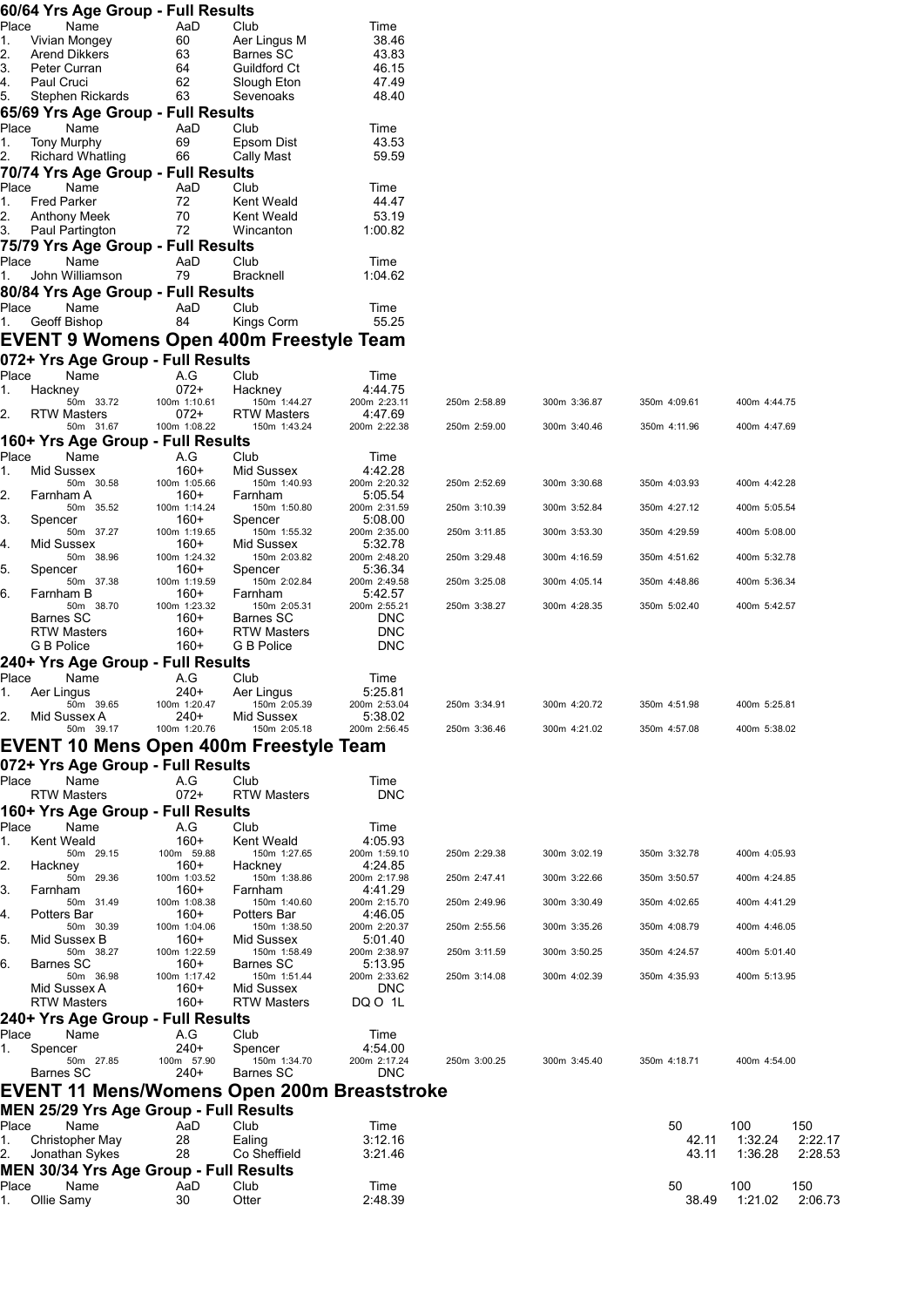|               | <b>MEN 35/39 Yrs Age Group - Full Results</b>   |           |                                  |                    |                |                    |                    |
|---------------|-------------------------------------------------|-----------|----------------------------------|--------------------|----------------|--------------------|--------------------|
| Place         | Name                                            | AaD       | Club                             | Time               | 50             | 100                | 150                |
| 1.            | <b>Stewart Grant</b>                            | 36        | Kent Weald                       | 2:45.40            | 36.83          | 1:19.40            | 2:03.27            |
| 2.<br>3.      | Jevgenijs Putans<br>Rob Messenger               | 38<br>38  | <b>Bracknell</b><br>Dover Life   | 2:57.27<br>3:05.12 | 39.91<br>37.92 | 1:25.01<br>1:23.90 | 2:11.61<br>2:13.69 |
| 4.            | James Mactavish                                 | 38        | Co South'ton                     | 3:07.20            | 42.01          | 1:28.94            | 2:18.72            |
| 5.            | Giorgio Spiegelfeld                             | 39        | Hackney                          | 3:17.12            | 43.27          | 1:32.98            | 2:25.64            |
| 6.            | David Blakemore                                 | 36        | <b>Cally Mast</b>                | 3:22.80            | 44.65          | 1:35.26            | 2:28.56            |
|               | <b>MEN 40/44 Yrs Age Group - Full Results</b>   |           |                                  |                    |                |                    |                    |
| Place         | Name                                            | AaD       | Club                             | Time               | 50             | 100                | 150                |
| 1.            | Paul Seyde                                      | 42        | Out To Swim                      | 3:09.70            | 41.80          | 1:30.60            | 2:21.20            |
|               | MEN 45/49 Yrs Age Group - Full Results          |           |                                  |                    |                |                    |                    |
| Place         | Name                                            | AaD       | Club                             | Time               | 50             | 100                | 150                |
| 1.            | Luca Milana                                     | 48        | Spencer                          | 3:10.45            | 43.25          | 1:32.13            | 2:22.06            |
| 2.<br>3.      | Daniel Codman<br>Daniel Valovin                 | 47<br>46  | <b>RTW Masters</b><br>Mid Sussex | 3:17.01<br>3:44.25 | 43.48<br>50.51 | 1:34.04<br>1:46.73 | 2:26.38<br>2:46.14 |
|               | <b>MEN 50/54 Yrs Age Group - Full Results</b>   |           |                                  |                    |                |                    |                    |
| Place         | Name                                            | AaD       | Club                             | Time               | 50             | 100                | 150                |
| 1.            | Paul Smoothy                                    | 52        | Teddington                       | 2:58.92            | 40.40          | 1:25.75            | 2:11.72            |
|               | <b>Philip Bradley</b>                           | 52        | Kent Weald                       | DQ S 1L            |                |                    |                    |
|               | <b>MEN 55/59 Yrs Age Group - Full Results</b>   |           |                                  |                    |                |                    |                    |
| Place         | Name                                            | AaD       | Club                             | Time               | 50             | 100                | 150                |
| 1.            | Boyd Freeman                                    | 58        | Aer Lingus M                     | 3:17.23            | 46.59          | 1:37.07            | 2:28.68            |
| 2.            | Adam Lelean                                     | 58        | <b>Diss Otters</b>               | 3:20.21            | 45.52          | 1:36.18            | 2:29.01            |
| 3.            | Jonathan Refson                                 | 55        | Potters Bar                      | 3:23.98            | 45.07          | 1:38.78            | 2:31.52            |
| $\frac{4}{5}$ | Mark Partridge                                  | 57        | <b>Stroud Mast</b>               | 3:30.71            | 44.74          | 1:38.19            | 2:33.56            |
| 6.            | Mark Strakosch<br>Gordon Cartwright             | 59<br>59  | Berkhamsted<br>Chelmsford        | 3:31.78<br>3:37.00 | 47.87<br>50.22 | 1:41.80<br>1:46.37 | 2:37.27<br>2:42.98 |
| 7.            | Jonathan Greene                                 | 56        | East Anglian                     | 4:13.20            | 56.00          | 1:58.00            | 3:06.40            |
|               | <b>MEN 65/69 Yrs Age Group - Full Results</b>   |           |                                  |                    |                |                    |                    |
| Place         | Name                                            | AaD       | Club                             | Time               | 50             | 100                | 150                |
| 1.            | Malcolm Barton                                  | 65        | Team Luton                       | 3:23.74            | 45.37          | 1:39.16            | 2:33.14            |
| 2.            | <b>Tony Murphy</b>                              | 69        | Epsom Dist                       | 3:39.19            | 49.88          | 1:46.55            | 2:43.58            |
|               | <b>MEN 70/74 Yrs Age Group - Full Results</b>   |           |                                  |                    |                |                    |                    |
| Place         | Name                                            | AaD       | Club                             | Time               | 50             | 100                | 150                |
| 1.            | <b>Stuart Mclellan</b>                          | 71        | Sudbury                          | 3:40.56            | 50.71          | 1:46.42            | 2:43.88            |
| 2.            | <b>Fred Parker</b>                              | 72        | <b>Kent Weald</b>                | 3:44.79            | 51.72          | 1:50.49            | 2:50.22            |
| 3.            | Chris Jessup                                    | 74<br>72  | Salisbury                        | 4:16.80            | 1:01.00        | 2:08.40            | 3:14.80            |
| 4.            | Paul Partington                                 |           | Wincanton                        | 5:27.05            | 1:10.35        | 2:35.70            | 4:03.87            |
| Place         | <b>WOMEN 30/34 Yrs Age Group - Full Results</b> |           | Club                             |                    |                |                    |                    |
| 1.            | Name<br>Catrina Borrell                         | AaD<br>33 | Gravesend                        | Time<br>3:45.96    | 50<br>52.96    | 100<br>1:50.43     | 150<br>2:50.97     |
|               | <b>WOMEN 35/39 Yrs Age Group - Full Results</b> |           |                                  |                    |                |                    |                    |
| Place         | Name                                            | AaD       | Club                             | Time               | 50             | 100                | 150                |
| 1.            | Jess Thorpe                                     | 35        | Hackney                          | 3:00.78            | 42.36          | 1:28.76            | 2:14.41            |
| 2.            | Jen Clarke                                      | 35        | Guildford Ct                     | 3:12.46            | 42.90          | 1:31.37            | 2:21.59            |
| 3.            | Jenny Crittenden                                | 35        | <b>Bracknell</b>                 | 3:16.35            | 45.52          | 1:34.66            | 2:25.58            |
|               | Kitty Craig                                     | 37        | Sudbury                          | DQ FI              |                |                    |                    |
|               | <b>WOMEN 40/44 Yrs Age Group - Full Results</b> |           |                                  |                    |                |                    |                    |
| Place         | Name                                            | AaD       | Club                             | Time               | 50             | 100                | 150                |
| 1.            | Barbara Halls                                   | 41        | Spencer                          | 3:08.44            | 42.08          | 1:30.61            | 2:19.58            |
| 2.            | <b>Sharon Burchell</b>                          | 44        | Crawley                          | 3:10.99            | 44.61          | 1:34.78            | 2:23.24            |
| 3.            | Jill Geer                                       | 44        | Sevenoaks                        | 3:30.70            | 46.09          | 1:39.77            | 2:35.59            |
|               | <b>WOMEN 45/49 Yrs Age Group - Full Results</b> |           |                                  |                    |                |                    |                    |
| Place<br>1.   | Name<br><b>Claire Thorn</b>                     | AaD<br>49 | Club<br>G B Police               | Time<br>3:02.84    | 50<br>42.11    | 100<br>1:28.34     | 150<br>2:16.23     |
| 2.            | Jessica Wooddisse                               | 45        | <b>Stroud Mast</b>               | 3:16.68            | 45.51          | 1:35.63            | 2:26.13            |
| 3.            | Sam Usher                                       | 48        | Wycombe Dist                     | 3:24.84            | 46.13          | 1:37.08            | 2:30.18            |
| 4.            | Gillian Hodgson                                 | 46        | Spencer                          | 3:28.28            | 47.93          | 1:40.51            | 2:34.85            |
| 5.            | <b>Alison Cowie</b>                             | 47        | Chelmsford                       | 3:54.71            | 53.65          | 1:53.59            | 2:53.82            |
| 6.            | Claudine Day                                    | 49        | Redhill & R                      | 4:09.10            | 1:00.00        | 2:05.00            | 3:07.20            |
| 7.            | Jane Turner                                     | 45        | Spencer                          | 4:10.60            | 1:00.00        | 2:05.00            | 3:08.30            |
|               | <b>WOMEN 50/54 Yrs Age Group - Full Results</b> |           |                                  |                    |                |                    |                    |
| Place         | Name                                            | AaD       | Club                             | Time               | 50             | 100                | 150                |
| 1.            | Elizabeth Shaw                                  | 54        | Otter                            | 3:30.58            | 47.87          | 1:41.36            | 2:37.40            |
|               | <b>WOMEN 55/59 Yrs Age Group - Full Results</b> |           |                                  |                    |                |                    |                    |
| Place         | Name                                            | AaD       | Club                             | Time               | 50             | 100                | 150                |
| 1.<br>2.      | <b>Bridget Bewick</b><br><b>Wendy Figures</b>   | 55<br>55  | <b>Bracknell</b><br>Co Sheffield | 3:18.27<br>3:29.28 | 45.39<br>47.93 | 1:34.70<br>1:40.92 | 2:26.50<br>2:34.86 |
| 3.            | Anne Raymond                                    | 57        | Croydon Amph                     | 3:41.13            | 50.22          | 1:47.71            | 2:45.35            |
| 4.            | Julia Dawe                                      | 55        | Redhill & R                      | 3:47.84            | 52.06          | 1:51.01            | 2:50.93            |
| 5.            | Geraldine Thompson                              | 58        | Aer Lingus M                     | 4:08.60            | 58.00          | 2:02.00            | 3:07.30            |
| 6.            | Diane Long                                      | 56        | Folkestone                       | 4:26.30            | 59.00          | 2:08.00            | 3:17.60            |
|               | <b>WOMEN 60/64 Yrs Age Group - Full Results</b> |           |                                  |                    |                |                    |                    |
| Place         | Name                                            | AaD       | Club                             | Time               | 50             | 100                | 150                |
| 1.            | Amanda Heath                                    | 63        | Spencer                          | 3:17.13            | 45.99          | 1:36.65            | 2:28.51            |
| 2.            | Esther Iseppi                                   | 62        | Spencer                          | 3:17.63            | 45.36          | 1:36.50            | 2:27.19            |
| 3.            | Linda Hooker                                    | 60        | Mid Sussex                       | 3:23.81            | 45.85          | 1:36.31            | 2:29.44            |
| 4.<br>5.      | Judith McKerchar<br>Sara Perry                  | 63<br>63  | Mid Sussex<br>Cally Mast         | 3:39.19<br>3:39.88 | 50.44<br>48.72 | 1:45.66<br>1:45.99 | 2:42.02<br>2:43.16 |
| 6.            | Patricia Reilly                                 | 60        | Aer Lingus M                     | 3:46.30            | 52.01          | 1:50.38            | 2:49.67            |
| 7.            | Pat Teale                                       | 63        | Bexley                           | 4:12.50            | 1:00.00        | 2:05.00            | 3:10.60            |
| 8.            | Dawn Bracken                                    | 61        | Chelmsford                       | 4:19.95            | 1:01.23        | 2:06.59            | 3:14.01            |
|               |                                                 |           |                                  |                    |                |                    |                    |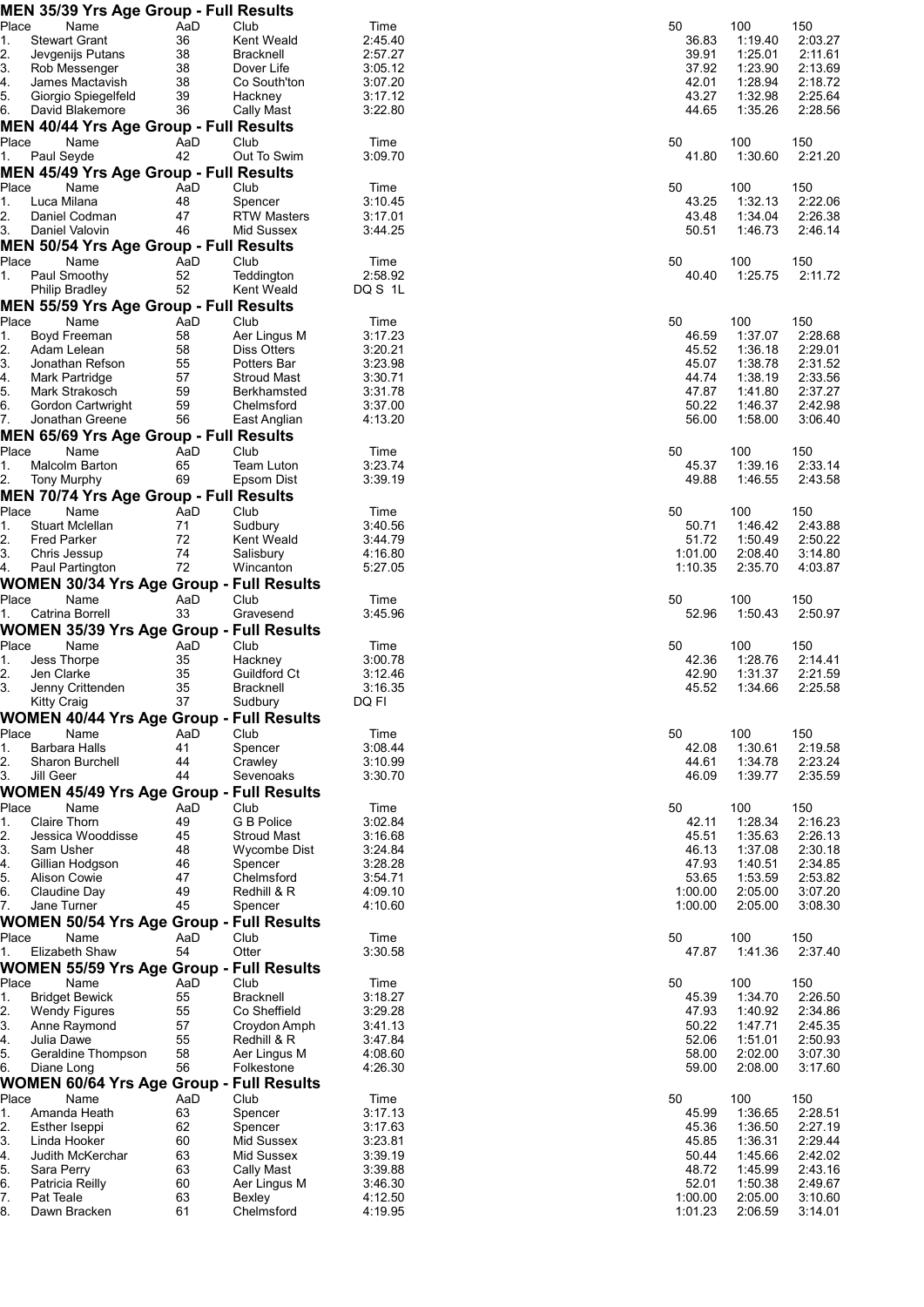|             |                     | <b>WOMEN 65/69 Yrs Age Group - Full Results</b> |           |                                            |                    |                  |         |         |
|-------------|---------------------|-------------------------------------------------|-----------|--------------------------------------------|--------------------|------------------|---------|---------|
| Place       |                     | Name                                            | AaD       | Club                                       | Time               | 50               | 100     | 150     |
| 1.          | Sally Lelean        |                                                 | 69        | <b>Diss Otters</b>                         | 4:30.40            | 1:03.45          | 2:12.51 | 3:21.97 |
|             |                     |                                                 |           | <b>EVENT 12 Womens Open 100m Freestyle</b> |                    |                  |         |         |
|             |                     | 18/24 Yrs Age Group - Full Results              |           |                                            |                    |                  |         |         |
| Place       |                     | Name                                            | AaD       | Club                                       | Time               | 50               |         |         |
| 1.<br>2.    |                     | Callie-Ann Warrington<br>Phoebe Love            | 20<br>23  | <b>G B Police</b><br>Potters Bar           | 1:02.13<br>1:07.22 | 30.26<br>31.06   |         |         |
| 3.          |                     | Jasmine Lambert                                 | 20        | <b>RTW Masters</b>                         | 1:07.76            | 32.67            |         |         |
| 4.          |                     | Sophie Hutin                                    | 23        | Fareham N'ds                               | 1:11.38            | 34.11            |         |         |
| 5.          |                     | Kathryn Martin                                  | 22        | <b>Bracknell</b>                           | 1:39.01            | 47.53            |         |         |
| 6.          |                     | Jemima Rudd-Jones                               | 24        | <b>RTW Monson</b>                          | 1:47.84            | 50.41            |         |         |
|             |                     | 25/29 Yrs Age Group - Full Results              |           |                                            |                    |                  |         |         |
| Place       |                     | Name                                            | AaD       | Club                                       | Time               | 50               |         |         |
| 1.<br>2.    | Amy Barton          | Siobhan Casey                                   | 26<br>25  | <b>Guildford Ct</b><br>Otter               | 1:03.97<br>1:06.20 | 30.71<br>31.30   |         |         |
| 3.          |                     | April Richards                                  | 28        | Potters Bar                                | 1:08.09            | 32.51            |         |         |
| 4.          | Megan Hill          |                                                 | 26        | Gravesend                                  | 1:09.00            | 33.65            |         |         |
| 5.          | Laura Smith         |                                                 | 26        | <b>Team Luton</b>                          | 1:12.63            | 34.82            |         |         |
| 6.          | Ellie Weston        |                                                 | 25        | Asa Temp 2                                 | 1:32.39            | 45.96            |         |         |
| 7.<br>8.    | Sian Dennis         | <b>Florence Garrett</b>                         | 27<br>27  | Portsmouth N<br>Wandsworth                 | 1:34.11<br>2:16.79 | 44.62<br>1:00.98 |         |         |
|             |                     | 30/34 Yrs Age Group - Full Results              |           |                                            |                    |                  |         |         |
| Place       |                     | Name                                            | AaD       | Club                                       | Time               | 50               |         |         |
| 1.          |                     | Gemma Jones                                     | 31        | Amersham                                   | 1:07.42            | 32.47            |         |         |
| 2.          |                     | <b>Rosalind Cornford</b>                        | 31        | Spencer                                    | 1:08.87            | 32.56            |         |         |
| 3.          |                     | <b>Esther Worthington</b>                       | 33        | Otter                                      | 1:10.39            | 33.55            |         |         |
| 4.          | Sally Ritchie       |                                                 | 30        | Spencer                                    | 1:15.04            | 36.15            |         |         |
| 5.          |                     | Katy Macken                                     | 31        | Chelmsford                                 | 1:15.99            | 34.07            |         |         |
|             |                     | 35/39 Yrs Age Group - Full Results              |           |                                            |                    |                  |         |         |
| Place<br>1. | Gina Heyn           | Name                                            | AaD<br>36 | Club<br>Teddington                         | Time<br>1:00.93    | 50<br>30.14      |         |         |
| 2.          |                     | Aimee Ramm                                      | 38        | G B Police                                 | 1:01.92            | 30.02            |         |         |
| 3.          | Kira Neal           |                                                 | 36        | Romford Town                               | 1:05.99            | 31.69            |         |         |
| 4.          | Jen Clarke          |                                                 | 35        | Guildford Ct                               | 1:08.90            | 32.73            |         |         |
| 5.          | Lucy Gruner         |                                                 | 38        | Fareham N'ds                               | 1:09.01            | 33.24            |         |         |
| 6.          |                     | Amanda Johnson                                  | 35        | <b>Bracknell</b>                           | 1:10.76            | 33.08            |         |         |
| 7.          |                     | Jodie Armstrong                                 | 38        | <b>Team Luton</b>                          | 1:10.78            | 34.27            |         |         |
| 8.<br>9.    | Laini Harris        | Georgina Hamilton                               | 38<br>36  | Barnes SC<br>Kent Weald                    | 1:11.40<br>1:12.20 | 32.29<br>34.75   |         |         |
| 10.         |                     | Laura Kerrigan                                  | 35        | Spencer                                    | 1:15.63            | 36.43            |         |         |
| 11.         | Nadine Horn         |                                                 | 37        | Spencer                                    | 1:23.38            | 38.57            |         |         |
| 12.         |                     | Fiona Wiggins                                   | 39        | Spencer                                    | 1:27.28            | 43.67            |         |         |
|             |                     | 40/44 Yrs Age Group - Full Results              |           |                                            |                    |                  |         |         |
| Place       |                     | Name                                            | AaD       | Club                                       | Time               | 50               |         |         |
| 1.          |                     | <b>Charlotte Reid</b><br>Dawn Palmer            | 41<br>44  | Aer Lingus M<br>Romford Town               | 1:03.24            | 30.57            |         |         |
| 2.<br>3.    |                     | Gina Hobson                                     | 43        | Mid Sussex                                 | 1:03.45<br>1:04.53 | 30.12<br>30.96   |         |         |
| 4.          |                     | Ceri Edwards                                    | 42        | Portsmouth N                               | 1:05.07            | 30.91            |         |         |
| 5.          |                     | Hannah Newsham                                  | 41        | Erith & Dist                               | 1:07.32            | 31.94            |         |         |
| 6.          |                     | Barbara Halls                                   | 41        | Spencer                                    | 1:07.52            | 32.49            |         |         |
| 7.          |                     | Sarah Hempenstall                               | 42        | G B Police                                 | 1:07.68            | 32.27            |         |         |
| 8.          |                     | Caroline Jubb                                   | 42        | Wycombe Dist                               | 1:09.80            | 34.06            |         |         |
| 9.<br>10.   | <b>Kelly Cooke</b>  | Sharon Burchell                                 | 44<br>44  | Team Luton<br>Crawley                      | 1:10.06<br>1:10.38 | 33.91<br>33.07   |         |         |
| 11.         | Alison Webb         |                                                 | 44        | Mid Sussex                                 | 1:12.03            | 33.42            |         |         |
| 12.         |                     | Michelle Neal                                   | 40        | Team Luton                                 | 1:13.30            | 34.66            |         |         |
| 13.         |                     | Agnes Bonivart                                  | 42        | Debreceni Sz                               | 1:23.28            | 38.58            |         |         |
| 14.         |                     | Clarissa Tilley                                 | 44        | Mid Sussex                                 | 1:24.68            | 39.88            |         |         |
| 15.         |                     | Hajnalka Racz Racz                              | 40        | Spencer                                    | 1:26.58            | 43.18            |         |         |
|             |                     | 45/49 Yrs Age Group - Full Results              |           |                                            |                    |                  |         |         |
| Place<br>1. | Lisa Mickel         | Name                                            | AaD<br>48 | Club<br>Crawley                            | Time<br>1:08.69    | 50<br>32.75      |         |         |
| 2.          |                     | <b>Rhona Courtier</b>                           | 49        | Larkfield                                  | 1:12.35            | 34.45            |         |         |
| 3.          | Joy Hopkins         |                                                 | 45        | S Bournem'th                               | 1:13.19            | 35.12            |         |         |
| 4.          |                     | Abba Newbery                                    | 47        | Spencer                                    | 1:15.23            | 36.33            |         |         |
| 5.          |                     | Sarah Davison                                   | 47        | Mid Sussex                                 | 1:15.89            | 36.20            |         |         |
| 6.          |                     | <b>Heather Fowler</b>                           | 45        | Aylesbury                                  | 1:17.65            | 37.80            |         |         |
| 7.<br>8.    | Jane Turner         | Andrea Coombs                                   | 46<br>45  | Farnham<br>Spencer                         | 1:18.37<br>1:31.71 | 37.61<br>45.17   |         |         |
| 9.          |                     | Claudine Day                                    | 49        | Redhill & R                                | 1:32.75            | 43.85            |         |         |
| 10.         |                     | Markey Heather                                  | 49        | Aer Lingus M                               | 1:39.95            | 47.91            |         |         |
|             |                     | 50/54 Yrs Age Group - Full Results              |           |                                            |                    |                  |         |         |
| Place       |                     | Name                                            | AaD       | Club                                       | Time               | 50               |         |         |
| 1.          |                     | Jane Mcmenemy                                   | 52        | Otter                                      | 1:09.70            | 33.86            |         |         |
| 2.<br>3.    | Kate King           | Elizabeth Shaw                                  | 52<br>54  | Aylesbury<br>Otter                         | 1:16.83<br>1:17.71 | 36.63<br>37.52   |         |         |
| 4.          | Susan Bull          |                                                 | 50        | Mid Sussex                                 | 1:17.97            | 37.09            |         |         |
| 5.          |                     | <b>Helen Andrews</b>                            | 54        | Fareham N'ds                               | 1:24.75            | 40.70            |         |         |
| 6.          | Sara Luder          |                                                 | 54        | Spencer                                    | 1:30.40            | 44.32            |         |         |
| 7.          |                     | Denise Humphries                                | 53        | Godalming                                  | 1:39.21            | 46.49            |         |         |
|             |                     | 55/59 Yrs Age Group - Full Results              |           |                                            |                    |                  |         |         |
| Place       |                     | Name                                            | AaD       | Club                                       | Time               | 50               |         |         |
| 1.<br>2.    |                     | Vicki Linton-Crook<br>Philippa Williams         | 56<br>58  | Camphill Ed<br>Wycombe Dist                | 1:15.78<br>1:16.21 | 37.34<br>36.28   |         |         |
| 3.          | Jill Rocky          |                                                 | 55        | Mid Sussex                                 | 1:16.58            | 36.83            |         |         |
| 4.          |                     | Anne Cummins                                    | 56        | Aer Lingus M                               | 1:18.20            | 36.81            |         |         |
| 5.          | <b>Judith Wiles</b> |                                                 | 57        | Farnham                                    | 1:22.31            | 38.47            |         |         |
| 6.          | Julia Dawe          |                                                 | 55        | Redhill & R                                | 1:29.71            | 42.57            |         |         |

| 50<br>1:03.45                                                                                                                             | 100<br>2:12.51 |
|-------------------------------------------------------------------------------------------------------------------------------------------|----------------|
| 50<br>30.26<br>31.06<br>32.67<br>34.11<br>47.53<br>50.41                                                                                  |                |
| 50<br>30.71<br>31.30<br>32.51<br>33.65<br>34.82<br>45.96<br>44.62<br>1:00.98                                                              |                |
| 50<br>32.47<br>32.56<br>33.55<br>36.15<br>34.07                                                                                           |                |
| 50<br>30.14<br>30.02<br>31.69<br>32.73<br>33.24<br>33.08<br>34.27<br>32.29<br>34.75<br>36.43<br>38.57<br>43.67                            |                |
| 50<br>30.57<br>30.12<br>30.96<br>30.91<br>31.94<br>32.49<br>32.27<br>34.06<br>33.91<br>33.07<br>33.42<br>34.66<br>38.58<br>39.88<br>43.18 |                |
| 50<br>32.75<br>34.45<br>35.12<br>36.33<br>36.20<br>37.80<br>37.61<br>45.17<br>43.85<br>47.91                                              |                |
| 50<br>33.86<br>36.63<br>37.52<br>37.09<br>40.70<br>44.32<br>46.49                                                                         |                |
| 50<br>37.34<br>36.28<br>36.83<br>36.81<br>3847                                                                                            |                |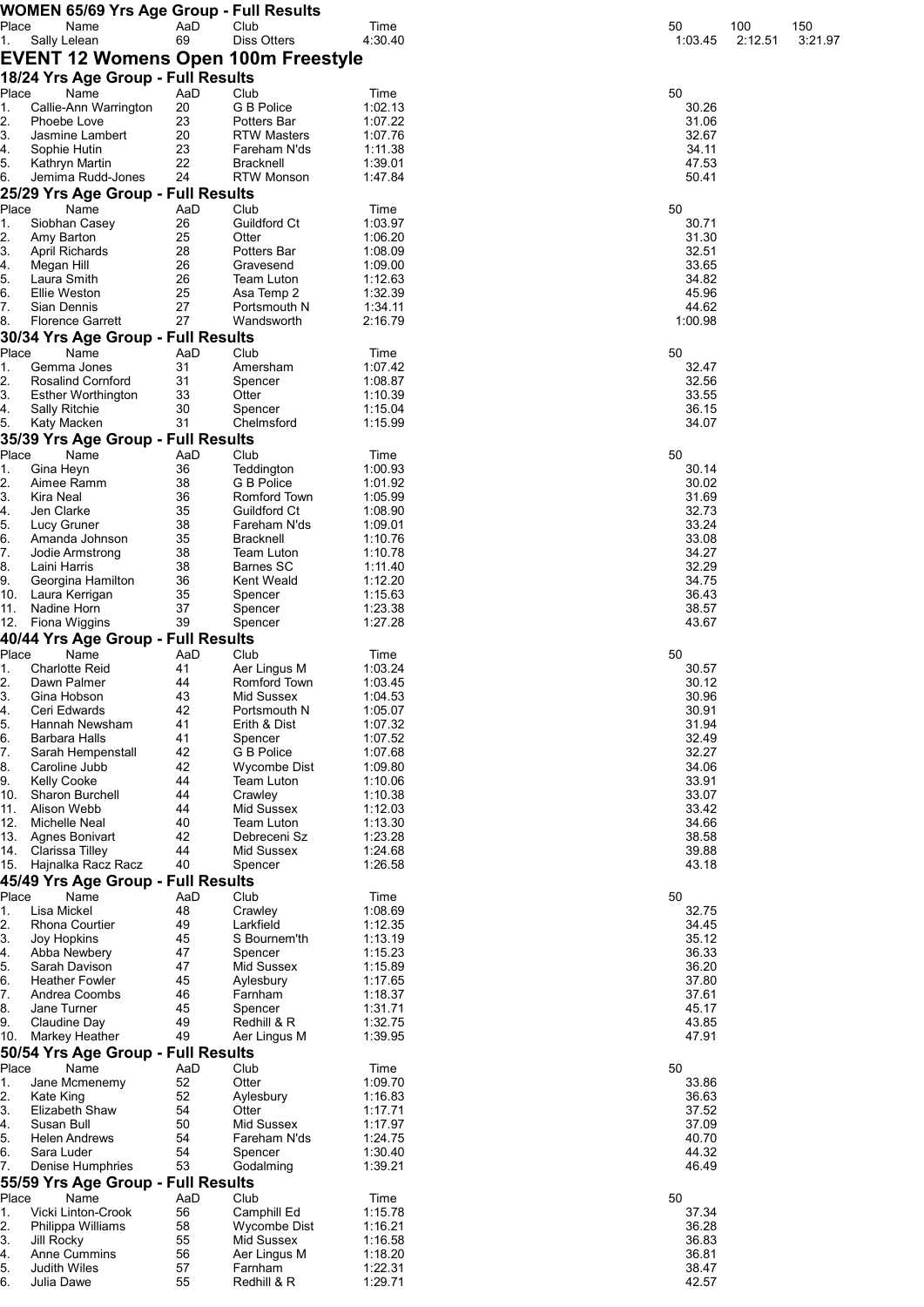| 7.<br>Diane Braid                                | 58        | Mid Sussex                      | 1:30.53            | 41.69          |
|--------------------------------------------------|-----------|---------------------------------|--------------------|----------------|
| 8.<br>Gillian Ferguson<br>9.<br>Diane Long       | 57<br>56  | Crawley<br>Folkestone           | 1:38.88<br>1:48.76 | 46.95<br>50.47 |
| 60/64 Yrs Age Group - Full Results               |           |                                 |                    |                |
| Place<br>Name                                    | AaD       | Club                            | Time               | 50             |
| Sally Winter<br>1.                               | 60        | <b>Bishop Stort</b>             | 1:08.51            | 33.39          |
| 2.<br>Alyson Fordham                             | 64        | Romford Town                    | 1:09.21            | 32.86          |
| 3.<br>Catherine Beckett                          | 64        | Winchester                      | 1:19.77            | 39.00          |
| 4.<br>Sara Perry                                 | 63        | Cally Mast                      | 1:20.55            | 38.63          |
| 5.<br>Julia Buchanan                             | 63        | Caldicot                        | 1:21.56            | 38.33          |
| 6.<br>Patricia Reilly<br>7.<br>Sharon Mclellan   | 60<br>62  | Aer Lingus M<br>Sudbury         | 1:22.57<br>1:25.75 | 40.94<br>41.49 |
| 8.<br>Ann Gale                                   | 64        | Mid Sussex                      | 1:27.48            | 41.43          |
| 9.<br>Marie Guidon                               | 61        | Aer Lingus M                    | 1:28.39            | 42.88          |
| 10.<br>Denise Anderson                           | 60        | Redhill & R                     | 1:40.88            | 46.77          |
| 65/69 Yrs Age Group - Full Results               |           |                                 |                    |                |
| Place<br>Name                                    | AaD       | Club                            | Time               | 50             |
| <b>Christine Ayers</b><br>1.                     | 67        | South Beds                      | 1:26.03            | 42.08          |
| $\overline{2}$ .<br>Marianne Davey               | 67        | Crawley                         | 1:39.04            | 49.52          |
| 3.<br><b>Shelley Robinson</b><br>4.<br>Liz Neale | 68<br>68  | Sevenoaks<br>South Beds         | 1:41.09<br>1:48.28 | 47.02<br>51.60 |
| 5.<br>Mary Fitzpatrick                           | 68        | Aer Lingus M                    | 1:50.89            | 51.59          |
| 70/74 Yrs Age Group - Full Results               |           |                                 |                    |                |
| Place<br>Name                                    | AaD       | Club                            | Time               | 50             |
| Alison Gwynn<br>1.                               | 72        | Mid Sussex                      | 1:22.47            | 39.58          |
| 2.<br>Jan Wood                                   | 70        | Crediton                        | 1:26.80            | 41.58          |
| 3.<br>Mary Johnson                               | 70        | Mid Sussex                      | 1:27.32            | 41.75          |
| 4.<br>Diana Groat                                | 71        | Aylesbury                       | 1:38.72            | 47.93          |
| 5.<br>Valerie Mclaren                            | 73        | Crawley                         | 1:46.44            | 51.09          |
| 75/79 Yrs Age Group - Full Results               |           |                                 |                    |                |
| Place<br>Name                                    | AaD       | Club                            | Time               | 50             |
| Claire O'Dwyer                                   | 79        | Aer Lingus M                    | <b>DNC</b>         |                |
| 80/84 Yrs Age Group - Full Results               | AaD       |                                 |                    |                |
| Place<br>Name<br>Rosemary Johnson<br>1.          | 80        | Club<br>Havant & Wat            | Time<br>2:31.91    | 50<br>1:12.14  |
|                                                  |           |                                 |                    |                |
| EVENT 13 Mens Open 100m Freestyle                |           |                                 |                    |                |
| 18/24 Yrs Age Group - Full Results               |           |                                 |                    |                |
| Place<br>Name                                    | AaD       | Club                            | Time               | 50             |
| Andro Tikvica<br>1.<br>2.<br>Luke Goodall        | 23<br>21  | Hackney<br>Rochford             | 57.93<br>58.91     | 27.68<br>28.38 |
| 3.<br>Huw Jones                                  | 23        | <b>Bracknell</b>                | 59.20              | 27.94          |
| 4.<br>Ernesto Paniccia                           | 21        | Mid Sussex                      | 1:11.10            | 33.10          |
| 5.<br>Joshua Gregory                             | 21        | Tonbridge                       | 1:14.93            |                |
| 25/29 Yrs Age Group - Full Results               |           |                                 |                    |                |
| Name<br>Place                                    | AaD       | Club                            | Time               | 50             |
| Joe Brown<br>1.                                  | 28        | <b>Brighton Dol</b>             | 58.15              | 28.02          |
| 2.<br><b>Martin Sartorius</b><br>Michael Tansini | 28<br>29  | Otter<br>Co Cambridge           | 58.64<br>59.11     | 27.51<br>28.40 |
| ان.<br>4.<br>James Norman                        | 29        | Teddington                      | 1:00.54            | 28.87          |
| Eamon Sharkh<br>5.                               | 28        | Guildford Ct                    | 1:02.15            | 29.48          |
| 6.<br>Tom Allen                                  | 29        | G B Police                      | 1:02.84            | 29.45          |
| 7.<br>Joe Malone                                 | 28        | <b>RTW Masters</b>              | 1:04.23            | 29.85          |
| 8.<br>Calum Winton                               | 28        | <b>Kent Weald</b>               | 1:04.34            | 30.25          |
| 9.<br>Dontony Gill-Nasadi                        | 28        | Otter                           | 1:06.04            | 30.94          |
| 10.<br><b>Ben Weston</b><br>11.<br>Sam Bradley   | 28<br>27  | Asa Temp 2<br><b>Team Luton</b> | 1:13.55<br>1:14.58 | 36.03          |
| 12.<br>Leo Johnson                               | 27        | Out To Swim                     | 1:21.42            | 38.39          |
| 30/34 Yrs Age Group - Full Results               |           |                                 |                    |                |
| Place<br>Name                                    | AaD       | Club                            | Time               | 50             |
| Fraser Peh<br>1.                                 | 30        | Otter                           | 55.90              | 26.62          |
| 2.<br><b>Etienne Cambier</b>                     | 30        | Otter                           | 59.32              | 28.26          |
| 3.<br>Nicholas Oakes                             | 34        | Hackney                         | 1:00.13            | 28.40          |
| 4.<br>Nicholas Rowe                              | 31        | Larkfield                       | 1:02.95            | 29.98          |
| 5.<br>Olegas Petrikas                            | 32<br>30  | Spencer<br>Redhill & R          | 1:03.43<br>1:08.95 | 29.10<br>32.97 |
| Jonny Brankin<br>6.                              |           |                                 |                    |                |
| 35/39 Yrs Age Group - Full Results               |           |                                 |                    |                |
| Place<br>Name<br>Matt Wan<br>1.                  | AaD<br>35 | Club<br>Out To Swim             | Time<br>59.22      | 50<br>28.85    |
| 2.<br>Dave Thompson                              | 36        | Andover                         | 59.55              | 29.59          |
| 3.<br><b>Craig Simmons</b>                       | 35        | Kent Weald                      | 1:00.29            | 28.55          |
| 4.<br><b>Roland Brenner</b>                      | 37        | Mid Sussex                      | 1:09.42            | 33.37          |
| 5.<br>Giulio Sarchiola                           | 38        | Hackney                         | 1:10.69            | 32.71          |
| 6.<br>David Wood                                 | 38        | Aylesbury                       | 1:11.83            | 35.09          |
| 7.<br>Alex Veal                                  | 39        | Farnham                         | 1:14.78            | 35.36          |
| 8.<br><b>Bruce Boutelje</b><br>Daniel Wood<br>9. | 39<br>36  | Hackney<br>Hackney              | 1:15.62<br>1:17.01 | 35.60<br>36.78 |
| 40/44 Yrs Age Group - Full Results               |           |                                 |                    |                |
| Place<br>Name                                    | AaD       | Club                            | Time               | 50             |
| Ryan Clay<br>1.                                  | 40        | Portsmouth N                    | 1:01.20            | 28.53          |
| 2.<br>Cormac Mcreynolds                          | 43        | Co Cant'bury                    | 1:01.54            | 29.82          |
| 3.<br>Benjamin Garfield                          | 40        | Kent Weald                      | 1:01.75            | 28.69          |
| 4.<br>Nigel Gaskin                               | 43        | G B Police                      | 1:02.91            | 30.02          |
| 5.<br>Dan Purchase                               | 43        | Atlantis                        | 1:03.75            | 30.19          |
| 6.<br>Keith Goggin                               | 43        | <b>Wycombe Dist</b>             | 1:03.87            | 29.66          |
| 7.<br>Colin Kloes<br>8.<br>Neil Morgan           | 41<br>43  | Crawley<br>Epsom Dist           | 1:05.40<br>1:07.81 | 31.05<br>32.55 |
| 9.<br><b>Andrew Seivewright</b>                  | 44        | Lewes                           | 1:10.31            | 34.74          |
|                                                  |           |                                 |                    |                |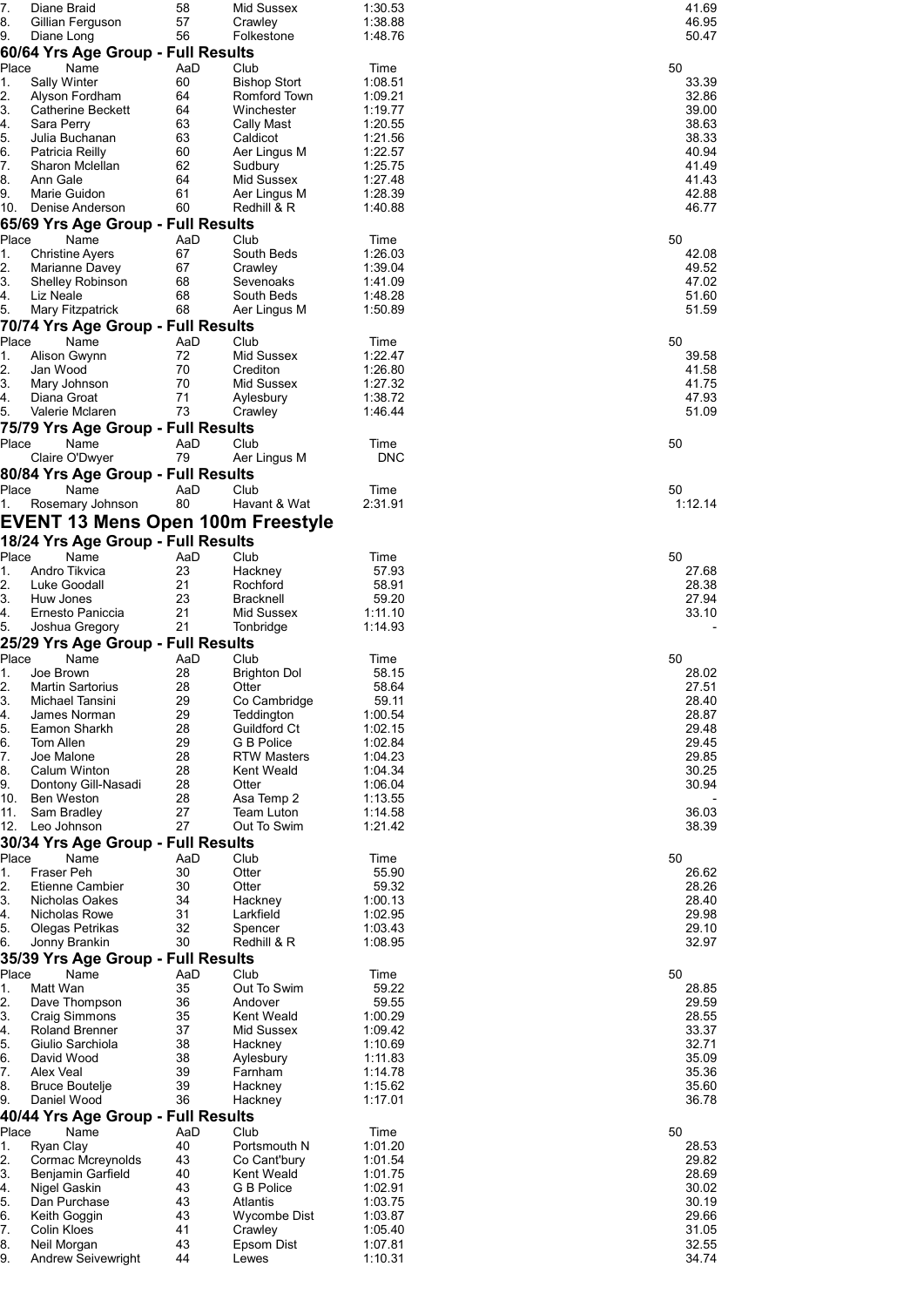|             | 45/49 Yrs Age Group - Full Results         |           |                                        |                    |                |
|-------------|--------------------------------------------|-----------|----------------------------------------|--------------------|----------------|
| Place<br>1. | Name<br><b>Grant Cooper</b>                | AaD<br>45 | Club<br><b>Kent Weald</b>              | Time<br>59.29      | 50<br>28.05    |
| 2.          | <b>Gary Dressel</b>                        | 49        | <b>Bracknell</b>                       | 1:02.59            | 29.79          |
| 3.          | Olivier Geleoc                             | 46        | Spencer                                | 1:02.98            | 29.58          |
| 4.          | Adam Harper                                | 49        | <b>Brighton</b>                        | 1:03.33            | 29.73          |
| 5.          | Alec Dyer                                  | 46        | Teddington                             | 1:05.34            | 31.07          |
| 6.          | Luca Milana                                | 48        | Spencer                                | 1:09.14            | 32.74          |
| 7.<br>8.    | Paul Standen-Payne<br>Ferry Jacob          | 46<br>45  | <b>DLL Ebourne</b><br><b>Barnes SC</b> | 1:11.62<br>1:15.36 | 33.45<br>34.88 |
| 9.          | Daniel Valovin                             | 46        | Mid Sussex                             | 1:24.39            |                |
|             | 50/54 Yrs Age Group - Full Results         |           |                                        |                    |                |
| Place       | Name                                       | AaD       | Club                                   | Time               | 50             |
| 1.          | Marcel Scholten                            | 54        | Modernian                              | 1:01.75            | 29.07          |
| 2.          | Stephen Atherley                           | 54        | TigersJersey                           | 1:03.76            | 30.53          |
| 3.          | <b>Philip Bradley</b>                      | 52        | Kent Weald                             | 1:04.79            | 30.34          |
| 4.          | Rob Frize                                  | 53<br>52  | Aer Lingus M                           | 1:04.86            | 31.80          |
| 5.<br>6.    | Mike Shaw<br>Martin Bradford               | 53        | Farnham<br>Out To Swim                 | 1:07.65<br>1:09.61 | 32.76<br>32.33 |
| 7.          | William Long                               | 53        | Beacon                                 | 1:12.78            | 33.46          |
| 8.          | Shaun Finch                                | 54        | Mid Sussex                             | 1:13.46            | 33.99          |
| 9.          | <b>Tony Palmer</b>                         | 52        | Godalming                              | 1:13.98            | 35.09          |
|             | 55/59 Yrs Age Group - Full Results         |           |                                        |                    |                |
| Place       | Name                                       | AaD       | Club                                   | Time               | 50             |
| 1.          | Clive Benson                               | 57        | Spencer                                | 1:04.68            | 30.92          |
| 2.          | Neil Mcdonald                              | 56        | Crawley                                | 1:08.23            | 31.80          |
| 3.<br>4.    | Michael Barnett<br>Mark Strakosch          | 57<br>59  | Spencer<br>Berkhamsted                 | 1:09.75<br>1:10.23 | 33.37<br>33.87 |
| 5.          | <b>Brian Carroll</b>                       | 57        | Aer Lingus M                           | 1:13.36            | 33.90          |
| 6.          | <b>Phil Attwood</b>                        | 55        | Godalming                              | 1:15.98            | 36.65          |
| 7.          | Sean Malone                                | 58        | <b>RTW Masters</b>                     | 1:31.74            | 43.04          |
|             | 60/64 Yrs Age Group - Full Results         |           |                                        |                    |                |
| Place       | Name                                       | AaD       | Club                                   | Time               | 50             |
| 1.          | Peter Kirk                                 | 64        | Otter                                  | 1:07.40            | 32.02          |
| 2.          | Gordon Coutts                              | 60        | Totnes                                 | 1:08.59            | 32.68          |
| 3.          | Jonathan Exall                             | 61        | <b>RTW Masters</b>                     | 1:11.27            | 31.25          |
| 4.<br>5.    | Andrew Huckle<br>Paul Cruci                | 64<br>62  | Havant & Wat<br>Slough Eton            | 1:13.09<br>1:19.26 | 35.61<br>37.93 |
|             | 65/69 Yrs Age Group - Full Results         |           |                                        |                    |                |
| Place       | Name                                       | AaD       | Club                                   | Time               | 50             |
| 1.          | Peter Iles                                 | 67        | South Beds                             | 1:17.53            | 36.92          |
| 2.          | Godfrey Admans                             | 66        | Spencer                                | 1:17.85            | 36.66          |
| 3.          | Roger Cooper                               | 66        | Gravesend                              | 1:21.09            | 38.15          |
| 4.          | <b>Terry Reardon</b>                       | 68        | Beacon                                 | 1:22.78            | 37.97          |
| 5.          | Peter Gruitt<br><b>Richard Whatling</b>    | 68<br>66  | Sevenoaks                              | 1:23.10<br>1:31.82 | 40.29<br>44.28 |
| 6.          | 70/74 Yrs Age Group - Full Results         |           | Cally Mast                             |                    |                |
| Place       | Name                                       | AaD       | Club                                   | Time               | 50             |
| 1.          | Chris Dunn                                 | 74        | Hatfield                               | 1:08.30            | 33.39          |
| 2.          | Anthony Meek                               | 70        | <b>Kent Weald</b>                      | 1:20.05            | 37.44          |
| 3.          | Paul Partington                            | 72        | Wincanton                              | 1:37.88            | 44.57          |
|             | 75/79 Yrs Age Group - Full Results         |           |                                        |                    |                |
| Place       | Name                                       | AaD       | Club                                   | Time               | 50             |
|             | Tony Pearce                                | 75        | <b>Barnes SC</b>                       | DQ T               |                |
|             | 80/84 Yrs Age Group - Full Results         |           |                                        |                    |                |
| Place       | Name                                       | AaD       | Club                                   | Time               | 50             |
| 1.<br>2.    | William Letch<br><b>Garfield Thomas</b>    | 80<br>80  | <b>Totnes</b><br><b>Bridgend Cty</b>   | 1:20.82<br>1:29.97 | 37.42<br>42.47 |
|             |                                            |           |                                        |                    |                |
|             | EVENT 14 Womens Open 50m Butterfly         |           |                                        |                    |                |
|             | 18/24 Yrs Age Group - Full Results         |           |                                        |                    |                |
| Place       | Name<br>Phoebe Love                        | AaD<br>23 | Club                                   | Time<br>31.28      |                |
| 1.<br>2.    | Callie-Ann Warrington                      | 20        | Potters Bar<br>G B Police              | 32.04              |                |
| 3.          | Sophie Hutin                               | 23        | Fareham N'ds                           | 33.76              |                |
| 4.          | Jasmine Lambert                            | 20        | <b>RTW Masters</b>                     | 34.16              |                |
| 5.          | Kathryn Martin                             | 22        | <b>Bracknell</b>                       | 53.69              |                |
|             | 25/29 Yrs Age Group - Full Results         |           |                                        |                    |                |
| Place       | Name                                       | AaD       | Club                                   | Time               |                |
| 1.          | Siobhan Casey                              | 26        | Guildford Ct                           | 31.56              |                |
| 2.<br>3.    | Sarah Pritchard<br>April Richards          | 25<br>28  | Kings Corm<br>Potters Bar              | 32.92<br>33.44     |                |
| 4.          | Megan Hill                                 | 26        | Gravesend                              | 34.73              |                |
| 5.          | Laura Smith                                | 26        | Team Luton                             | 35.66              |                |
| 6.          | Melanie Thomas                             | 26        | Spencer                                | 37.44              |                |
| 7.          | <b>Lucy Nisbet</b>                         | 28        | Lewes                                  | 37.69              |                |
| 8.          | Sian Dennis                                | 27        | Portsmouth N                           | 55.97              |                |
| 9.          | <b>Florence Garrett</b>                    | 27        | Wandsworth                             | 58.26              |                |
| Place       | 30/34 Yrs Age Group - Full Results<br>Name | AaD       | Club                                   | Time               |                |
| 1.          | Gemma Jones                                | 31        | Amersham                               | 32.78              |                |
|             | 35/39 Yrs Age Group - Full Results         |           |                                        |                    |                |
| Place       | Name                                       | AaD       | Club                                   | Time               |                |
| 1.          | Gina Heyn                                  | 36        | Teddington                             | 29.50              |                |
| 2.          | Hayley Brown                               | 37        | Witham Dolph                           | 34.01              |                |
| 3.          | Laini Harris                               | 38        | Barnes SC                              | 35.23              |                |
| 4.          | Jodie Armstrong                            | 38        | Team Luton                             | 35.93              |                |
| 5.          | Amanda Johnson                             | 35        | <b>Bracknell</b>                       | 38.69              |                |
| 6.          | Georgina Hamilton                          | 36        | Kent Weald                             | 38.90              |                |

| 50          | 50 | 50                      | 50                                               | υO                                        |                                                             |                                                                                                 | ŗ                                                                         |
|-------------|----|-------------------------|--------------------------------------------------|-------------------------------------------|-------------------------------------------------------------|-------------------------------------------------------------------------------------------------|---------------------------------------------------------------------------|
|             |    |                         |                                                  |                                           |                                                             |                                                                                                 |                                                                           |
| 37<br>42.47 |    | 33.39<br>37.44<br>44.57 | 36.92<br>36.66<br>38.15<br>37.97<br>40.29<br>44. | 32.02<br>32.68<br>31.25<br>35.61<br>37.93 | 30.92<br>31.80<br>33.37<br>33.87<br>33.90<br>36.65<br>43.04 | 29.07<br>30.53<br>30.34<br>31.80<br>- - - - -<br>32.76<br>32.33<br>.<br>33.46<br>33.99<br>35.09 | 28.05<br>29.79<br>29.58<br>29.73<br>31.07<br>-<br>32.74<br>33.45<br>34.88 |
| .42         |    |                         |                                                  |                                           |                                                             |                                                                                                 |                                                                           |
|             |    |                         | 28                                               |                                           |                                                             |                                                                                                 |                                                                           |
|             |    |                         |                                                  |                                           |                                                             |                                                                                                 |                                                                           |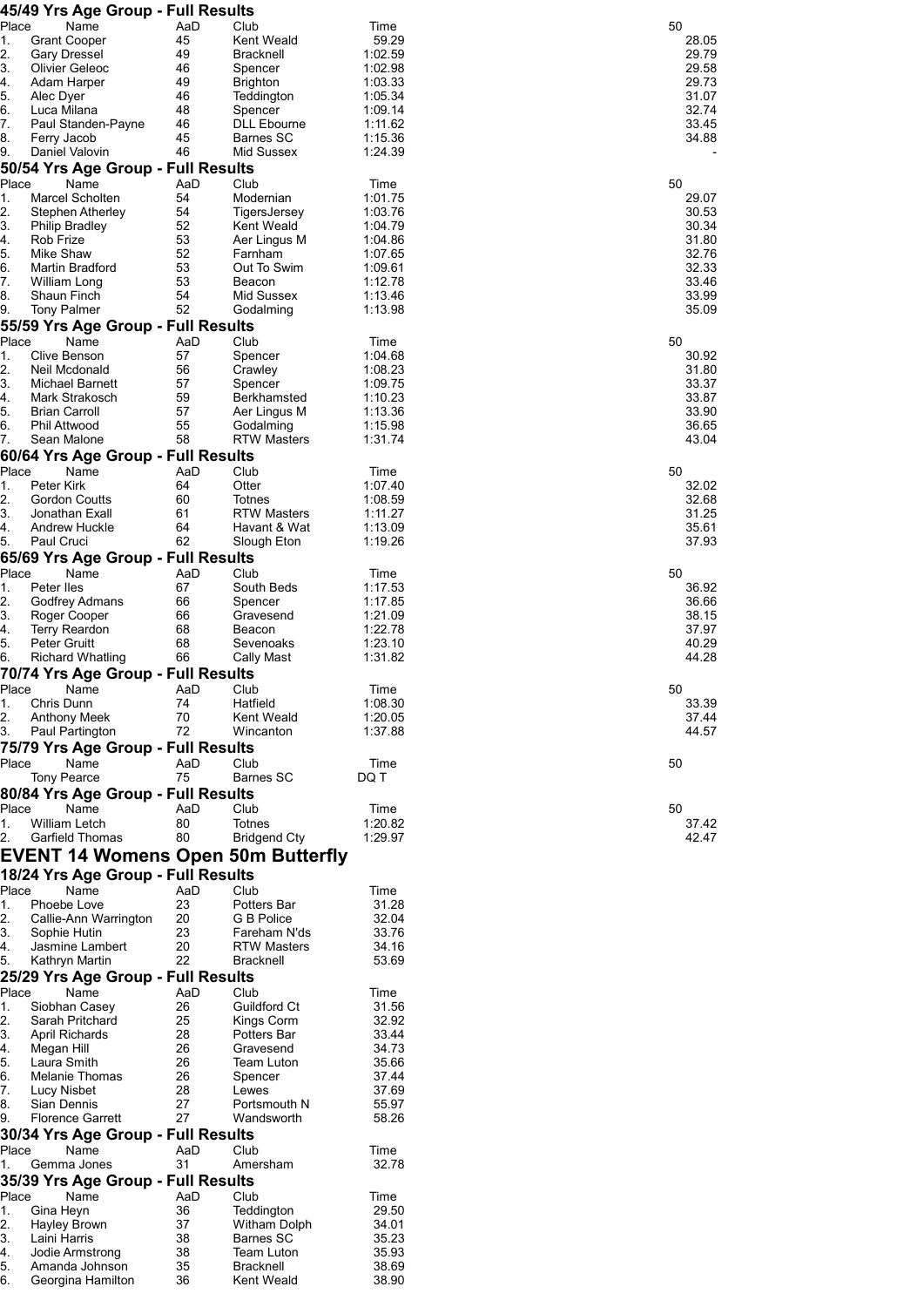|               | 7. Nadine Horn                             | 37       | Spencer                    | 44.72          |
|---------------|--------------------------------------------|----------|----------------------------|----------------|
|               | 40/44 Yrs Age Group - Full Results         |          |                            |                |
| Place         | Name                                       | AaD      | Club                       | Time           |
| 1.            | Gina Hobson                                | 43       | Mid Sussex                 | 32.21          |
| 2.<br>3.      | Alison Webb                                | 44<br>40 | Mid Sussex                 | 34.73          |
| 4.            | Alice Houghton-Rose<br>Kelly Cooke         | 44       | RTW Masters<br>Team Luton  | 36.33<br>36.54 |
| 5.            | Becci Godfrey                              | 42       | <b>RTW Masters</b>         | 39.95          |
| 6.            | Jill Geer                                  | 44       | Sevenoaks                  | 43.01          |
| 7.            | Hajnalka Racz Racz                         | 40       | Spencer                    | 46.65          |
|               | Clarissa Tilley                            | 44       | Mid Sussex                 | <b>DNC</b>     |
|               | 45/49 Yrs Age Group - Full Results         |          |                            |                |
| Place         | Name                                       | AaD      | Club                       | Time           |
| 1.            | Jessica Wooddisse                          | 45       | <b>Stroud Mast</b>         | 34.30          |
| 2.            | Abba Newbery                               | 47       | Spencer                    | 34.60          |
|               | 3. Dani Harrison                           | 48       | Potters Bar                | 36.62          |
| 4.<br>5.      | Rhona Courtier<br>Sarah Wylie              | 49<br>47 | Larkfield<br>Havant & Wat  | 36.92<br>37.61 |
| 6.            | Andrea Coombs                              | 46       | Farnham                    | 38.26          |
| 7.            | Jane Turner                                | 45       | Spencer                    | 48.93          |
|               | 50/54 Yrs Age Group - Full Results         |          |                            |                |
| Place         | Name                                       | AaD      | Club                       | Time           |
| 1.            | Cara Mulcahy                               | 54       | Aer Lingus M               | 36.79          |
| 2.            | Suki Greaves                               | 50       | Bromley                    | 38.00          |
|               |                                            | 54       | Kent Weald                 | 39.49          |
|               |                                            | 52       | Spencer                    | 39.50          |
| 5.            | Bridget Trefgarne<br>Kate King             | 54       | Barnes SC                  | 42.31          |
| 6.<br>7.      | Denise Humphries                           | 52<br>53 | Aylesbury<br>Godalming     | 42.77<br>45.60 |
| 8.            | Sara Luder                                 | 54       | Spencer                    | 52.79          |
|               | 55/59 Yrs Age Group - Full Results         |          |                            |                |
| Place         | Name                                       | AaD      | Club                       | Time           |
|               | 1. Philippa Williams                       | 58       | Wycombe Dist               | 34.72          |
| $\frac{2}{2}$ | Janine Brooks                              | 57       | Farnham                    | 38.29          |
| 3.            | Jill Rocky                                 | 55       | Mid Sussex                 | 39.30          |
| 4.            | Vicki Linton-Crook                         | 56       | Camphill Ed                | 39.67          |
| 5.            | Julia Dawe                                 | 55       | Redhill & R                | 45.65          |
| 6.            | Diane Braid                                | 58       | Mid Sussex                 | 47.80          |
|               | 60/64 Yrs Age Group - Full Results         |          |                            |                |
| Place         | Name                                       | AaD      | Club                       | Time           |
| 1.            | Amanda Heath                               | 63       | Spencer                    | 39.56          |
|               | 65/69 Yrs Age Group - Full Results         |          |                            |                |
|               | Place Name                                 | AaD      | Club                       | Time           |
|               |                                            |          |                            |                |
| 1.            | Sally Mills                                | 65       | Mid Sussex                 | 38.50          |
| 2.            | Shelley Robinson                           | 68       | Sevenoaks                  | 1:04.82        |
|               | <b>Anne Daniels</b>                        | 67       | Crawley                    | DQ S           |
|               | 75/79 Yrs Age Group - Full Results         |          |                            |                |
|               | Place Name AaD Club                        | 79       |                            | Time           |
|               | 1. Claire O'Dwyer                          |          | Aer Lingus M               | 49.16          |
|               | <b>EVENT 15 Mens Open 50m Butterfly</b>    |          |                            |                |
|               | 18/24 Yrs Age Group - Full Results         |          |                            |                |
| Place         | Name                                       | AaD      | Club                       | Time           |
| 1.            | Andrew Jessop                              | 21       | <b>RTW Masters</b>         | 28.69          |
| 2.<br>3.      | Luke Goodall<br>Ernesto Paniccia           | 21<br>21 | Rochford<br>Mid Sussex     | 29.76<br>36.79 |
|               |                                            |          |                            |                |
| Place         | 25/29 Yrs Age Group - Full Results<br>Name | AaD      | Club                       | Time           |
| 1.            | Samuel Hobbins                             | 25       | G B Police                 | 28.35          |
| 2.            | Joe Brown                                  | 28       | Brighton Dol               | 29.23          |
| 3.            | James Norman                               | 29       | Teddington                 | 29.43          |
| 4.            | Harry Klingenspor                          | 26       | Otter                      | 29.64          |
| 5.            | Eamon Sharkh                               | 28       | Guildford Ct               | 32.40          |
| 6.            | <b>Calum Winton</b>                        | 28       | Kent Weald                 | 33.10          |
| 7.<br>8.      | Jonathan Sykes                             | 28<br>28 | Co Sheffield               | 34.22          |
| 9.            | Christopher May<br>Sam Bradley             | 27       | Ealing<br>Team Luton       | 35.59<br>39.72 |
|               | Joe Malone                                 | 28       | <b>RTW Masters</b>         | <b>DNC</b>     |
|               | 30/34 Yrs Age Group - Full Results         |          |                            |                |
| Place         | Name                                       | AaD      | Club                       | Time           |
| 1.            | Georgi Kalinov                             | 34       | Guildford Ct               | 27.99          |
| 2.            | Nicholas Rowe                              | 31       | Larkfield                  | 29.97          |
| 3.            | Jonny Brankin                              | 30       | Redhill & R                | 35.12          |
|               | 35/39 Yrs Age Group - Full Results         |          |                            |                |
| Place         | Name                                       | AaD      | Club                       | Time           |
| 1.            | Dave Thompson                              | 36       | Andover                    | 28.69          |
| 2.            | Craig Simmons                              | 35       | Kent Weald                 | 29.08          |
| 3.<br>4.      | <b>Stewart Grant</b><br>Giulio Sarchiola   | 36<br>38 | Kent Weald<br>Hackney      | 29.81<br>34.28 |
| 5.            | Bruce Boutelje                             | 39       | Hackney                    | 39.79          |
|               | 40/44 Yrs Age Group - Full Results         |          |                            |                |
| Place         | Name                                       | AaD      | Club                       | Time           |
| 1.            | Simon Duke                                 | 41       | Crawley                    | 29.47          |
| 2.            | Cormac Mcreynolds                          | 43       | Co Cant'bury               | 29.86          |
| 3.            | Benjamin Garfield                          | 40       | Kent Weald                 | 31.50          |
| 4.            | Simon Horler                               | 41       | <b>RTW Masters</b>         | 31.61          |
| 5.<br>6.      | Keith Goggin<br>Andrew Hamerton            | 43<br>40 | Wycombe Dist<br>Mid Sussex | 32.63<br>34.42 |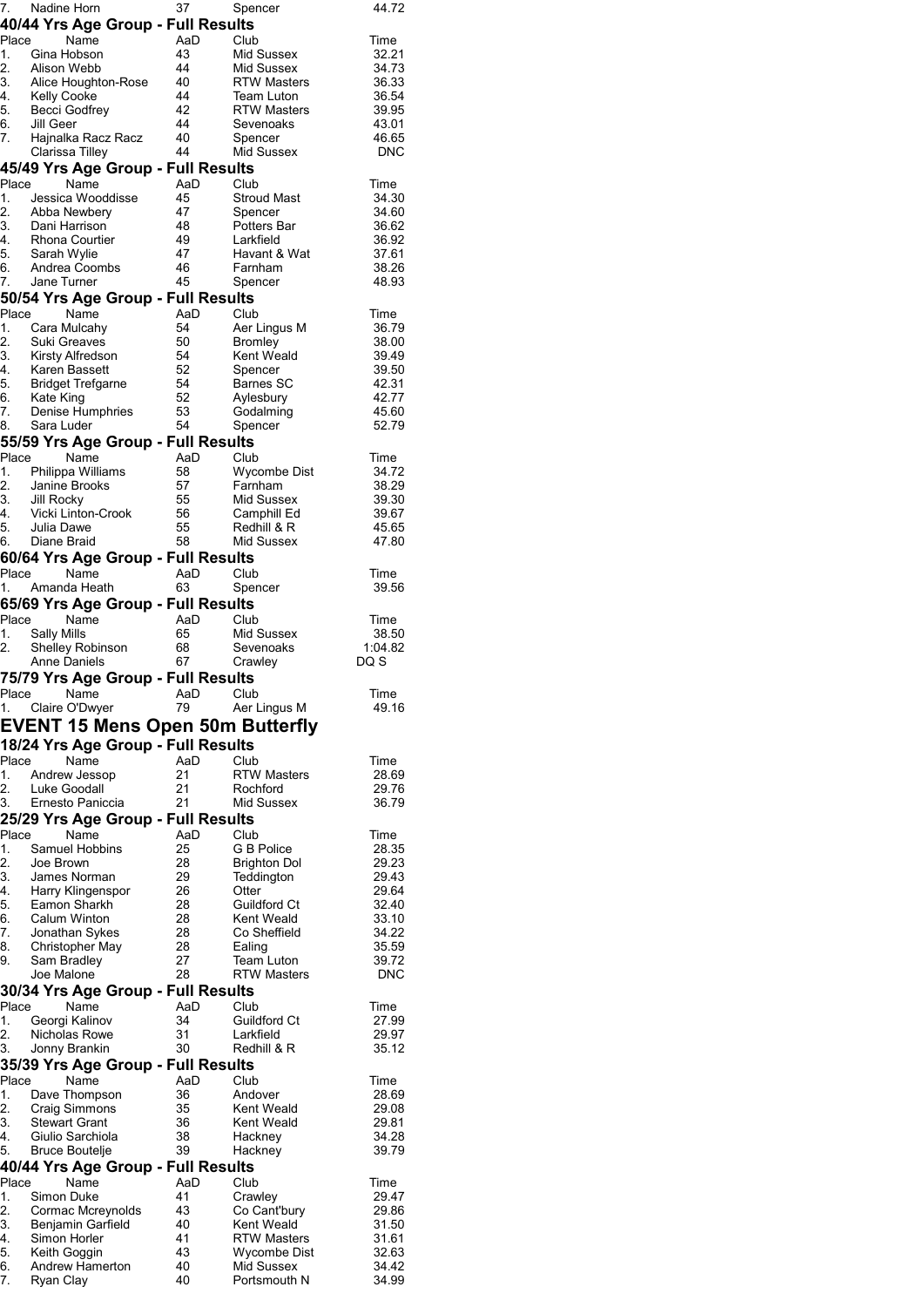|                |                     | 45/49 Yrs Age Group - Full Results            |           |                                  |                    |                |                    |                    |
|----------------|---------------------|-----------------------------------------------|-----------|----------------------------------|--------------------|----------------|--------------------|--------------------|
| Place          |                     | Name                                          | AaD       | Club                             | Time               |                |                    |                    |
| 1.<br>2.       |                     | <b>Grant Cooper</b><br>Olivier Geleoc         | 45<br>46  | Kent Weald<br>Spencer            | 29.03<br>30.59     |                |                    |                    |
| 3.             | Nick Rusz           |                                               | 46        | Farnham                          | 31.77              |                |                    |                    |
| 4.             |                     | <b>Rupert Trefgarne</b>                       | 48        | <b>Barnes SC</b>                 | 37.42              |                |                    |                    |
| 5.             | Ferry Jacob         |                                               | 45        | Barnes SC                        | 40.30              |                |                    |                    |
|                |                     | 50/54 Yrs Age Group - Full Results            |           |                                  |                    |                |                    |                    |
| Place          |                     | Name                                          | AaD       | Club                             | Time               |                |                    |                    |
| 1.<br>2.       | Paul O'Neill        | John Cunningham                               | 50<br>52  | Aer Lingus M<br>Aer Lingus M     | 27.05<br>29.60     |                |                    |                    |
| 3.             |                     | Stephen Atherley                              | 54        | TigersJersey                     | 29.91              |                |                    |                    |
| 4.             | Rob Frize           |                                               | 53        | Aer Lingus M                     | 31.82              |                |                    |                    |
| 5.             |                     | Darren Hamshere                               | 53        | Potters Bar                      | 33.62              |                |                    |                    |
| 6.             |                     | Martin Bradford                               | 53        | Out To Swim                      | 34.32              |                |                    |                    |
| 7.<br>8.       | <b>Tony Palmer</b>  | James Richens                                 | 52<br>50  | Godalming<br>Hackney             | 34.96<br>36.79     |                |                    |                    |
| 9.             |                     | Eugene Gormley                                | 53        | Potters Bar                      | 40.38              |                |                    |                    |
|                |                     | 55/59 Yrs Age Group - Full Results            |           |                                  |                    |                |                    |                    |
| Place          |                     | Name                                          | AaD       | Club                             | Time               |                |                    |                    |
| 1.             | Clive Benson        |                                               | 57        | Spencer                          | 30.49              |                |                    |                    |
| 2.             |                     | <b>Mark Partridge</b>                         | 57        | <b>Stroud Mast</b>               | 34.91              |                |                    |                    |
| 3.<br>4.       |                     | Neil Mcdonald<br><b>Michael Barnett</b>       | 56<br>57  | Crawley<br>Spencer               | 34.97<br>35.91     |                |                    |                    |
| 5.             |                     | Jonathan Refson                               | 55        | Potters Bar                      | 36.68              |                |                    |                    |
|                |                     | 60/64 Yrs Age Group - Full Results            |           |                                  |                    |                |                    |                    |
| Place          |                     | Name                                          | AaD       | Club                             | Time               |                |                    |                    |
| 1.             |                     | Andrew Huckle                                 | 64        | Havant & Wat                     | 38.16              |                |                    |                    |
| 2.             | Peter Curran        |                                               | 64        | Guildford Ct                     | 47.63              |                |                    |                    |
|                |                     | 65/69 Yrs Age Group - Full Results            |           |                                  |                    |                |                    |                    |
| Place<br>1.    |                     | Name<br>Steve Folsom                          | AaD<br>67 | Club<br>Teddington               | Time<br>33.59      |                |                    |                    |
| 2.             | Peter Iles          |                                               | 67        | South Beds                       | 39.89              |                |                    |                    |
| 3.             |                     | Roger Cooper                                  | 66        | Gravesend                        | 44.82              |                |                    |                    |
| 4.             |                     | <b>Richard Whatling</b>                       | 66        | Cally Mast                       | 51.22              |                |                    |                    |
|                |                     | 70/74 Yrs Age Group - Full Results            |           |                                  |                    |                |                    |                    |
| Place          |                     | Name                                          | AaD<br>74 | Club                             | Time<br>37.66      |                |                    |                    |
| 1.<br>2.       | Chris Dunn          | Anthony Meek                                  | 70        | Hatfield<br>Kent Weald           | 39.03              |                |                    |                    |
| 3.             |                     | Peter Stephens                                | 73        | Spencer                          | 52.59              |                |                    |                    |
|                |                     | 80/84 Yrs Age Group - Full Results            |           |                                  |                    |                |                    |                    |
| Place          |                     | Name                                          | AaD       | Club                             | Time               |                |                    |                    |
| 1.             |                     | William Letch                                 | 80        | Totnes                           | 39.68              |                |                    |                    |
|                | Geoff Bishop        |                                               | 84        | Kings Corm                       | DQ SL              |                |                    |                    |
|                |                     | <b>EVENT 16 Mens/Womens Open 200m IM</b>      |           |                                  |                    |                |                    |                    |
|                |                     | <b>MEN 18/24 Yrs Age Group - Full Results</b> |           |                                  |                    |                |                    |                    |
| Place          | <b>Luke Goodall</b> | Name AaD Club                                 |           |                                  | Time               | 50             | 100                | 150                |
| 1.<br>2.       | Andro Tikvica       |                                               | 21<br>23  | Rochford<br>Hackney              | 2:32.44<br>2:39.51 | 31.23<br>32.48 | 1:12.50<br>1:16.17 | 1:55.88<br>2:05.40 |
|                |                     | MEN 25/29 Yrs Age Group - Full Results        |           |                                  |                    |                |                    |                    |
| Place          |                     | Name                                          | AaD       | Club                             | Time               | 50             | 100                | 150                |
| 1.             |                     | Michael Tansini                               | 29        | Co Cambridge                     | 2:27.34            | 30.20          | 1:09.42            | 1:53.75            |
| 2.             | Sam Bradley         |                                               | 27        | Team Luton                       | 3:10.55            | 42.08          | 1:29.47            | 2:29.00            |
| 3.             | Leo Johnson         |                                               | 27        | Out To Swim                      | 3:36.04            | 49.49          | 1:39.55            | 2:55.54            |
| Place          |                     | <b>MEN 30/34 Yrs Age Group - Full Results</b> | AaD       | Club                             |                    |                | 100                |                    |
| 1.             |                     | Name<br><b>Etienne Cambier</b>                | 30        | Otter                            | Time<br>2:28.29    | 50<br>31.45    | 1:10.55            | 150<br>1:54.95     |
| 2.             |                     | Georgi Kalinov                                | 34        | Guildford Ct                     | 2:30.19            | 30.93          | 1:10.66            | 1:55.61            |
| 3.             |                     | Javi Peris Simo                               | 32        | Hackney                          | 2:33.73            | 31.51          | 1:14.91            | 1:56.83            |
| 4.             |                     | Olegas Petrikas                               | 32        | Spencer                          | 2:47.20            | 34.02          | 1:17.39            | 2:09.50            |
|                | Ollie Samy          | MEN 35/39 Yrs Age Group - Full Results        | 30        | Otter                            | <b>DNC</b>         |                |                    |                    |
| Place          |                     | Name                                          | AaD       | Club                             | Time               | 50             | 100                | 150                |
| 1.             | Matt Wan            |                                               | 35        | Out To Swim                      | 2:27.48            | 31.33          | 1:10.20            | 1:51.81            |
| 2.             |                     | <b>Stewart Grant</b>                          | 36        | Kent Weald                       | 2:36.32            | 32.19          | 1:17.56            | 1:59.20            |
| 3.             |                     | <b>Brian Fitzgerald</b>                       | 37        | Potters Bar                      | 2:37.17            | 32.21          | 1:13.51            | 1:59.48            |
| 4.             |                     | Gianluca Guicciardi                           | 37        | Enfield Sq                       | 2:42.39            | 34.50          | 1:15.32            | 2:04.72            |
| 5.             |                     | David Blakemore                               | 36        | <b>Cally Mast</b>                | 3:02.04            | 38.63          | 1:26.49            | 2:17.82            |
| Place          |                     |                                               |           |                                  |                    |                |                    |                    |
|                |                     | MEN 40/44 Yrs Age Group - Full Results        |           |                                  |                    |                |                    |                    |
| 1.             | Simon Duke          | Name                                          | AaD<br>41 | Club                             | Time<br>2:40.50    | 50<br>31.79    | 100<br>1:18.33     | 150                |
|                | Paul Seyde          |                                               | 42        | Crawley<br>Out To Swim           | 2:51.58            | 34.93          | 1:21.85            | 2:04.59<br>2:11.67 |
|                | Neil Morgan         |                                               | 43        | Epsom Dist                       | 2:58.57            | 40.40          | 1:27.71            | 2:20.78            |
| 2.<br>3.<br>4. | Noel Quigley        |                                               | 43        | Alton & Dist                     | 2:58.83            | 35.34          | 1:24.96            | 2:16.21            |
|                |                     | <b>MEN 45/49 Yrs Age Group - Full Results</b> |           |                                  |                    |                |                    |                    |
| Place          |                     | Name                                          | AaD       | Club                             | Time               | 50             | 100                | 150                |
| 1.<br>2.       | Daniel Cotton       | Olivier Geleoc                                | 46<br>46  | Spencer<br>Spencer               | 2:21.99<br>2:45.15 | 30.18<br>33.15 | 1:05.99<br>1:18.04 | 1:48.69<br>2:08.15 |
| 3.             | Luca Milana         |                                               | 48        | Spencer                          | 2:50.29            | 35.00          | 1:21.16            | 2:10.44            |
| 4.<br>5.       | Alec Dyer           | Paul Standen-Payne                            | 46<br>46  | Teddington<br><b>DLL Ebourne</b> | 3:01.55<br>3:16.52 | 37.80<br>42.41 | 1:29.72<br>1:36.90 | 2:22.51<br>2:33.93 |

| 50    | 100     | 150     |
|-------|---------|---------|
| 31.23 | 1:12.50 | 1:55.88 |
| 32.48 | 1:16.17 | 2:05.40 |
| 50    | 100     | 150     |
| 30.20 | 1:09.42 | 1:53.75 |
| 42.08 | 1:29.47 | 2:29.00 |
| 49.49 | 1:39.55 | 2:55.54 |
| 50    | 100     | 150     |
| 31.45 | 1:10.55 | 1:54.95 |
| 30.93 | 1:10.66 | 1:55.61 |
| 31.51 | 1:14.91 | 1:56.83 |
| 34.02 | 1:17.39 | 2:09.50 |
| 50    | 100     | 150     |
| 31.33 | 1:10.20 | 1:51.81 |
| 32.19 | 1:17.56 | 1:59.20 |
| 32.21 | 1:13.51 | 1:59.48 |
| 34.50 | 1:15.32 | 2:04.72 |
| 38.63 | 1:26.49 | 2:17.82 |
| 50    | 100     | 150     |
| 31.79 | 1:18.33 | 2:04.59 |
| 34.93 | 1:21.85 | 2:11.67 |
| 40.40 | 1:27.71 | 2:20.78 |
| 35.34 | 1:24.96 | 2:16.21 |
| 50    | 100     | 150     |
| 30.18 | 1:05.99 | 1:48.69 |
| 33.15 | 1:18.04 | 2:08.15 |
| 35.00 | 1:21.16 | 2:10.44 |
| 37.80 | 1:29.72 | 2:22.51 |
| 42.41 | 1:36.90 | 2:33.93 |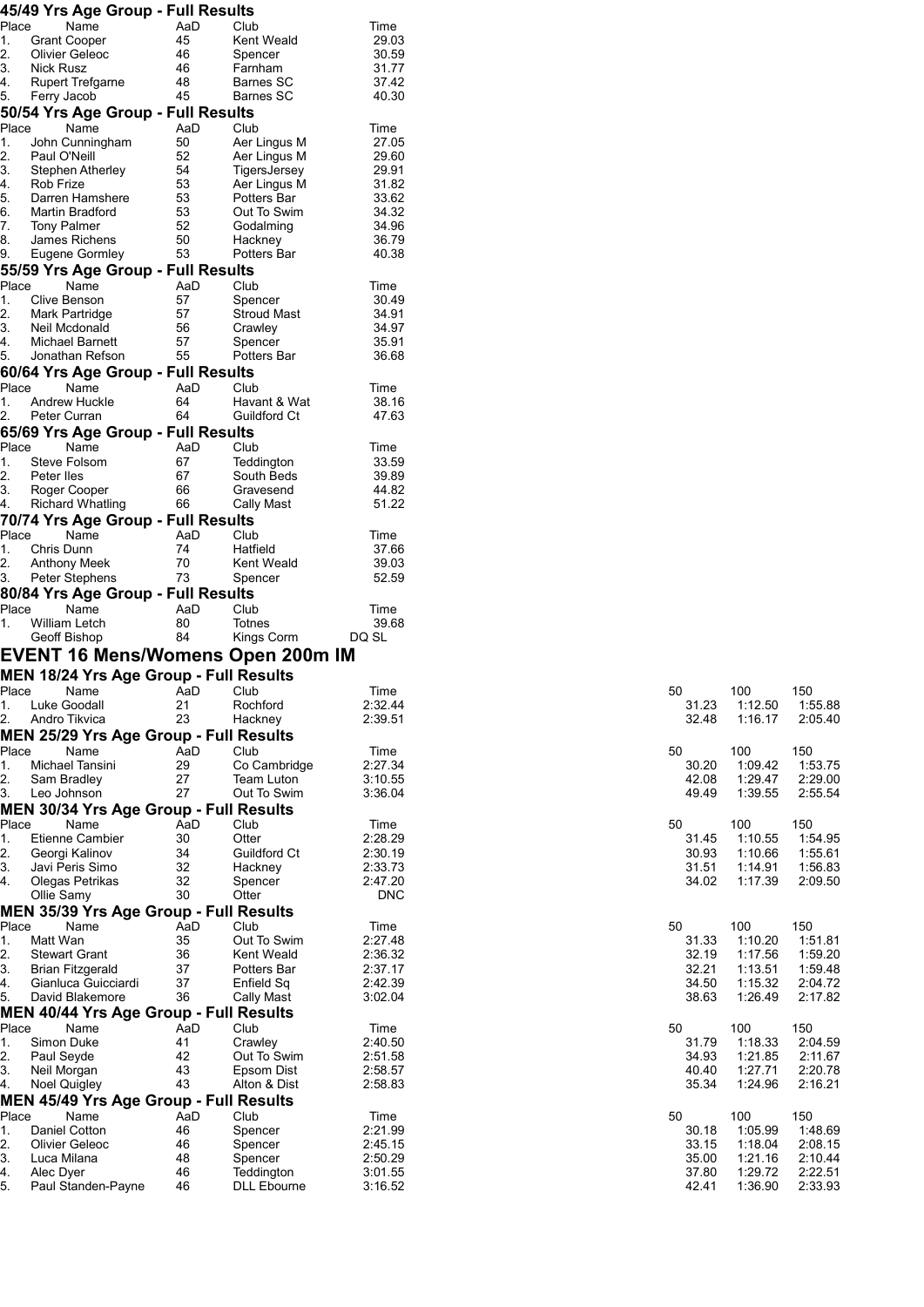|             |                            | <b>MEN 50/54 Yrs Age Group - Full Results</b> |           |                                                 |                    |         |                                      |                    |
|-------------|----------------------------|-----------------------------------------------|-----------|-------------------------------------------------|--------------------|---------|--------------------------------------|--------------------|
| Place       |                            | Name                                          | AaD       | Club                                            | Time               | 50      | 100                                  | 150                |
| 1.<br>2.    | Peter Dixon                | Paul Smoothy                                  | 52<br>52  | <b>Tower Hamlet</b><br>Teddington               | 2:35.48<br>2:46.53 |         | 31.78<br>1:12.67<br>35.36<br>1:20.45 | 1:59.57<br>2:08.17 |
| 3.          | Ian Smith                  |                                               | 54        | Bracknell                                       | 2:55.56            |         | 35.56<br>1:22.21                     | 2:13.93            |
| 4.          | Hyunho Lee                 |                                               | 52        | <b>RTW Masters</b>                              | 4:08.33            |         | 48.69<br>1:56.66                     | 3:10.90            |
|             |                            | Marcel Scholten                               | 54        | Modernian                                       | DQ SL 1L           |         |                                      |                    |
|             |                            | <b>MEN 55/59 Yrs Age Group - Full Results</b> |           |                                                 |                    |         |                                      |                    |
| Place       |                            | Name                                          | AaD       | Club                                            | Time               | 50      | 100                                  | 150                |
| 1.          |                            | Caio Gilberti                                 | 56        | Barnes SC                                       | 2:58.67            |         | 1:21.86<br>34.08                     | 2:16.51            |
| 2.<br>3.    |                            | Adam Lelean<br>Mark Strakosch                 | 58<br>59  | Diss Otters<br>Berkhamsted                      | 3:00.64<br>3:05.81 |         | 40.19<br>1:29.96<br>42.42<br>1:30.48 | 2:20.29<br>2:27.23 |
| 4.          |                            | Graham Mortimer                               | 55        | Lewes                                           | 3:28.42            |         | 44.05<br>1:36.77                     | 2:39.58            |
|             |                            | <b>MEN 60/64 Yrs Age Group - Full Results</b> |           |                                                 |                    |         |                                      |                    |
| Place       |                            | Name                                          | AaD       | Club                                            | Time               | 50      | 100                                  | 150                |
| 1.          |                            | Dave Cartledge                                | 60        | Modernian                                       | 2:41.73            |         | 1:16.29<br>33.62                     | 2:02.03            |
| 2.          |                            | Peter Curran                                  | 64        | Guildford Ct                                    | 4:04.75            |         | 48.38<br>1:54.69                     | 3:07.02            |
|             |                            | <b>MEN 65/69 Yrs Age Group - Full Results</b> |           |                                                 |                    |         |                                      |                    |
| Place       |                            | Name                                          | AaD       | Club                                            | Time               | 50      | 100                                  | 150                |
| 1.          |                            | Malcolm Barton                                | 65<br>69  | <b>Team Luton</b><br>Epsom Dist                 | 3:35.65<br>3:41.57 |         | 1:51.45<br>48.50<br>49.76<br>1:52.87 | 2:45.04            |
| 2.<br>3.    | Peter Gruitt               | <b>Tony Murphy</b>                            | 68        | Sevenoaks                                       | 4:01.71            |         | 2:02.03<br>54.77                     | 2:51.09<br>3:13.35 |
|             |                            | <b>MEN 70/74 Yrs Age Group - Full Results</b> |           |                                                 |                    |         |                                      |                    |
| Place       |                            | Name                                          | AaD       | Club                                            | Time               | 50      | 100                                  | 150                |
| 1.          | Chris Dunn                 |                                               | 74        | Hatfield                                        | 3:03.18            |         | 39.81<br>1:28.40                     | 2:24.61            |
| 2.          |                            | <b>Stuart Mclellan</b>                        | 71        | Sudbury                                         | 3:19.66            |         | 43.19<br>1:36.17                     | 2:34.23            |
| З.          |                            | Anthony Meek                                  | 70<br>73  | Kent Weald                                      | 3:39.25            |         | 38.67<br>1:38.17<br>55.67            | 2:51.80            |
| 4.<br>5.    |                            | Peter Stephens<br>Paul Partington             | 72        | Spencer<br>Wincanton                            | 3:57.38<br>4:39.82 |         | 2:01.08<br>58.40<br>2:13.36          | 3:08.89<br>3:45.73 |
| 6.          | Peter Wick                 |                                               | 74        | Folkestone                                      | 5:30.40            | 1:15.87 | 2:48.84                              | 4:23.43            |
|             |                            | Chris Jessup                                  | 74        | Salisbury                                       | DQ SA 1L           |         |                                      |                    |
|             |                            | <b>MEN 75/79 Yrs Age Group - Full Results</b> |           |                                                 |                    |         |                                      |                    |
| Place       |                            | Name                                          | AaD       | Club                                            | Time               | 50      | 100                                  | 150                |
| 1.          |                            | David Staveley                                | 78        | Kent Weald                                      | 4:27.36            |         | 2:11.81<br>59.06                     | 3:31.78            |
|             |                            |                                               |           | <b>WOMEN 18/24 Yrs Age Group - Full Results</b> |                    |         |                                      |                    |
| Place       |                            | Name                                          | AaD       | Club                                            | Time               | 50      | 100                                  | 150                |
| 1.<br>2.    |                            | <b>Emily Siebrecht</b><br>Sophie Hutin        | 23<br>23  | Kent Weald<br>Fareham N'ds                      | 2:27.48<br>2:52.83 |         | 32.31<br>1:11.13<br>35.82<br>1:20.33 | 1:53.76<br>2:12.25 |
| 3.          |                            | Jemima Rudd-Jones                             | 24        | <b>RTW Monson</b>                               | 4:07.23            | 55.27   | 1:59.95                              | 3:09.86            |
|             |                            |                                               |           | WOMEN 25/29 Yrs Age Group - Full Results        |                    |         |                                      |                    |
| Place       |                            | Name                                          | AaD       | Club                                            | Time               | 50      | 100                                  | 150                |
| 1.          |                            | Jennifer Seaman                               | 25        | East Anglian                                    | 2:41.42            |         | 32.99<br>1:15.04                     | 2:03.36            |
| 2.          | Amy Barton                 |                                               | 25        | Otter                                           | 2:48.47            |         | 36.12<br>1:18.74                     | 2:10.14            |
| 3.<br>4.    | Sian Dennis                | Melanie Thomas                                | 26<br>27  | Spencer<br>Portsmouth N                         | 3:08.34<br>3:58.00 |         | 40.13<br>1:27.28<br>54.53<br>1:58.00 | 2:24.47<br>3:07.01 |
|             |                            |                                               |           | WOMEN 30/34 Yrs Age Group - Full Results        |                    |         |                                      |                    |
| Place       |                            | Name                                          | AaD       | Club                                            | Time               | 50      | 100                                  | 150                |
| 1.          |                            | Rosalind Cornford                             | 31        | Spencer                                         | 2:48.24            |         | 1:19.49<br>33.96                     | 2:08.36            |
|             |                            |                                               |           | <b>WOMEN 35/39 Yrs Age Group - Full Results</b> |                    |         |                                      |                    |
| Place       |                            | Name                                          | AaD       | Club                                            | Time               | 50      | 100                                  | 150                |
| 1.          |                            | Kirsty Johnson                                | 39        | Bracknell                                       | 2:45.48            |         | 34.50<br>1:17.75                     | 2:05.41            |
| 2.          | Jess Thorpe                |                                               | 35        | Hackney                                         | 2:47.26            |         | 36.47<br>1:21.42                     | 2:08.65            |
| 3.<br>4.    |                            | Kaira Redman<br>Jenny Crittenden              | 36<br>35  | Kent Weald<br><b>Bracknell</b>                  | 2:49.65<br>2:56.12 |         | 1:19.28<br>35.60<br>37.66<br>1:24.00 | 2:11.20<br>2:14.16 |
| 5.          | Hoda Elridi                |                                               | 39        | Spencer                                         | 3:02.74            |         | 38.92<br>1:26.99                     | 2:18.54            |
|             |                            |                                               |           | <b>WOMEN 40/44 Yrs Age Group - Full Results</b> |                    |         |                                      |                    |
| Place       |                            | Name                                          | AaD       | Club                                            | Time               | 50      | 100                                  | 150                |
| 1.          |                            | Caroline Jubb                                 | 42        | <b>Wycombe Dist</b>                             | 2:49.96            |         | 36.31<br>1:20.91                     | 2:10.87            |
| 2.          |                            | Hannah Newsham                                | 41        | Erith & Dist                                    | 2:52.45            |         | 38.29<br>1:21.76                     | 2:12.04            |
| 3.<br>4.    |                            | Sarita Coultate<br><b>Agnes Bonivart</b>      | 43<br>42  | Amersham<br>Debreceni Sz                        | 3:19.91<br>3:21.14 |         | 40.84<br>1:33.62<br>49.48<br>1:38.68 | 2:32.45<br>2:36.03 |
|             |                            | Hajnalka Racz Racz                            | 40        | Spencer                                         | <b>DNC</b>         |         |                                      |                    |
|             |                            | Clarissa Tilley                               | 44        | Mid Sussex                                      | <b>DNC</b>         |         |                                      |                    |
|             |                            | Becci Godfrey                                 | 42        | <b>RTW Masters</b>                              | <b>DNC</b>         |         |                                      |                    |
|             |                            |                                               |           | <b>WOMEN 45/49 Yrs Age Group - Full Results</b> |                    |         |                                      |                    |
| Place       |                            | Name                                          | AaD       | Club                                            | Time               | 50      | 100                                  | 150                |
| 1.<br>2.    | Sarah Wylie<br>Joy Hopkins |                                               | 47<br>45  | Havant & Wat<br>S Bournem'th                    | 2:59.44<br>3:07.40 |         | 38.63<br>1:25.55<br>39.79<br>1:29.25 | 2:17.97<br>2:25.14 |
| 3.          | Sam Usher                  |                                               | 48        | Wycombe Dist                                    | 3:09.96            |         | 38.93<br>1:30.92                     | 2:25.36            |
| 4.          |                            | Gillian Hodgson                               | 46        | Spencer                                         | 3:10.04            |         | 41.46<br>1:34.47                     | 2:27.73            |
| 5.          |                            | <b>Rhona Courtier</b>                         | 49        | Larkfield                                       | 3:18.08            |         | 39.90<br>1:30.42                     | 2:30.87            |
| 6.          |                            | <b>Alison Cowie</b>                           | 47        | Chelmsford                                      | 3:42.02            |         | 50.42<br>1:51.40                     | 2:53.65            |
|             |                            |                                               |           | <b>WOMEN 50/54 Yrs Age Group - Full Results</b> |                    |         |                                      |                    |
| Place       |                            | Name                                          | AaD       | Club                                            | Time               | 50      | 100                                  | 150                |
| 1.<br>2.    |                            | Jane Mcmenemy<br>Suki Greaves                 | 52<br>50  | Otter<br><b>Bromley</b>                         | 3:02.61<br>3:12.83 |         | 1:27.32<br>37.03<br>39.47<br>1:32.72 | 2:19.65<br>2:28.89 |
| 3.          |                            | Clare Chilton                                 | 50        | Mid Sussex                                      | 3:15.65            |         | 41.62<br>1:33.51                     | 2:29.19            |
| 4.          |                            | Karen Bassett                                 | 52        | Spencer                                         | 3:17.39            |         | 41.14<br>1:37.20                     | 2:34.08            |
| 5.          |                            | Kirsty Alfredson                              | 54        | Kent Weald                                      | 3:31.83            |         | 43.77<br>1:41.59                     | 2:43.52            |
|             | Susan Bull                 |                                               | 50        | Mid Sussex                                      | DQ ST              |         |                                      |                    |
|             |                            |                                               |           | <b>WOMEN 55/59 Yrs Age Group - Full Results</b> |                    |         |                                      |                    |
| Place<br>1. |                            | Name<br><b>Bridget Bewick</b>                 | AaD<br>55 | Club<br>Bracknell                               | Time<br>2:55.48    | 50      | 100<br>1:24.84                       | 150<br>2:15.38     |
| 2.          | <b>Jill Rocky</b>          |                                               | 55        | Mid Sussex                                      | 3:16.78            |         | 38.06<br>41.00<br>1:34.46            | 2:33.89            |
| 3.          |                            | Anne Raymond                                  | 57        | Croydon Amph                                    | 3:34.69            |         | 51.34<br>1:51.90                     | 2:47.82            |
|             |                            |                                               |           |                                                 |                    |         |                                      |                    |

| 50      | 100     | 150     |
|---------|---------|---------|
| 31.78   | 1:12.67 | 1:59.57 |
| 35.36   | 1:20.45 | 2:08.17 |
| 35.56   | 1:22.21 | 2:13.93 |
| 48.69   | 1:56.66 | 3:10.90 |
| 50      | 100     | 150     |
| 34.08   | 1:21.86 | 2:16.51 |
| 40.19   | 1:29.96 | 2:20.29 |
| 42.42   | 1:30.48 | 2:27.23 |
| 44.05   | 1:36.77 | 2:39.58 |
| 50      | 100     | 150     |
| 33.62   | 1:16.29 | 2:02.03 |
| 48.38   | 1:54.69 | 3:07.02 |
| 50      | 100     | 150     |
| 48.50   | 1:51.45 | 2:45.04 |
| 49.76   | 1:52.87 | 2:51.09 |
| 54.77   | 2:02.03 | 3:13.35 |
| 50      | 100     | 150     |
| 39.81   | 1:28.40 | 2:24.61 |
| 43.19   | 1:36.17 | 2:34.23 |
| 38.67   | 1:38.17 | 2:51.80 |
| 55.67   | 2:01.08 | 3:08.89 |
| 58.40   | 2:13.36 | 3:45.73 |
| 1:15.87 | 2.48.84 | 4.2343  |
| 50      | 100     | 150     |
| 59.06   | 2:11.81 | 3:31.78 |
| 50      | 100     | 150     |
| 32.31   | 1:11.13 | 1:53.76 |
| 35.82   | 1:20.33 | 2:12.25 |
| 55.27   | 1:59.95 | 3:09.86 |
| 50      | 100     | 150     |
| 32.99   | 1:15.04 | 2:03.36 |
| 36.12   | 1:18.74 | 2:10.14 |
| 40.13   | 1:27.28 | 2:24.47 |
| 54.53   | 1:58.00 | 3:07.01 |
| 50      | 100     | 150     |
| 33.96   | 1:19.49 | 2:08.36 |
| 50      | 100     | 150     |
| 34.50   | 1:17.75 | 2:05.41 |
| 36.47   | 1:21.42 | 2:08.65 |
| 35.60   | 1:19.28 | 2:11.20 |
| 37.66   | 1:24.00 | 2:14.16 |
| 38.92   | 1:26.99 | 2:18.54 |
| 50      | 100     | 150     |
| 36.31   | 1:20.91 | 2:10.87 |
| 38.29   | 1:21.76 | 2:12.04 |
| 40.84   | 1:33.62 | 2:32.45 |
| 49.48   | 1:38.68 | 2:36.03 |
| 50      | 100     | 150     |
| 38.63   | 1:25.55 | 2:17.97 |
| 39.79   | 1:29.25 | 2:25.14 |
| 38.93   | 1:30.92 | 2:25.36 |
| 41.46   | 1:34.47 | 2:27.73 |
| 39.90   | 1:30.42 | 2:30.87 |
| 50.42   | 1:51.40 | 2:53.65 |
| 50      | 100     | 150     |
| 37.03   | 1:27.32 | 2:19.65 |
| 39.47   | 1:32.72 | 2:28.89 |
| 41.62   | 1:33.51 | 2:29.19 |
| 41.14   | 1:37.20 | 2:34.08 |
| 43.77   | 1:41.59 | 2:43.52 |
| 50      | 100     | 150     |
| 38.06   | 1:24.84 | 2:15.38 |
| 41.00   | 1:34.46 | 2:33.89 |
| 51.34   | 1:51.90 | 2:47.82 |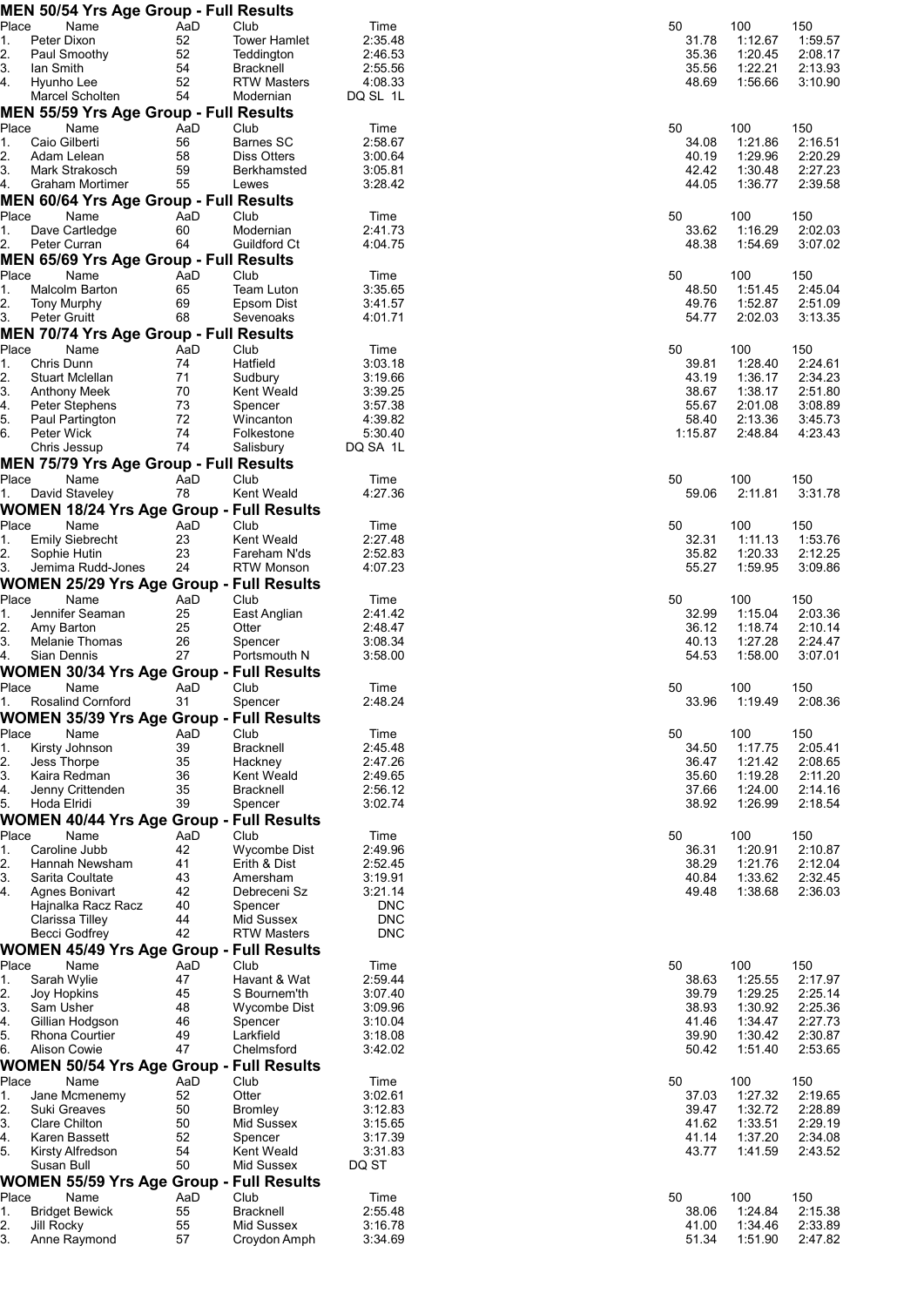|             |             |                                 |                    | WOMEN 60/64 Yrs Age Group - Full Results                      |                          |              |              |                |                    |                    |
|-------------|-------------|---------------------------------|--------------------|---------------------------------------------------------------|--------------------------|--------------|--------------|----------------|--------------------|--------------------|
| Place       |             | Name                            | AaD                | Club                                                          | Time                     |              |              | 50             | 100                | 150                |
| 1.<br>2.    |             | Esther Iseppi<br>Julia Buchanan | 62<br>63           | Spencer<br>Caldicot                                           | 3:10.82<br>3:35.94       |              |              | 43.39<br>52.24 | 1:35.05<br>1:45.73 | 2:28.07<br>2:49.80 |
| 3.          |             | Dawn Bracken                    | 61                 | Chelmsford                                                    | 3:47.15                  |              |              | 51.87          | 1:51.13            | 2:57.55            |
|             |             |                                 |                    | <b>WOMEN 70/74 Yrs Age Group - Full Results</b>               |                          |              |              |                |                    |                    |
| Place<br>1. |             | Name<br>Alison Gwynn            | AaD<br>72          | Club<br>Mid Sussex                                            | Time<br>3:44.91          |              |              | 50<br>49.37    | 100<br>1:51.35     | 150<br>2:57.21     |
|             |             |                                 |                    | <b>WOMEN 85/89 Yrs Age Group - Full Results</b>               |                          |              |              |                |                    |                    |
| Place       |             | Name                            | AaD                | Club                                                          | Time                     |              |              | 50             | 100                | 150                |
| 1.          |             | Jane Asher                      | 89                 | Kings Corm                                                    | 4:35.35                  |              |              | 1:06.80        | 2:25.02            | 3:43.56            |
|             |             |                                 |                    | EVENT 17 Mens/Womens Open 400m IM                             |                          |              |              |                |                    |                    |
|             |             |                                 |                    | MEN 35/39 Yrs Age Group - Full Results                        |                          |              |              |                |                    |                    |
| Place       |             | Name<br>David Blakemore         | AaD<br>36          | Club<br>Cally Mast                                            | Time<br><b>DNF</b>       |              |              |                |                    |                    |
|             |             |                                 |                    | <b>MEN 40/44 Yrs Age Group - Full Results</b>                 |                          |              |              |                |                    |                    |
| Place       |             | Name                            | AaD                | Club                                                          | Time                     |              |              |                |                    |                    |
| 1.          | Tim Price   | 50m 38.14                       | 44<br>100m 1:24.66 | <b>RTW Masters</b><br>150m 2:15.49                            | 6:33.43<br>200m 3:07.73  | 250m 4:04.80 | 300m 5:03.21 | 350m 5:48.96   | 400m 6:33.43       |                    |
|             |             |                                 |                    | <b>MEN 45/49 Yrs Age Group - Full Results</b>                 |                          |              |              |                |                    |                    |
| Place<br>1. |             | Name<br>Daniel Cotton           | AaD<br>46          | Club<br>Spencer                                               | Time<br>5:07.81          |              |              |                |                    |                    |
|             |             | 50m 32.46                       | 100m 1:10.07       | 150m 1:50.70                                                  | 200m 2:29.04             | 250m 3:12.84 | 300m 3:56.81 | 350m 4:33.77   | 400m 5:07.81       |                    |
| 2.          |             | Luca Milana<br>50m 42.96        | 48<br>100m 1:32.35 | Spencer<br>150m 2:20.90                                       | 6:10.36<br>200m 3:07.92  | 250m 3:58.03 | 300m 4:49.22 | 350m 5:30.89   | 400m 6:10.36       |                    |
| 3.          |             | Paul Standen-Payne              | 46                 | <b>DLL Ebourne</b>                                            | 7:36.12                  |              |              |                |                    |                    |
|             |             | 50m 45.23                       | 100m 1:38.01       | 150m 2:42.41<br><b>MEN 50/54 Yrs Age Group - Full Results</b> | 200m 3:47.02             | 250m 4:51.92 | 300m 5:56.47 | 350m 6:47.20   | 400m 7:36.12       |                    |
| Place       |             | Name                            | AaD                | Club                                                          | Time                     |              |              |                |                    |                    |
| 1.          |             | Stephen Atherley<br>50m 34.11   | 54<br>100m 1:11.89 | TigersJersey<br>150m 2:00.21                                  | 5:49.73<br>200m 2:48.71  | 250m 3:40.21 | 300m 4:31.49 | 350m 5:11.67   | 400m 5:49.73       |                    |
|             |             |                                 |                    | MEN 55/59 Yrs Age Group - Full Results                        |                          |              |              |                |                    |                    |
| Place       |             | Name                            | AaD                | Club                                                          | Time                     |              |              |                |                    |                    |
| 1.          |             | Anthony Cannon<br>50m 51.28     | 55<br>100m 1:50.05 | Kent Weald<br>150m 2:56.71                                    | 7:44.61<br>200m 4:01.68  | 250m 5:04.09 | 300m 6:06.78 | 350m 6:56.53   | 400m 7:44.61       |                    |
| 2.          |             | Steven Johnson                  | 58                 | Larkfield                                                     | 8:37.41                  |              |              |                |                    |                    |
|             |             | 50m 57.30                       | 100m 2:02.16       | 150m 3:13.20<br>MEN 60/64 Yrs Age Group - Full Results        | 200m 4:25.98             | 250m 5:35.32 | 300m 6:43.95 | 350m 7:41.02   | 400m 8:37.41       |                    |
| Place       |             | Name                            | AaD                | Club                                                          | Time                     |              |              |                |                    |                    |
| 1.          | Dave Pirrie | 50m 41.04                       | 63<br>100m 1:28.79 | Hemel Hemp<br>150m 2:26.18                                    | 6:37.94<br>200m 3:23.45  |              |              | 350m 5:51.75   |                    |                    |
| 2.          | Ian Pettitt |                                 | 64                 | Deal Triath                                                   | 7:06.47                  | 250m 4:14.74 | 300m 5:06.10 |                | 400m 6:37.94       |                    |
|             |             | 50m 49.27                       | 100m 1:45.12       | 150m 2:40.23<br>MEN 65/69 Yrs Age Group - Full Results        | 200m 3:34.99             | 250m 4:33.73 | 300m 5:32.65 | 350m 6:20.35   | 400m 7:06.47       |                    |
| Place       |             | Name                            | AaD                | Club                                                          | Time                     |              |              |                |                    |                    |
| 1.          |             | Malcolm Barton                  | 65                 | Team Luton                                                    | 7:37.78                  |              |              |                |                    |                    |
| 2.          |             | 50m 47.96<br>Tony Murphy        | 100m 1:45.35<br>69 | 150m 2:50.98<br>Epsom Dist                                    | 200m 3:59.00<br>7:48.48  | 250m 4:54.21 | 300m 5:50.99 | 350m 6:43.57   | 400m 7:37.78       |                    |
|             |             | 50m 51.74                       | 100m 1:52.02       | 150m 2:59.40                                                  | 200m 4:05.10             | 250m 5:03.69 | 300m 6:02.64 | 350m 6:55.87   | 400m 7:48.48       |                    |
| Place       |             | Name                            | AaD                | MEN 70/74 Yrs Age Group - Full Results<br>Club                | Time                     |              |              |                |                    |                    |
| 1.          |             | <b>Stuart Mclellan</b>          | 71                 | Sudbury                                                       | 7:16.39                  |              |              |                |                    |                    |
| 2.          |             | 50m 46.95<br>Geoff Edge         | 100m 1:43.41<br>71 | 150m -<br>Teddington                                          | 200m 3:38.01<br>7:44.89  | 250m 4:40.93 | 300m 5:41.90 | 350m 6:30.16   | 400m 7:16.39       |                    |
|             |             | 50m 50.86                       | 100m 1:49.97       | 150m 2:48.53                                                  | 200m 3:46.09             | 250m 4:58.97 | 300m 6:07.75 | 350m 6:58.17   | 400m 7:44.89       |                    |
| 3.          |             | Paul Partington<br>50m 1:10.44  | 72<br>100m 38.08   | Wincanton<br>150m 4:09.22                                     | 10:33.47<br>200m 5:23.19 | 250m 6:58.59 | 300m 8:31.73 | 350m 9:27.48   | 400m 10:33.47      |                    |
|             |             |                                 |                    | <b>WOMEN 35/39 Yrs Age Group - Full Results</b>               |                          |              |              |                |                    |                    |
| Place       |             | Name<br>Kaira Redman            | AaD<br>36          | Club<br>Kent Weald                                            | Time<br>5:49.87          |              |              |                |                    |                    |
| 1.          |             | 50m 36.24                       | 100m 1:19.11       | 150m 2:06.81                                                  | 200m 2:52.82             | 250m 3:42.83 | 300m 4:32.64 | 350m 5:12.48   | 400m 5:49.87       |                    |
| 2.          |             | Kirsty Johnson<br>50m 38.24     | 39<br>100m 1:22.73 | <b>Bracknell</b><br>150m 2:10.16                              | 5:59.19<br>200m 2:56.44  | 250m 3:47.31 | 300m 4:38.57 | 350m 5:20.11   | 400m 5:59.19       |                    |
| 3.          |             | Jenny Crittenden                | 35                 | Bracknell                                                     | 6:17.41                  |              |              |                |                    |                    |
| 4.          | Hoda Elridi | 50m 40.20                       | 100m 1:28.50<br>39 | 150m 2:20.48<br>Spencer                                       | 200m 3:11.09<br>6:34.26  | 250m 4:00.83 | 300m 4:52.18 | 350m 5:35.50   | 400m 6:17.41       |                    |
|             |             | 50m 41.79                       | 100m 1:32.59       | 150m 2:22.89                                                  | 200m 3:13.72             | 250m 4:07.83 | 300m 5:03.80 | 350m 5:48.40   | 400m 6:34.26       |                    |
| Place       |             | Name                            | AaD                | WOMEN 40/44 Yrs Age Group - Full Results<br>Club              | Time                     |              |              |                |                    |                    |
| 1.          |             | Agnes Bonivart                  | 42                 | Debreceni Sz                                                  | 7:02.52                  |              |              |                |                    |                    |
|             |             | 50m 49.52                       | 100m 1:44.82       | 150m -<br>WOMEN 45/49 Yrs Age Group - Full Results            | 200m 3:25.11             | 250m 4:24.54 | 300m 5:22.77 | 350m 6:14.29   | 400m 7:02.52       |                    |
| Place       |             | Name                            | AaD                | Club                                                          | Time                     |              |              |                |                    |                    |
| 1.          |             | <b>Helen Oakes</b>              | 45                 | Hythe                                                         | 7:11.99                  |              |              |                |                    |                    |
| 2.          |             | 50m 48.96<br>Jane Turner        | 100m 1:47.87<br>45 | 150m 2:43.38<br>Spencer                                       | 200m 3:36.37<br>7:25.22  | 250m 4:34.87 | 300m 5:33.73 | 350m-          | 400m 7:11.99       |                    |
| 3.          |             | 50m 50.03<br>Alison Cowie       | 100m 1:46.03<br>47 | 150m 2:42.75<br>Chelmsford                                    | 200m 3:37.39<br>7:58.05  | 250m 4:42.24 | 300m 5:45.79 | 350m 6:36.60   | 400m 7:25.22       |                    |
|             |             | 50m 53.64                       | 100m 1:54.72       | 150m -                                                        | 200m 4:05.59             | 250m 5:07.80 | 300m 6:11.55 | 350m 7:06.20   | 400m 7:58.05       |                    |
|             |             |                                 |                    | WOMEN 55/59 Yrs Age Group - Full Results                      |                          |              |              |                |                    |                    |
| Place<br>1. |             | Name<br>Wendy Figures           | AaD<br>55          | Club<br>Co Sheffield                                          | Time<br>7:04.81          |              |              |                |                    |                    |
|             |             | 50m 44.89                       | 100m 1:48.26       | 150m -                                                        | 200m 3:36.22             | 250m 4:31.56 | 300m 5:26.80 | 350m 6:16.09   | 400m 7:04.81       |                    |
|             |             |                                 |                    | WOMEN 60/64 Yrs Age Group - Full Results                      |                          |              |              |                |                    |                    |
| Place<br>1. |             | Name<br>Esther Iseppi           | AaD<br>62          | Club<br>Spencer                                               | Time<br>6:42.95          |              |              |                |                    |                    |
|             |             | 50m 44.17                       | 100m 1:35.50       | 150m 2:28.73                                                  | 200m 3:21.53             | 250m 4:15.11 | 300m 5:10.08 | 350m 5:56.08   | 400m 6:42.95       |                    |
|             |             |                                 |                    | EVENT 18 Mens Open 200m Freestyle Team                        |                          |              |              |                |                    |                    |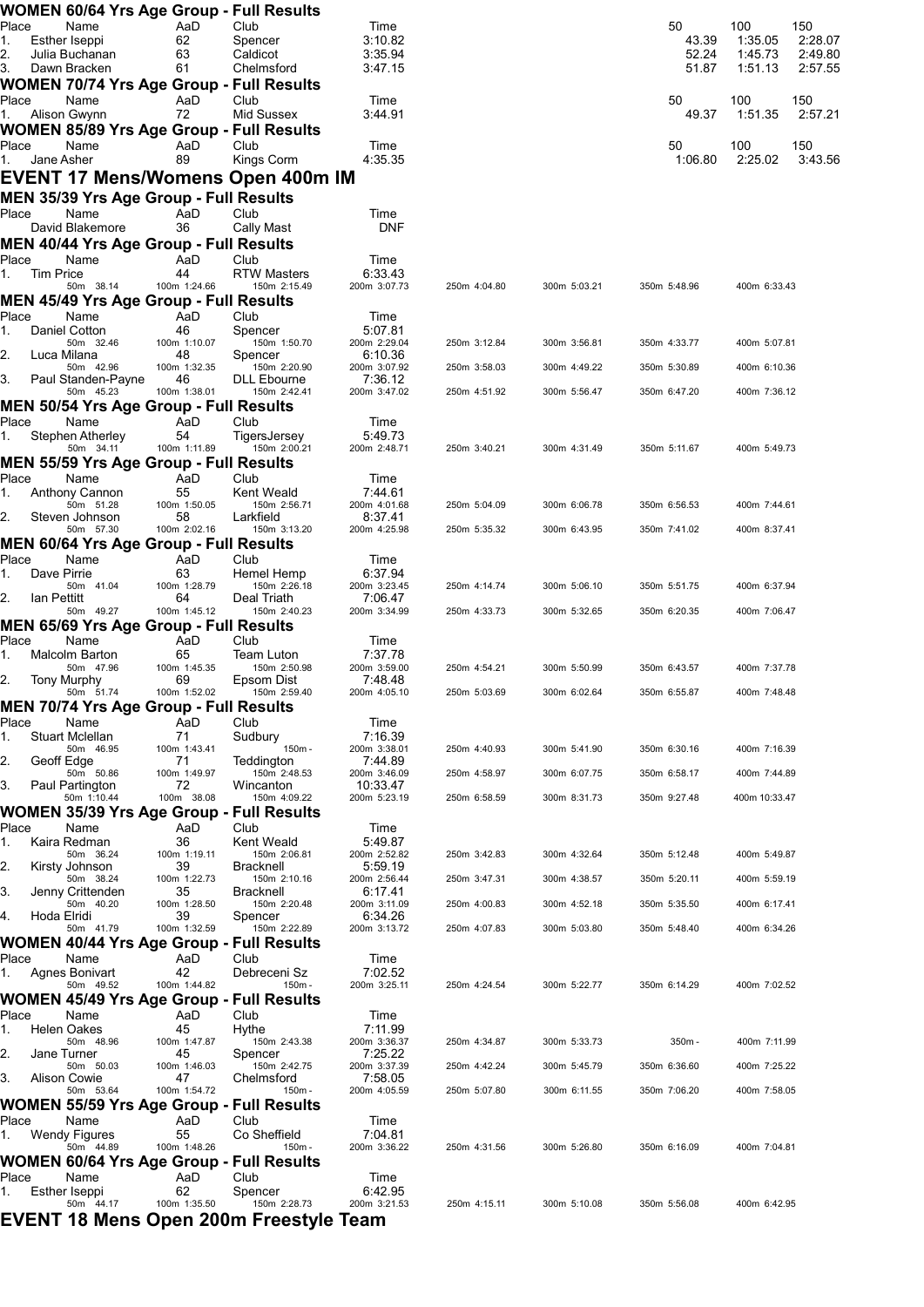|                                                                    | 072+ Yrs Age Group - Full Results             |                                                 |                       |                |                    |                    |
|--------------------------------------------------------------------|-----------------------------------------------|-------------------------------------------------|-----------------------|----------------|--------------------|--------------------|
| Place<br>Name                                                      | A.G                                           | Club                                            | Time                  | 50             | 100                | 150                |
| 1.<br><b>Brighton Dol</b><br>2.<br><b>RTW Masters</b>              | $072+$<br>$072+$                              | <b>Brighton Dol</b><br><b>RTW Masters</b>       | 1:47.65<br>1:56.03    | 29.07<br>26.53 | 56.29<br>58.55     | 1:21.96<br>1:27.18 |
|                                                                    | 160+ Yrs Age Group - Full Results             |                                                 |                       |                |                    |                    |
| Place<br>Name                                                      | A.G                                           | Club                                            | Time                  | 50             | 100                | 150                |
| 1.<br>Kent Weald                                                   | $160+$                                        | Kent Weald                                      | 1:47.74               | 26.37          | 53.20              | 1:20.22            |
| 2.<br>Aer Lingus                                                   | $160+$                                        | Aer Lingus                                      | 1:55.62               | 28.37          | 57.64              | 1:28.90            |
| 3.<br>Andover                                                      | $160+$                                        | Andover                                         | 1:57.48               | 29.79          | 59.30              | 1:31.21            |
| 4.<br>Mid Sussex A                                                 | $160+$                                        | Mid Sussex                                      | 1:57.78               | 29.23          | 58.81              | 1:26.99            |
| Mid Sussex B                                                       | $160+$                                        | Mid Sussex                                      | <b>DNC</b>            |                |                    |                    |
| <b>RTW Masters</b>                                                 | $160+$                                        | <b>RTW Masters</b>                              | <b>DNC</b>            |                |                    |                    |
|                                                                    | 240+ Yrs Age Group - Full Results             |                                                 |                       |                |                    |                    |
| Name<br>Place                                                      | A.G                                           | Club                                            | Time                  | 50             | 100                | 150                |
| Spencer<br>1.                                                      | $240+$                                        | Spencer                                         | 2:08.36               | 27.81          | 1:00.56            | 1:39.46            |
|                                                                    |                                               | <b>EVENT 19 Womens Open 200m Freestyle Team</b> |                       |                |                    |                    |
|                                                                    | 072+ Yrs Age Group - Full Results             |                                                 |                       |                |                    |                    |
| Place<br>Name                                                      | A.G                                           | Club                                            | Time                  | 50             | 100                | 150                |
| <b>RTW Masters</b>                                                 | $072+$                                        | <b>RTW Masters</b>                              | <b>DNC</b>            |                |                    |                    |
|                                                                    | 160+ Yrs Age Group - Full Results             |                                                 |                       |                |                    |                    |
| Place<br>Name                                                      | A.G                                           | Club                                            | Time                  | 50             | 100                | 150                |
| 1.<br>Mid Sussex                                                   | $160+$                                        | Mid Sussex                                      | 2:05.64               | 29.86          | 1:03.16            | 1:33.73            |
| 2.<br>Spencer                                                      | $160+$                                        | Spencer                                         | 2:12.91               | 30.08          | 1:04.58            | 1:37.42            |
| 3.<br>Aer Lingus                                                   | $160+$                                        | Aer Lingus                                      | 2:15.65               | 29.51          | 1:10.39            | 1:41.81            |
| 4.<br>Mid Sussex                                                   | $160+$                                        | Mid Sussex                                      | 2:19.10               | 36.44          | 1:11.07            | 1:47.15            |
| 5.<br><b>Kent Weald</b>                                            | $160+$                                        | Kent Weald                                      | 2:24.16               | 35.67          | 1:08.09            | 1:47.13            |
| 6.<br>Spencer<br>7.                                                | $160+$                                        | Spencer                                         | 2:27.97               | 33.04          | 1:11.48            | 1:52.62<br>1:54.41 |
| Aylesbury<br>G B Police                                            | $160+$<br>$160+$                              | Aylesbury<br>G B Police                         | 2:28.80<br><b>DNC</b> | 34.54          | 1:13.36            |                    |
|                                                                    |                                               |                                                 |                       |                |                    |                    |
|                                                                    | 240+ Yrs Age Group - Full Results             |                                                 |                       |                |                    |                    |
| Place<br>Name                                                      | A.G<br>$240+$                                 | Club                                            | Time                  | 50             | 100                | 150                |
| 1.<br>Mid Sussex A<br>2.<br>Mid Sussex B                           | $240+$                                        | Mid Sussex<br>Mid Sussex                        | 2:22.68<br>2:31.59    | 36.05<br>35.96 | 1:13.73<br>1:19.14 | 1:47.40<br>1:56.14 |
| 3.<br>Crawley                                                      | $240+$                                        | Crawley                                         | 2:59.93               | 42.66          | 1:28.85            | 2:16.81            |
|                                                                    |                                               |                                                 |                       |                |                    |                    |
|                                                                    |                                               | <b>EVENT 20 Mens/Womens Open 200m Freestyle</b> |                       |                |                    |                    |
|                                                                    | <b>MEN 18/24 Yrs Age Group - Full Results</b> |                                                 |                       |                |                    |                    |
| Place<br>Name                                                      | AaD                                           | Club                                            | Time                  | 50             | 100                | 150                |
| 1.<br>Huw Jones                                                    | 23                                            | <b>Bracknell</b>                                | 2:12.96               | 30.33          | 1:03.56            | 1:38.60            |
| 2.<br>Andro Tikvica                                                | 23                                            | Hackney                                         | 2:14.13               | 30.41          | 1:03.92            | 1:38.61            |
| 3.<br>Luke Goodall                                                 | 21                                            | Rochford                                        | 2:16.19               | 30.13          | 1:04.63            | 1:39.90            |
| <b>Elliot Riley-Brown</b><br>4.                                    | 18                                            | <b>Wycombe Dist</b>                             | 2:22.80               | 32.43          | 1:09.25            | 1:45.56            |
|                                                                    |                                               |                                                 |                       |                |                    |                    |
|                                                                    | <b>MEN 25/29 Yrs Age Group - Full Results</b> |                                                 |                       |                |                    |                    |
| Place<br>Name                                                      | AaD                                           | Club                                            | Time                  | 50             | 100                | 150                |
| Joe Brown<br>1.                                                    | 28                                            | <b>Brighton Dol</b>                             | 2:06.99               | 28.81          | 1:00.31            | 1:33.35            |
| 2.<br>Calum Winton                                                 | 28                                            | Kent Weald                                      | 2:22.31               | 31.73          | 1:06.89            | 1:44.99            |
| 3.<br>Christopher May                                              | 28                                            | Ealing                                          | 2:28.01               | 33.55          | 1:11.61            | 1:50.98            |
|                                                                    | MEN 30/34 Yrs Age Group - Full Results        |                                                 |                       |                |                    |                    |
| Place<br>Name                                                      | AaD                                           | Club                                            | Time                  | 50             | 100                | 150                |
| 1.<br>Etienne Cambier                                              | 30                                            | Otter                                           | 2:09.79               | 30.71          | 1:02.86            | 1:36.86            |
| 2.<br>Jonny Brankin                                                | 30                                            | Redhill & R                                     | 2:42.37               | 34.54          | 1:15.46            | 1:58.32            |
|                                                                    | MEN 35/39 Yrs Age Group - Full Results        |                                                 |                       |                |                    |                    |
| Place<br>Name                                                      | AaD                                           | Club                                            | Time                  | 50             | 100                | 150                |
| 1.<br><b>Brian Fitzgerald</b>                                      | 37                                            | Potters Bar                                     | 2:19.04               | 31.00          | 1:05.51            | 1:41.74            |
| 2.<br><b>Craig Simmons</b>                                         | 35                                            | Kent Weald                                      | 2:19.07               | 30.73          | 1:05.78            | 1:43.18            |
| 3.<br>David Wood                                                   | 38                                            | Aylesbury                                       | 2:35.22               | 37.26          | 1:17.04            | 1:57.20            |
| 4.<br>David Blakemore                                              | 36                                            | <b>Cally Mast</b>                               | 2:53.24               | 37.67          | 1:20.24            | 2:07.82            |
|                                                                    | MEN 40/44 Yrs Age Group - Full Results        |                                                 |                       |                |                    |                    |
| Place<br>Name                                                      | AaD                                           | Club                                            | Time                  | 50             | 100                | 150                |
| 1.<br>Cormac Mcreynolds                                            | 43                                            | Co Cant'bury                                    | 2:19.74               | 32.43          | 1:08.65            | 1:44.30            |
| 2.<br>Nigel Gaskin                                                 | 43                                            | G B Police                                      | 2:20.40               | 30.29          | 1:07.88            | 1:44.14            |
| 3.<br>Gregg Lawrence<br>4.                                         | 43<br>41                                      | <b>RTW Masters</b>                              | 2:24.00<br>2:30.91    | 32.99<br>33.09 | 1:08.97            | 1:46.75            |
| Colin Kloes                                                        |                                               | Crawley                                         |                       |                | 1:11.50            | 1:51.12            |
|                                                                    | MEN 45/49 Yrs Age Group - Full Results        |                                                 |                       |                |                    |                    |
| Place<br>Name                                                      | AaD                                           | Club                                            | Time                  | 50             | 100                | 150                |
| 1.<br><b>Gary Dressel</b>                                          | 49                                            | <b>Bracknell</b>                                | 2:18.06               | 31.00          | 1:04.98<br>1:08.22 | 1:42.57            |
| 2.<br>Adam Harper<br>3.<br><b>Olivier Geleoc</b>                   | 49<br>46                                      | <b>Brighton</b><br>Spencer                      | 2:20.17<br>2:22.55    | 32.30<br>32.22 | 1:07.23            | 1:45.35<br>1:45.75 |
| 4.<br>Jamie Mchale                                                 | 48                                            | Co Sheffield                                    | 2:28.15               | 32.09          | 1:08.69            | 1:47.27            |
| 5.<br>Alec Dyer                                                    | 46                                            | Teddington                                      | 2:29.20               | 34.75          | 1:13.70            | 1:51.35            |
| 6.<br>Paul Standen-Payne                                           | 46                                            | <b>DLL Ebourne</b>                              | 2:44.51               | 37.88          | 1:20.46            | 2:03.28            |
| 7.<br>Daniel Valovin                                               | 46                                            | Mid Sussex                                      | 3:05.47               | 39.71          | 1:26.61            | 2:16.81            |
|                                                                    | <b>MEN 50/54 Yrs Age Group - Full Results</b> |                                                 |                       |                |                    |                    |
| Place<br>Name                                                      | AaD                                           | Club                                            | Time                  | 50             | 100                | 150                |
| 1.<br>John Cunningham                                              | 50                                            | Aer Lingus M                                    | 2:16.38               | 30.62          | 1:05.12            | 1:40.82            |
| 2.<br>Simon Griffiths                                              | 54                                            | Teddington                                      | 2:19.60               | 32.59          | 1:08.51            | 1:44.44            |
| 3.<br>Rob Frize                                                    | 53                                            | Aer Lingus M                                    | 2:25.03               | 33.53          | 1:10.48            | 1:48.35            |
| Paul Smoothy                                                       | 52                                            | Teddington                                      | 2:25.08               | 33.68          | 1:09.73            | 1:47.13            |
| Martin Greenbank                                                   | 50                                            | <b>Wey Valley</b>                               | 2:32.14               | 34.49          | 1:12.28            | 1:53.22            |
| Dale Millar                                                        | 53                                            | Redhill & R                                     | 2:34.89               | 33.98          | 1:12.05            | 1:53.03            |
| <b>Tony Palmer</b>                                                 | 52                                            | Godalming                                       | 2:50.71               | 38.79          | 1:22.45            | 2:07.66            |
| 4.<br>5.<br>6.<br>7.<br>8.<br>Shaun Finch<br>9.<br>Dusan Oreskovic | 54<br>53                                      | Mid Sussex<br>Erith & Dist                      | 2:59.80<br>3:09.53    | 39.82<br>43.06 | 1:26.83<br>1:30.53 | 2:13.52<br>2:20.96 |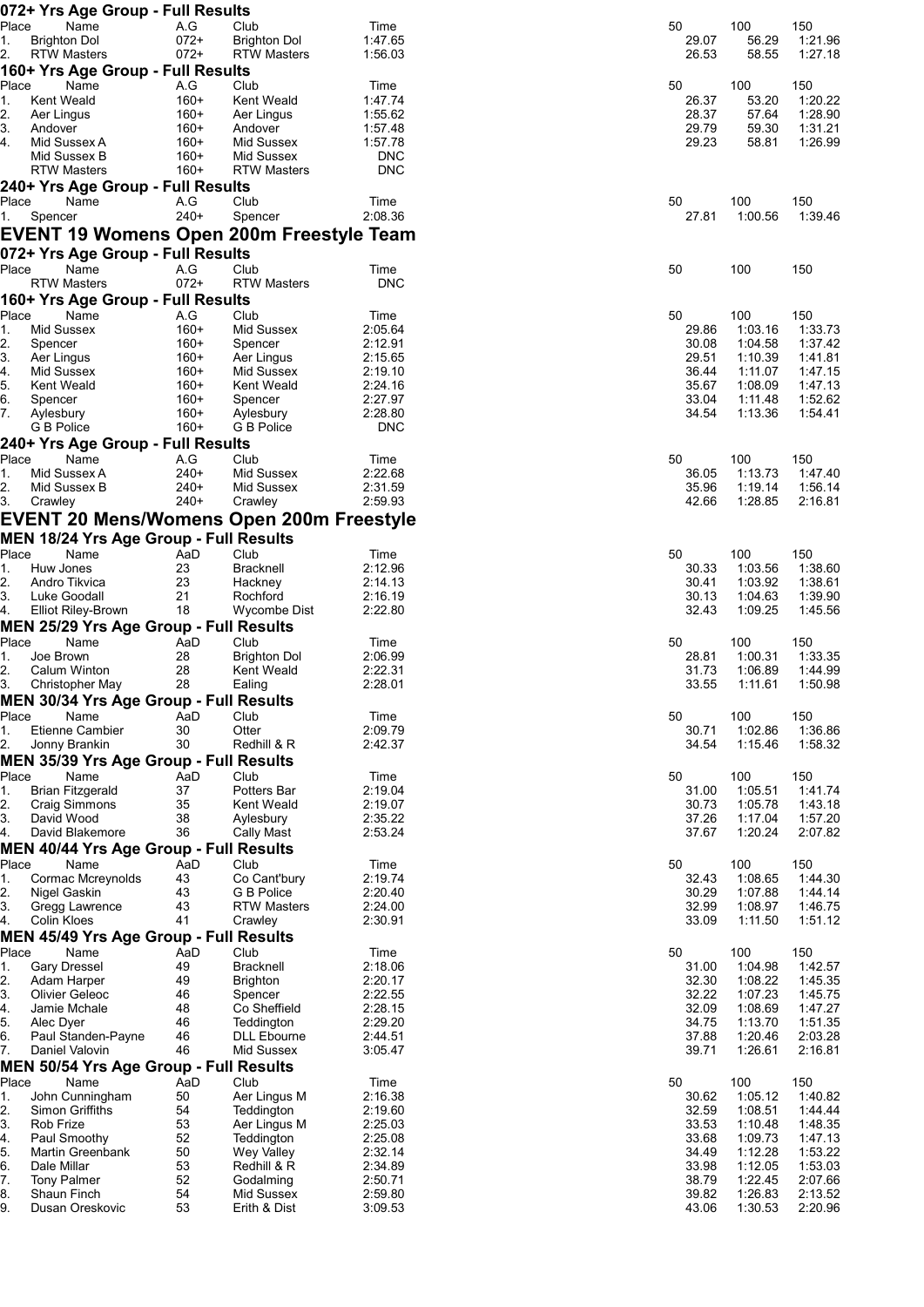|              | <b>MEN 55/59 Yrs Age Group - Full Results</b>   |           |                                  |                    |                          |                          |                    |
|--------------|-------------------------------------------------|-----------|----------------------------------|--------------------|--------------------------|--------------------------|--------------------|
| Place<br>1.  | Name                                            | AaD       | Club                             | Time               | 50                       | 100                      | 150                |
| 2.           | Boyd Freeman<br>Adam Lelean                     | 58<br>58  | Aer Lingus M<br>Diss Otters      | 2:28.19<br>2:37.25 | 34.53<br>36.14           | 1:12.86<br>1:15.76       | 1:52.42<br>1:58.15 |
| 3.           | Michael Barnett                                 | 57        | Spencer                          | 2:48.60            | 38.28                    | 1:21.81                  | 2:07.43            |
| 4.           | Mark Partridge                                  | 57        | <b>Stroud Mast</b>               | 2:54.34            | 35.99                    | 1:18.35                  | 2:04.71            |
| 5.           | Jonathan Greene                                 | 56        | East Anglian                     | 2:57.33            | 40.08                    | 1:24.44                  |                    |
| 6.           | Graham Mortimer                                 | 55        | Lewes                            | 2:58.74            | 40.05                    | 1:25.44                  | 2:11.73            |
|              | <b>MEN 60/64 Yrs Age Group - Full Results</b>   |           |                                  |                    |                          |                          |                    |
| Place        | Name                                            | AaD       | Club                             | Time               | 50                       | 100                      | 150                |
| 1.           | <b>Gordon Coutts</b>                            | 60        | Totnes                           | 2:30.17            | 33.91                    | 1:12.46                  | 1:50.98            |
| $\mathbf{2}$ | Peter Kirk                                      | 64        | Otter                            | 2:30.28            | 34.50                    | 1:13.28                  | 1:52.67            |
| 3.<br>4.     | Paul Hare<br>Andrew Huckle                      | 60<br>64  | Croydon Amph<br>Havant & Wat     | 2:34.14<br>2:39.50 | 33.94<br>38.64           | 1:13.11<br>1:18.04       | 1:53.48<br>1:59.98 |
|              | <b>MEN 65/69 Yrs Age Group - Full Results</b>   |           |                                  |                    |                          |                          |                    |
| Place        | Name                                            | AaD       | Club                             | Time               | 50                       | 100                      | 150                |
| 1.           | Steve Folsom                                    | 67        | Teddington                       | 2:40.21            | 36.77                    | 1:16.97                  | 1:58.84            |
|              | MEN 70/74 Yrs Age Group - Full Results          |           |                                  |                    |                          |                          |                    |
| Place        | Name                                            | AaD       | Club                             | Time               | 50                       | 100                      | 150                |
| 1.           | Chris Dunn                                      | 74        | Hatfield                         | 2:30.16            | 35.11                    | 1:13.97                  | 1:52.62            |
| 2.           | Geoff Edge                                      | 71        | Teddington                       | 2:56.22            | 40.13                    | 1:27.31                  | 2.14.44            |
| 3.           | Peter Stephens                                  | 73        | Spencer                          | 3:14.04            | 45.36                    | 1:35.61                  | 2:26.67            |
| 4.           | Peter Wick                                      | 74        | Folkestone                       | 4:33.01            | 56.41                    | 2:05.29                  | 3:20.57            |
| Place        | <b>MEN 75/79 Yrs Age Group - Full Results</b>   |           |                                  |                    | 50                       |                          |                    |
| 1.           | Name<br><b>Tony Pearce</b>                      | AaD<br>75 | Club<br><b>Barnes SC</b>         | Time<br>3:38.20    | 53.47                    | 100<br>1:51.78           | 150<br>2:46.74     |
| 2.           | Dennis Vick                                     | 75        | Erith & Dist                     | 3:38.56            | 51.08                    | 1:45.80                  | 2:44.69            |
| 3.           | Anthony Ray                                     | 76        | Otter                            | 3:52.49            | 49.27                    | 1:48.23                  | 2:48.42            |
|              | MEN 80/84 Yrs Age Group - Full Results          |           |                                  |                    |                          |                          |                    |
| Place        | Name                                            | AaD       | Club                             | Time               | 50                       | 100                      | 150                |
| 1.           | William Letch                                   | 80        | Totnes                           | 3:08.30            | 40.88                    | 1:27.88                  | 2:16.49            |
| 2.           | John Tennant                                    | 81        | Saxon Crown                      | 3:22.51            | 44.81                    | 3:22.51                  | 2:29.52            |
| 3.           | Garfield Thomas                                 | 80        | <b>Bridgend Cty</b>              | 3:29.20            | 46.73                    | 1:40.21                  | 2:36.06            |
|              | <b>WOMEN 18/24 Yrs Age Group - Full Results</b> |           |                                  |                    |                          |                          |                    |
| Place        | Name                                            | AaD       | Club                             | Time               | 50                       | 100                      | 150                |
| 1.<br>2.     | Callie-Ann Warrington<br>Jasmine Lambert        | 20<br>20  | G B Police<br><b>RTW Masters</b> | 2:21.08<br>2:28.18 | 30.64<br>33.68           | 1:06.08<br>1:11.42       | 1:43.07<br>1:49.36 |
| 3.           | <b>Alice Pinney</b>                             | 21        | <b>Team Luton</b>                | 2:41.36            | 36.68                    | 1:18.55                  | 2:00.70            |
| 4.           | Kathryn Martin                                  | 22        | <b>Bracknell</b>                 | 3:31.39            | 48.73                    | 1:43.86                  | 2:37.32            |
| 5.           | Jemima Rudd-Jones                               | 24        | <b>RTW Monson</b>                | 3:45.75            | 51.78                    | 1:48.77                  | 2:49.49            |
|              | <b>WOMEN 25/29 Yrs Age Group - Full Results</b> |           |                                  |                    |                          |                          |                    |
| Place        | Name                                            | AaD       | Club                             | Time               | 50                       | 100                      | 150                |
| 1.           | Kim Bell                                        | 29        | Maidenhead                       | 2:15.71            | 31.27                    | 1:05.18                  | 1:40.42            |
| 2.           | Jennifer Seaman                                 | 25        | East Anglian                     | 2:24.56            | 33.32                    | 1:10.73                  | 1:48.48            |
| 3.<br>4.     | Sarah Pritchard<br>April Richards               | 25<br>28  | Kings Corm<br>Potters Bar        | 2:25.45<br>2:27.19 | 33.36<br>33.56           | 1:10.76<br>1:10.29       | 1:48.22<br>1:48.69 |
| 5.           | Sian Dennis                                     | 27        | Portsmouth N                     | 3:29.96            | 46.29                    | 27.62                    |                    |
|              | <b>WOMEN 35/39 Yrs Age Group - Full Results</b> |           |                                  |                    |                          |                          |                    |
| Place        | Name                                            | AaD       | Club                             | Time               | 50                       | 100                      | 150                |
| 1.           | Gina Heyn                                       | 36        | Teddington                       | 2:17.82            | 32.78                    | 1:08.86                  | 1:43.46            |
| 2.           | Kira Neal                                       | 36        | Romford Town                     | 2:27.09            | 34.23                    | 1:11.73                  | 1:49.69            |
| 3.           | Amanda Johnson                                  | 35        | Bracknell                        | 2:39.71            | 35.32                    | 1:14.27                  | 1:56.42            |
| 4.           | Laura Kerrigan                                  | 35        | Spencer                          | 2:42.30            | 37.55                    | 1:18.84                  | 2:01.26            |
| 5.<br>6.     | Georgina Hamilton<br><b>Tahlia Hallitt</b>      | 36<br>38  | Kent Weald                       | 2:42.44<br>3:30.16 | 36.42<br>42.98           | 1:16.61<br>1:36.22       | 1:59.32            |
|              | <b>WOMEN 40/44 Yrs Age Group - Full Results</b> |           | Havant & Wat                     |                    |                          |                          | 2:34.13            |
| Place        | Name                                            | AaD       | Club                             | Time               | 50                       | 100                      | 150                |
| 1.           | Sarah Hempenstall                               | 42        | G B Police                       | 2:27.85            | 34.23                    | 1:11.85                  | 1:49.85            |
| 2.           | Victoria Rittner                                | 43        | Mid Sussex                       | 2:42.94            | 36.64                    | 1:17.12                  | 2:00.29            |
| 3.           | Hajnalka Racz Racz                              | 40        | Spencer                          | 3:13.56            | 45.05                    | 1:36.65                  | 2:26.54            |
|              | <b>WOMEN 45/49 Yrs Age Group - Full Results</b> |           |                                  |                    |                          |                          |                    |
| Place        | Name                                            | AaD       | Club                             | Time               | 50                       | 100                      | 150                |
| 1.           | Jessica Wooddisse                               | 45        | <b>Stroud Mast</b>               | 2:23.46            | 33.99                    | 1:10.34                  | 1:47.28            |
| 2.           | Claire Thorn                                    | 49        | G B Police                       | 2:26.51            | 33.34                    | 1:09.47                  | 1:47.91            |
| 3.           | Lucy Young                                      | 46        | Teddington                       | 2:31.47            | 34.36                    | 1:12.84                  | 1:52.45            |
| 4.<br>5.     | Lisa Mickel<br>Sarah Wylie                      | 48<br>47  | Crawley<br>Havant & Wat          | 2:32.94<br>2:39.21 | 34.40<br>37.67           | 1:13.43<br>1:17.66       | 1:53.98<br>1:58.30 |
| 6.           | Suzie Hall                                      | 45        | Kent Weald                       | 2:57.75            | 39.47                    | 1:24.30                  | 2:10.48            |
| 7.           | Deryn Creasy                                    | 49        | Aylesbury                        | 3:03.18            | $\overline{\phantom{a}}$ | 1:29.70                  |                    |
|              | Abba Newbery                                    | 47        | Spencer                          | <b>DNC</b>         |                          |                          |                    |
|              | <b>WOMEN 50/54 Yrs Age Group - Full Results</b> |           |                                  |                    |                          |                          |                    |
| Place        | Name                                            | AaD       | Club                             | Time               | 50                       | 100                      | 150                |
| 1.           | Lindsay Kelly-Onay                              | 53        | Didcot & Bar                     | 2:44.25            | 38.45                    | 1:20.32                  | 2:02.76            |
| 2.           | Kate King                                       | 52        | Aylesbury                        | 2:50.70            | 40.19                    | 1:23.37                  | 2:08.60            |
| 3.           | Susan Bull                                      | 50        | Mid Sussex                       | 2:54.10            | 40.77                    | 1:25.32                  | 2:11.16            |
| 4.           | Amber Hunt                                      | 53        | <b>Brighton Dol</b>              | 3:49.15            | 55.60                    | $\overline{\phantom{a}}$ | 2:57.14            |
| Place        | <b>WOMEN 55/59 Yrs Age Group - Full Results</b> |           |                                  |                    | 50                       | 100                      |                    |
|              | Name                                            | AaD       | Club                             | Time               |                          |                          | 150<br>2:07.85     |
|              |                                                 |           |                                  |                    |                          |                          |                    |
| 1.<br>2.     | Jill Rocky<br>Jennifer Vick                     | 55        | Mid Sussex                       | 2:50.10            | 39.31                    | 1:22.55                  |                    |
| 3.           | Diane Long                                      | 57<br>56  | Erith & Dist<br>Folkestone       | 2:54.14<br>3:56.89 | 40.85<br>52.12           | 1:26.13<br>1:52.21       | 2:11.41            |

| 50<br>34.53<br>36.14<br>38.28<br>35.99<br>40.08<br>40.05 | 100<br>1:12.86<br>1:15.76<br>1:21.81<br>1:18.35<br>1:24.44<br>1:25.44            | 150<br>1:52.42<br>1:58.15<br>2:07.43<br>2:04.71<br>2:11.73            |
|----------------------------------------------------------|----------------------------------------------------------------------------------|-----------------------------------------------------------------------|
| 50                                                       | 100                                                                              | 150                                                                   |
| 33.91                                                    | 1:12.46                                                                          | 1:50.98                                                               |
| 34.50                                                    | 1:13.28                                                                          | 1:52.67                                                               |
| 33.94                                                    | 1:13.11                                                                          | 1:53.48                                                               |
| 38.64                                                    | 1:18.04                                                                          | 1:59.98                                                               |
| 50                                                       | 100                                                                              | 150                                                                   |
| 36.77                                                    | 1:16.97                                                                          | 1:58.84                                                               |
| 50                                                       | 100                                                                              | 150                                                                   |
| 35.11                                                    | 1:13.97                                                                          | 1:52.62                                                               |
| 40.13                                                    | 1:27.31                                                                          | 2:14.44                                                               |
| 45.36                                                    | 1:35.61                                                                          | 2:26.67                                                               |
| 56.41                                                    | 2:05.29                                                                          | 3:20.57                                                               |
| 50                                                       | 100                                                                              | 150 <sub>1</sub>                                                      |
| 53.47                                                    | 1:51.78                                                                          | 2:46.74                                                               |
| 51.08                                                    | 1:45.80                                                                          | 2:44.69                                                               |
| 49.27                                                    | 1:48.23                                                                          | 2:48.42                                                               |
| 50                                                       | 100                                                                              | 150                                                                   |
| 40.88                                                    | 1:27.88                                                                          | 2:16.49                                                               |
| 44.81                                                    | 3:22.51                                                                          | 2:29.52                                                               |
| 46.73                                                    | 1:40.21                                                                          | 2:36.06                                                               |
| 50                                                       | 100                                                                              | 150                                                                   |
| 30.64                                                    | 1:06.08                                                                          | 1:43.07                                                               |
| 33.68                                                    | 1:11.42                                                                          | 1:49.36                                                               |
| 36.68                                                    | 1:18.55                                                                          | 2:00.70                                                               |
| 48.73                                                    | 1:43.86                                                                          | 2:37.32                                                               |
| 51.78                                                    | 1:48.77                                                                          | 2:49.49                                                               |
| 50<br>31.27<br>33.32<br>33.36<br>33.56<br>46.29          | 100<br>1:05.18<br>1:10.73<br>1:10.76<br>1:10.29<br>27.62                         | 150<br>1:40.42<br>1:48.48<br>1:48.22<br>1:48.69                       |
| 50                                                       | 100                                                                              | 150                                                                   |
| 32.78                                                    | 1:08.86                                                                          | 1:43.46                                                               |
| 34.23                                                    | 1:11.73                                                                          | 1:49.69                                                               |
| 35.32                                                    | 1:14.27                                                                          | 1:56.42                                                               |
| 37.55                                                    | 1:18.84                                                                          | 2:01.26                                                               |
| 36.42                                                    | 1:16.61                                                                          | 1:59.32                                                               |
| 42.98                                                    | 1:36.22                                                                          | 2:34.13                                                               |
| 50                                                       | 100                                                                              | 150                                                                   |
| 34.23                                                    | 1:11.85                                                                          | 1:49.85                                                               |
| 36.64                                                    | 1:17.12                                                                          | 2:00.29                                                               |
| 45.05                                                    | 1:36.65                                                                          | 2:26.54                                                               |
| 50<br>33.99<br>33.34<br>34.36<br>34.40<br>37.67<br>39.47 | 100<br>1:10.34<br>1:09.47<br>1:12.84<br>1:13.43<br>1:17.66<br>1:24.30<br>1:29.70 | 150<br>1:47.28<br>1:47.91<br>1:52.45<br>1:53.98<br>1:58.30<br>2:10.48 |
| 50<br>38.45<br>40.19<br>40.77<br>55.60                   | 100<br>1:20.32<br>1:23.37<br>1:25.32                                             | 150<br>2:02.76<br>2:08.60<br>2:11.16<br>2:57.14                       |
| 50<br>39.31<br>40.85<br>52.12                            | 100<br>1:22.55<br>1:26.13<br>1:52.21                                             | 150<br>2:07.85<br>2:11.41                                             |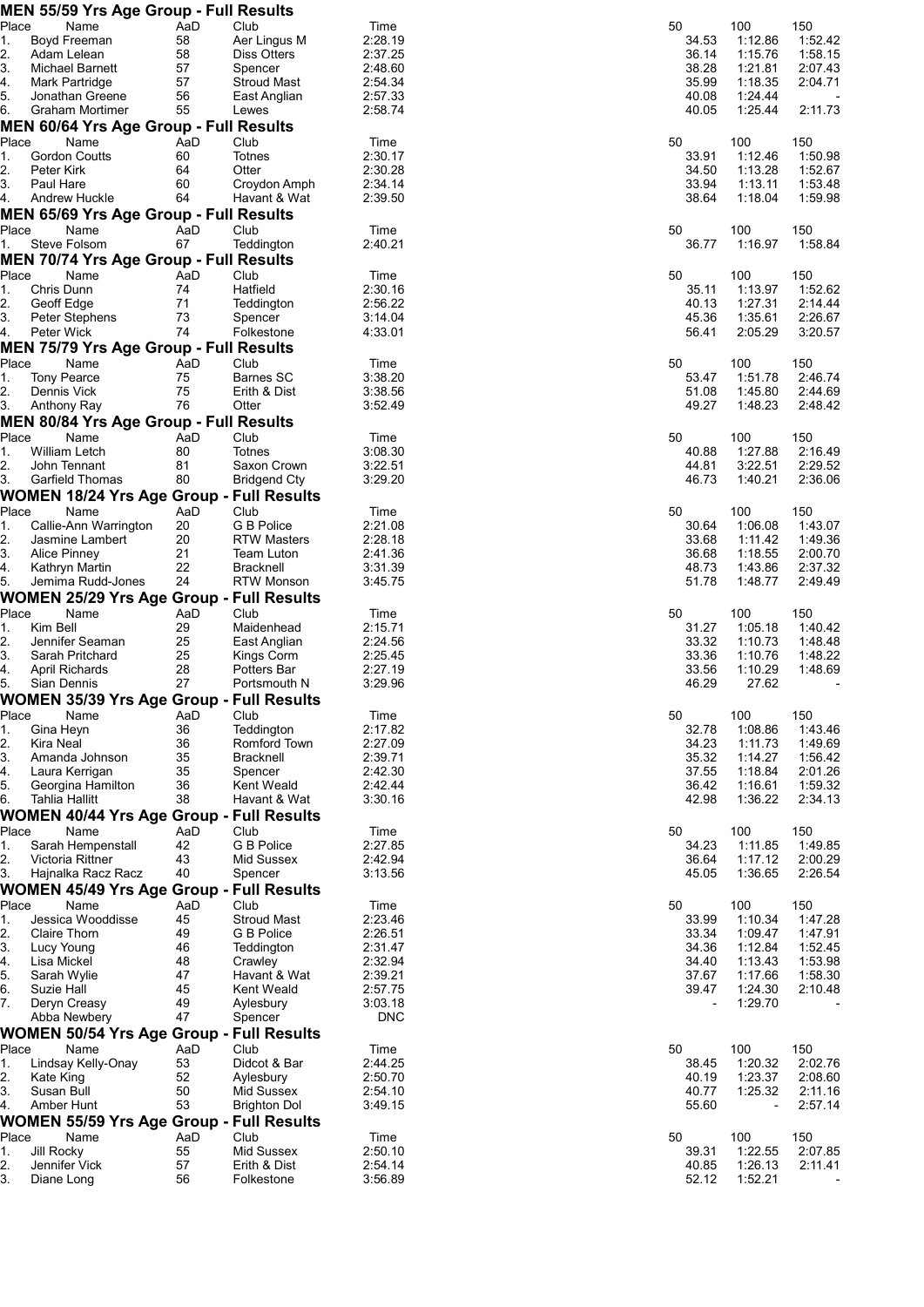|          | <b>WOMEN 60/64 Yrs Age Group - Full Results</b> |           |                         |                    |                          |                    |                    |
|----------|-------------------------------------------------|-----------|-------------------------|--------------------|--------------------------|--------------------|--------------------|
| Place    | Name                                            | AaD       | Club                    | Time               | 50                       | 100                | 150                |
| 1.       | Sally Winter                                    | 60        | <b>Bishop Stort</b>     | 2:30.78            | 34.86                    | 1:12.66            | 1:52.52            |
| 2.       | Alyson Fordham                                  | 64        | Romford Town            | 2:36.08            | 35.54                    | 1:15.05            | 1:56.28            |
| 3.       | <b>Catherine Beckett</b>                        | 64        | Winchester              | 2:53.11            | 39.96                    | 1:24.75            | 2:10.70            |
| 4.       | Linda Hooker                                    | 60        | Mid Sussex              | 2:56.60            | 40.10                    | 1:25.25            | 2:10.66            |
| 5.       | Julia Buchanan                                  | 63        | Caldicot                | 3:00.70            | 42.02                    | 1:28.86            | 2:15.75            |
| 6.<br>7. | Sharon Mclellan<br>Caroline Madden              | 62<br>60  | Sudbury<br>Bracknell    | 3:09.48<br>3:11.12 | 44.71<br>43.65           | 1:33.71<br>1:32.39 | 2:22.65<br>2:21.63 |
| 8.       | Denise Anderson                                 | 60        | Redhill & R             | 3:59.92            | $\overline{\phantom{a}}$ | 1:56.21            | 3:00.98            |
|          | <b>WOMEN 65/69 Yrs Age Group - Full Results</b> |           |                         |                    |                          |                    |                    |
| Place    | Name                                            | AaD       | Club                    | Time               | 50                       | 100                | 150                |
| 1.       | <b>Christine Ayers</b>                          | 67        | South Beds              | 3:12.14            | 44.07                    | 1:33.26            | 2:23.85            |
| 2.       | <b>Shelley Robinson</b>                         | 68        | Sevenoaks               | 3:37.40            | 48.92                    | 1:45.10            | 2:42.89            |
| 3.       | Liz Neale                                       | 68        | South Beds              | 3:50.10            | 51.91                    | 1:49.89            | 2:49.95            |
|          | <b>WOMEN 70/74 Yrs Age Group - Full Results</b> |           |                         |                    |                          |                    |                    |
| Place    | Name                                            | AaD       | Club                    | Time               | 50                       | 100                | 150                |
| 1.       | Alison Gwynn                                    | 72        | Mid Sussex              | 3:08.24            | 44.04                    | 1:31.39            | 2:22.00            |
| 2.<br>3. | Mary Johnson<br>Jan Wood                        | 70<br>70  | Mid Sussex<br>Crediton  | 3:10.89<br>3:15.71 | 44.07<br>44.04           | 1:33.26<br>1:32.85 | 2:23.69<br>2:24.25 |
| 4.       | Valerie Mclaren                                 | 73        | Crawley                 | 3:49.22            |                          | 1:50.10            |                    |
|          | <b>WOMEN 80/84 Yrs Age Group - Full Results</b> |           |                         |                    |                          |                    |                    |
| Place    | Name                                            | AaD       | Club                    | Time               | 50                       | 100                | 150                |
| 1.       | Rosemary Johnson                                | 80        | Havant & Wat            | 5:14.30            | 1:11.99                  | 2:33.48            | 3:58.27            |
|          | <b>WOMEN 85/89 Yrs Age Group - Full Results</b> |           |                         |                    |                          |                    |                    |
| Place    | Name                                            | AaD       | Club                    | Time               | 50                       | 100                | 150                |
| 1.       | Joy Cochrane                                    | 87        | Romford Town            | 5:18.15            | 1:10.70                  | 2:33.34            | 3:58.67            |
|          | EVENT 21 Mens Open 100m Backstroke              |           |                         |                    |                          |                    |                    |
|          | 18/24 Yrs Age Group - Full Results              |           |                         |                    |                          |                    |                    |
| Place    | Name                                            | AaD       | Club                    | Time               | 50                       |                    |                    |
| 1.       | <b>Elliot Riley-Brown</b>                       | 18        | Wycombe Dist            | 1:12.96            | 36.17                    |                    |                    |
|          | 30/34 Yrs Age Group - Full Results              |           |                         |                    |                          |                    |                    |
| Place    | Name                                            | AaD       | Club                    | Time               | 50                       |                    |                    |
| 1.       | Nicholas Oakes                                  | 34        | Hackney                 | 1:11.33            | 34.48                    |                    |                    |
|          | 40/44 Yrs Age Group - Full Results              |           |                         |                    |                          |                    |                    |
| Place    | Name                                            | AaD       | Club                    | Time               | 50                       |                    |                    |
| 1.       | Simon Horler                                    | 41        | <b>RTW Masters</b>      | 1:19.00            | 38.84                    |                    |                    |
| 2.       | Neil Morgan                                     | 43        | Epsom Dist              | 1:20.78            | 38.99                    |                    |                    |
| 3.       | Mark Smith                                      | 43        | Andover                 | 1:20.93            | 39.06                    |                    |                    |
|          | 45/49 Yrs Age Group - Full Results              |           |                         |                    |                          |                    |                    |
| Place    | Name                                            | AaD       | Club                    | Time               | 50                       |                    |                    |
| 1.<br>2. | Simon Berrey<br><b>Richard Arthur</b>           | 49<br>49  | Spencer<br>Mid Sussex   | 1:14.67<br>1:15.80 | 36.34                    |                    |                    |
| 3.       | Colin Arundell                                  | 45        | Gravesend               | 1:24.58            | 38.07                    |                    |                    |
|          | 50/54 Yrs Age Group - Full Results              |           |                         |                    |                          |                    |                    |
| Place    | Name                                            | AaD       | Club                    | Time               | 50                       |                    |                    |
| 1.       | Dale Millar                                     | 53        | Redhill & R             | 1:21.30            | 38.83                    |                    |                    |
| 2.       | Guy Kitchen                                     | 51        | Andover                 | 1:23.15            | 38.72                    |                    |                    |
| 3.       | Martin Greenbank                                | 50        | Wey Valley              | 1:26.61            | 43.51                    |                    |                    |
|          | 55/59 Yrs Age Group - Full Results              |           |                         |                    |                          |                    |                    |
| Place    | Name                                            | AaD       | Club                    | Time               | 50                       |                    |                    |
| 1.       | Phil Attwood                                    | 55        | Godalming               | 1:27.47            | 41.65                    |                    |                    |
| 2.<br>3. | Keith Roshier                                   | 57        | Kent Weald              | 1:29.44            | 42.84                    |                    |                    |
|          | Gordon Cartwright                               | 59        | Chelmsford              | 1:36.68            | 45.72                    |                    |                    |
| Place    | 60/64 Yrs Age Group - Full Results<br>Name      | AaD       |                         |                    | 50                       |                    |                    |
| 1.       | Vivian Mongey                                   | 60        | Club<br>Aer Lingus M    | Time<br>1:19.97    | 39.29                    |                    |                    |
|          | 65/69 Yrs Age Group - Full Results              |           |                         |                    |                          |                    |                    |
| Place    | Name                                            | AaD       | Club                    | Time               | 50                       |                    |                    |
| 1.       | Godfrey Admans                                  | 66        | Spencer                 | 1:28.59            | 41.93                    |                    |                    |
| 2.       | Philip Moo                                      | 67        | Hythe                   | 1:41.70            | 50.19                    |                    |                    |
|          | 70/74 Yrs Age Group - Full Results              |           |                         |                    |                          |                    |                    |
| Place    | Name                                            | AaD       | Club                    | Time               | 50                       |                    |                    |
| 1.       | Chris Dunn                                      | 74        | Hatfield                | 1:26.94            | 42.85                    |                    |                    |
| 2.       | <b>Anthony Meek</b>                             | 70        | Kent Weald              | 1:37.06            | 45.57                    |                    |                    |
| 3.       | Paul Partington                                 | 72        | Wincanton               | 1:52.31            | 54.66                    |                    |                    |
| 4.       | Chris Jessup                                    | 74        | Salisbury               | 1:59.15            | 56.79                    |                    |                    |
|          | 75/79 Yrs Age Group - Full Results              |           |                         |                    |                          |                    |                    |
| Place    | Name                                            | AaD       | Club                    | Time               | 50                       |                    |                    |
| 1.       | <b>Roger Billing</b>                            | 77<br>75  | Guildford Ct            | 1:34.36            | 45.64                    |                    |                    |
| 2.<br>3. | Paul Simms<br><b>Paul Frieze</b>                | 77        | Barnes SC<br>Teddington | 1:40.46<br>1:44.19 | 49.26<br>51.61           |                    |                    |
| 4.       | Anthony Ray                                     | 76        | Otter                   | 2:05.86            | 1:01.10                  |                    |                    |
|          | <b>EVENT 22 Womens Open 100m Backstroke</b>     |           |                         |                    |                          |                    |                    |
|          |                                                 |           |                         |                    |                          |                    |                    |
|          | 18/24 Yrs Age Group - Full Results              |           |                         |                    |                          |                    |                    |
| Place    | Name                                            | AaD       | Club                    | Time               | 50                       |                    |                    |
| 1.       | Sophie Hutin                                    | 23        | Fareham N'ds            | 1:18.82            | 37.53                    |                    |                    |
|          | 25/29 Yrs Age Group - Full Results              |           |                         |                    |                          |                    |                    |
| Place    | Name<br>Jennifer Seaman                         | AaD<br>25 | Club<br>East Anglian    | Time               | 50                       |                    |                    |
| 1.<br>2. | Lucy Nisbet                                     | 28        | Lewes                   | 1:12.73<br>1:21.73 | 36.39                    |                    |                    |
| 3.       | <b>Florence Garrett</b>                         | 27        | Wandsworth              | 1:54.83            | 55.12                    |                    |                    |
|          |                                                 |           |                         |                    |                          |                    |                    |

| 50<br>34.86<br>35.54<br>39.96<br>40.10<br>42.02<br>44.71<br>43.65 | 100<br>1:12.66<br>1:15.05<br>1:24.75<br>1:25.25<br>1:28.86<br>1:33.71<br>1:32.39<br>1:56.21 | 150<br>1:52.5<br>1:56.2<br>2:10.<br>2:10.0<br>2:15.<br>2:22.0<br>2:21.6<br>3:00.9 |
|-------------------------------------------------------------------|---------------------------------------------------------------------------------------------|-----------------------------------------------------------------------------------|
| 50<br>44.07<br>48.92<br>51.91                                     | 100<br>1:33.26<br>1:45.10<br>1:49.89                                                        | 150<br>2:23.8<br>2:42.8<br>2:49.9                                                 |
| 50<br>44.04<br>44.07<br>44.04                                     | 100<br>1:31.39<br>1:33.26<br>1:32.85<br>1:50.10                                             | 150<br>2:22.0<br>2:23.0<br>2:24.2                                                 |
| 50<br>1:11.99                                                     | 100<br>2:33.48                                                                              | 150<br>3:58.2                                                                     |
| 50<br>1:10.70                                                     | 100<br>2:33.34                                                                              | 150<br>3:58.0                                                                     |
| 50<br>36.17                                                       |                                                                                             |                                                                                   |
| 50<br>34.48                                                       |                                                                                             |                                                                                   |
| 50<br>38.84<br>38.99<br>39.06                                     |                                                                                             |                                                                                   |
| 50<br>36.34<br>38.07                                              |                                                                                             |                                                                                   |
| 50<br>38.83<br>38.72<br>43.51                                     |                                                                                             |                                                                                   |
| 50<br>41.65<br>42.84<br>45.72                                     |                                                                                             |                                                                                   |
| 50<br>39.29                                                       |                                                                                             |                                                                                   |
| 50<br>41.93<br>50.19                                              |                                                                                             |                                                                                   |
| 50<br>42.85<br>45.57<br>54.66<br>56.79                            |                                                                                             |                                                                                   |
| 50<br>45.64<br>49.26<br>51.61<br>1:01.10                          |                                                                                             |                                                                                   |
| 50<br>37.53                                                       |                                                                                             |                                                                                   |
| 50<br>36.39                                                       |                                                                                             |                                                                                   |
|                                                                   |                                                                                             |                                                                                   |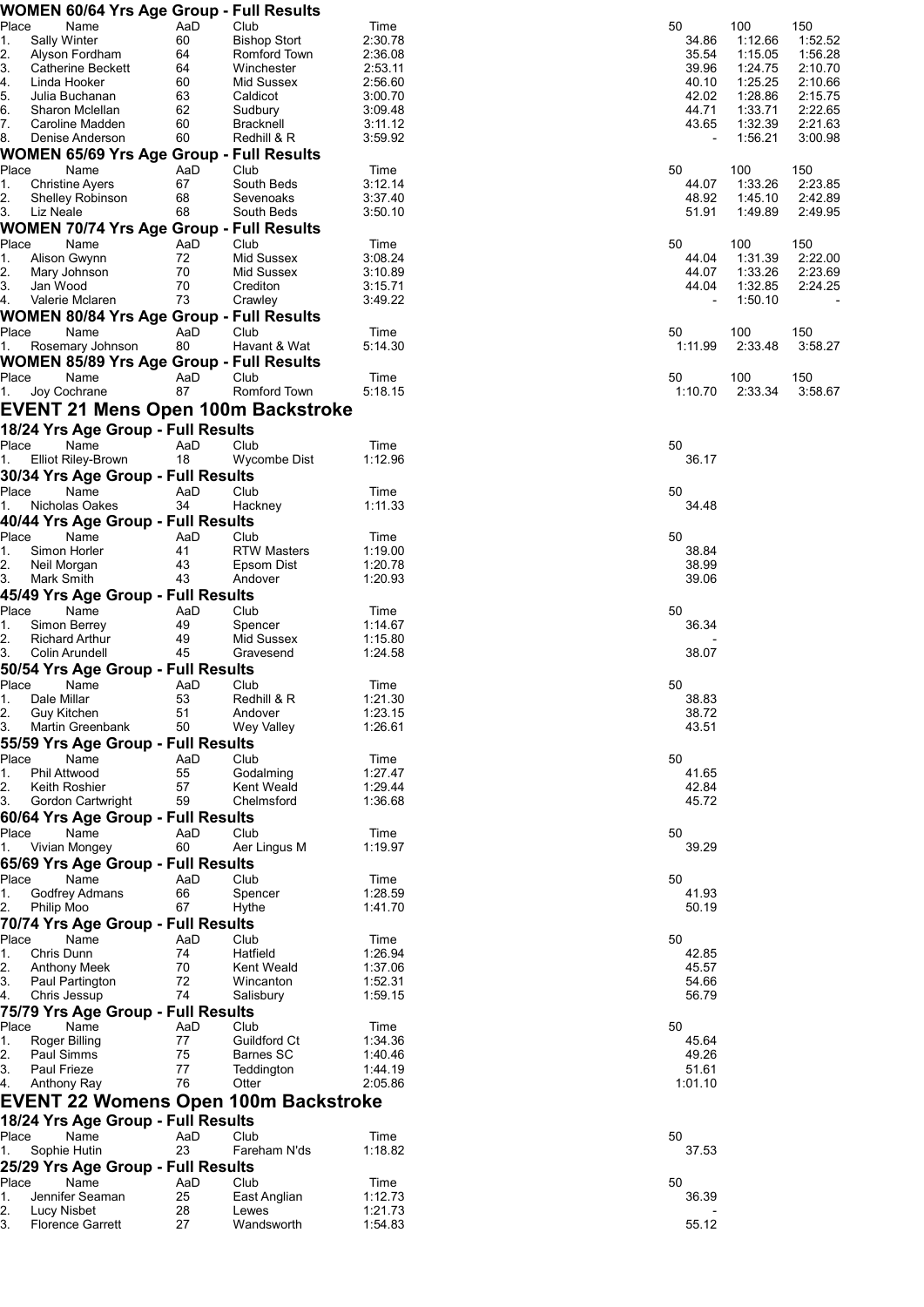| 30/34 Yrs Age Group - Full Results                                                                                                                                                                                                                                                                                                                                                                                                                                                                                                               |           |                                    |                    |                  |
|--------------------------------------------------------------------------------------------------------------------------------------------------------------------------------------------------------------------------------------------------------------------------------------------------------------------------------------------------------------------------------------------------------------------------------------------------------------------------------------------------------------------------------------------------|-----------|------------------------------------|--------------------|------------------|
| Place<br>Name<br>Amy Vaal<br>1.                                                                                                                                                                                                                                                                                                                                                                                                                                                                                                                  | AaD<br>31 | Club<br><b>Bracknell</b>           | Time<br>1:15.37    | 50<br>37.11      |
| 2.<br>Gemma Jones                                                                                                                                                                                                                                                                                                                                                                                                                                                                                                                                | 31        | Amersham                           | 1:18.40            | 38.18            |
| 35/39 Yrs Age Group - Full Results                                                                                                                                                                                                                                                                                                                                                                                                                                                                                                               |           |                                    |                    |                  |
| Place<br>Name                                                                                                                                                                                                                                                                                                                                                                                                                                                                                                                                    | AaD       | Club                               | Time               | 50               |
| 1.<br>Jen Clarke                                                                                                                                                                                                                                                                                                                                                                                                                                                                                                                                 | 35        | <b>Guildford Ct</b>                | 1:19.75            | 38.21            |
| 2.<br>Tahlia Hallitt                                                                                                                                                                                                                                                                                                                                                                                                                                                                                                                             | 38        | Havant & Wat                       | 2:04.55            | 56.71            |
| 40/44 Yrs Age Group - Full Results                                                                                                                                                                                                                                                                                                                                                                                                                                                                                                               |           |                                    |                    |                  |
| Place<br>Name<br>Dawn Palmer                                                                                                                                                                                                                                                                                                                                                                                                                                                                                                                     | AaD<br>44 | Club                               | Time               | 50               |
| 1.<br>2.<br><b>Charlotte Reid</b>                                                                                                                                                                                                                                                                                                                                                                                                                                                                                                                | 41        | Romford Town<br>Aer Lingus M       | 1:12.71<br>1:17.89 | 35.57<br>38.10   |
| 3.<br>Alison Webb                                                                                                                                                                                                                                                                                                                                                                                                                                                                                                                                | 44        | Mid Sussex                         | 1:20.87            | 38.14            |
| 4.<br>Caroline Jubb                                                                                                                                                                                                                                                                                                                                                                                                                                                                                                                              | 42        | Wycombe Dist                       | 1:23.18            | 40.41            |
| 5.<br>Agnes Bonivart                                                                                                                                                                                                                                                                                                                                                                                                                                                                                                                             | 42        | Debreceni Sz                       | 1:31.80            | 45.69            |
| 6.<br>Hajnalka Racz Racz                                                                                                                                                                                                                                                                                                                                                                                                                                                                                                                         | 40        | Spencer                            | 1:48.56            | 52.96            |
| 45/49 Yrs Age Group - Full Results                                                                                                                                                                                                                                                                                                                                                                                                                                                                                                               |           |                                    |                    |                  |
| Place<br>Name                                                                                                                                                                                                                                                                                                                                                                                                                                                                                                                                    | AaD       | Club                               | Time               | 50               |
| 1.<br>Gillian Hodgson                                                                                                                                                                                                                                                                                                                                                                                                                                                                                                                            | 46        | Spencer                            | 1:29.17            | 43.91            |
| 2.<br>Sarah Davison<br>3.<br>Suzie Hall                                                                                                                                                                                                                                                                                                                                                                                                                                                                                                          | 47<br>45  | Mid Sussex<br>Kent Weald           | 1:29.22<br>1:33.61 | 42.19<br>44.89   |
| 4.<br>Helen Oakes                                                                                                                                                                                                                                                                                                                                                                                                                                                                                                                                | 45        | Hythe                              | 1:34.84            | 46.39            |
| 5.<br>Jane Turner                                                                                                                                                                                                                                                                                                                                                                                                                                                                                                                                | 45        | Spencer                            | 1:44.50            | 51.95            |
| 6.<br>Claudine Day                                                                                                                                                                                                                                                                                                                                                                                                                                                                                                                               | 49        | Redhill & R                        | 1:51.52            | 54.54            |
| 50/54 Yrs Age Group - Full Results                                                                                                                                                                                                                                                                                                                                                                                                                                                                                                               |           |                                    |                    |                  |
| Place<br>Name                                                                                                                                                                                                                                                                                                                                                                                                                                                                                                                                    | AaD       | Club                               | Time               | 50               |
| 1.<br>Katrina Farrall                                                                                                                                                                                                                                                                                                                                                                                                                                                                                                                            | 50        | Basildon Ph                        | 1:21.79            | 38.24            |
| 2.<br>Lindsay Kelly-Onay                                                                                                                                                                                                                                                                                                                                                                                                                                                                                                                         | 53        | Didcot & Bar                       | 1:29.67            | 42.61            |
| 3.<br>Kirsty Alfredson<br>4.<br>Samantha Petter                                                                                                                                                                                                                                                                                                                                                                                                                                                                                                  | 54<br>54  | Kent Weald<br>Kent Weald           | 1:42.47<br>1:44.63 | 49.57<br>50.64   |
| 55/59 Yrs Age Group - Full Results                                                                                                                                                                                                                                                                                                                                                                                                                                                                                                               |           |                                    |                    |                  |
| Place<br>Name                                                                                                                                                                                                                                                                                                                                                                                                                                                                                                                                    | AaD       | Club                               | Time               | 50               |
| 1.<br>Vicki Linton-Crook                                                                                                                                                                                                                                                                                                                                                                                                                                                                                                                         | 56        | Camphill Ed                        | 1:25.92            | 41.82            |
| 2.<br><b>Anne Cummins</b>                                                                                                                                                                                                                                                                                                                                                                                                                                                                                                                        | 56        | Aer Lingus M                       | 1:29.51            | 44.07            |
| 60/64 Yrs Age Group - Full Results                                                                                                                                                                                                                                                                                                                                                                                                                                                                                                               |           |                                    |                    |                  |
| Place<br>Name                                                                                                                                                                                                                                                                                                                                                                                                                                                                                                                                    | AaD       | Club                               | Time               | 50               |
| 1.<br>Julia Buchanan                                                                                                                                                                                                                                                                                                                                                                                                                                                                                                                             | 63        | Caldicot                           | 1:37.66            | 47.52            |
| 2.<br>Ann Gale                                                                                                                                                                                                                                                                                                                                                                                                                                                                                                                                   | 64        | Mid Sussex                         | 1:38.72            | 47.55            |
| 3.<br>Marie Guidon                                                                                                                                                                                                                                                                                                                                                                                                                                                                                                                               | 61        | Aer Lingus M                       | 1:52.42            | 54.17            |
| 4.<br>Carol Denton<br>5.<br>Shauna King                                                                                                                                                                                                                                                                                                                                                                                                                                                                                                          | 63<br>61  | Gravesend<br><b>RTW Masters</b>    | 1:55.59<br>2:20.52 | 57.94<br>1:11.10 |
|                                                                                                                                                                                                                                                                                                                                                                                                                                                                                                                                                  |           |                                    |                    |                  |
|                                                                                                                                                                                                                                                                                                                                                                                                                                                                                                                                                  |           |                                    |                    |                  |
|                                                                                                                                                                                                                                                                                                                                                                                                                                                                                                                                                  |           |                                    |                    |                  |
| Name<br>Kathy Bidnall                                                                                                                                                                                                                                                                                                                                                                                                                                                                                                                            | AaD<br>65 | Club<br>Mid Sussex                 | Time<br>1:31.92    | 50               |
| Marianne Davey                                                                                                                                                                                                                                                                                                                                                                                                                                                                                                                                   | 67        | Crawley                            | 1:58.90            | 56.62            |
| Sally Lelean                                                                                                                                                                                                                                                                                                                                                                                                                                                                                                                                     | 69        | Diss Otters                        | 2:09.30            | 1:04.98          |
| Shelley Robinson                                                                                                                                                                                                                                                                                                                                                                                                                                                                                                                                 | 68        | Sevenoaks                          | 2:15.07            | 1:06.07          |
|                                                                                                                                                                                                                                                                                                                                                                                                                                                                                                                                                  |           |                                    |                    |                  |
| Name                                                                                                                                                                                                                                                                                                                                                                                                                                                                                                                                             | AaD       | Club                               | Time               | 50               |
| Susan Dewar                                                                                                                                                                                                                                                                                                                                                                                                                                                                                                                                      | 74        | Havant & Wat                       | 2:06.39            | 1:01.88          |
|                                                                                                                                                                                                                                                                                                                                                                                                                                                                                                                                                  |           |                                    |                    |                  |
| Name                                                                                                                                                                                                                                                                                                                                                                                                                                                                                                                                             | AaD       | Club                               | Time               | 50               |
| Rosemary Johnson                                                                                                                                                                                                                                                                                                                                                                                                                                                                                                                                 | 80        | Havant & Wat                       | 2:34.53            | 1:16.44          |
|                                                                                                                                                                                                                                                                                                                                                                                                                                                                                                                                                  |           |                                    |                    |                  |
| Name<br>Jane Asher                                                                                                                                                                                                                                                                                                                                                                                                                                                                                                                               | AaD<br>89 | Club                               | Time<br>1:58.47    | 50<br>1:00.08    |
|                                                                                                                                                                                                                                                                                                                                                                                                                                                                                                                                                  |           | Kings Corm                         |                    |                  |
|                                                                                                                                                                                                                                                                                                                                                                                                                                                                                                                                                  |           |                                    |                    |                  |
|                                                                                                                                                                                                                                                                                                                                                                                                                                                                                                                                                  |           |                                    |                    |                  |
| Name                                                                                                                                                                                                                                                                                                                                                                                                                                                                                                                                             | AaD       | Club                               | Time               |                  |
| Andro Tikvica                                                                                                                                                                                                                                                                                                                                                                                                                                                                                                                                    | 23        | Hackney                            | 26.03              |                  |
| Andrew Jessop<br>Huw Jones                                                                                                                                                                                                                                                                                                                                                                                                                                                                                                                       | 21<br>23  | <b>RTW Masters</b><br>Bracknell    | 26.68<br>26.87     |                  |
| Luke Goodall                                                                                                                                                                                                                                                                                                                                                                                                                                                                                                                                     | 21        | Rochford                           | 27.06              |                  |
| Charlie Madden                                                                                                                                                                                                                                                                                                                                                                                                                                                                                                                                   | 23        | <b>Bracknell</b>                   | 27.98              |                  |
| Ernesto Paniccia                                                                                                                                                                                                                                                                                                                                                                                                                                                                                                                                 | 21        | Mid Sussex                         | 30.01              |                  |
| <b>Elliot Riley-Brown</b>                                                                                                                                                                                                                                                                                                                                                                                                                                                                                                                        | 18        | Wycombe Dist                       | 30.58              |                  |
| Joshua Gregory                                                                                                                                                                                                                                                                                                                                                                                                                                                                                                                                   | 21        | Tonbridge                          | 32.04              |                  |
|                                                                                                                                                                                                                                                                                                                                                                                                                                                                                                                                                  |           |                                    |                    |                  |
| Name                                                                                                                                                                                                                                                                                                                                                                                                                                                                                                                                             | AaD       | Club                               | Time               |                  |
| James Norman<br><b>Martin Sartorius</b>                                                                                                                                                                                                                                                                                                                                                                                                                                                                                                          | 29<br>28  | Teddington<br>Otter                | 26.04              |                  |
| Joe Brown                                                                                                                                                                                                                                                                                                                                                                                                                                                                                                                                        | 28        | <b>Brighton Dol</b>                | 26.17<br>27.04     |                  |
| Eamon Sharkh                                                                                                                                                                                                                                                                                                                                                                                                                                                                                                                                     | 28        | Guildford Ct                       | 28.03              |                  |
| Dontony Gill-Nasadi                                                                                                                                                                                                                                                                                                                                                                                                                                                                                                                              | 28        | Otter                              | 28.86              |                  |
| Joe Malone                                                                                                                                                                                                                                                                                                                                                                                                                                                                                                                                       | 28        | <b>RTW Masters</b>                 | 28.88              |                  |
| Christopher May                                                                                                                                                                                                                                                                                                                                                                                                                                                                                                                                  | 28        | Ealing                             | 29.54              |                  |
| Calum Winton                                                                                                                                                                                                                                                                                                                                                                                                                                                                                                                                     | 28        | Kent Weald                         | 30.14              |                  |
|                                                                                                                                                                                                                                                                                                                                                                                                                                                                                                                                                  |           |                                    |                    |                  |
| Name<br>Kevin Pickard                                                                                                                                                                                                                                                                                                                                                                                                                                                                                                                            | AaD<br>32 | Club                               | Time<br>26.20      |                  |
| 65/69 Yrs Age Group - Full Results<br>Place<br>1.<br>2.<br>3.<br>4.<br>70/74 Yrs Age Group - Full Results<br>Place<br>1.<br>80/84 Yrs Age Group - Full Results<br>Place<br>1.<br>85/89 Yrs Age Group - Full Results<br>Place<br>1.<br>EVENT 23 Mens Open 50m Freestyle<br>18/24 Yrs Age Group - Full Results<br>Place<br>1.<br>2.<br>3.<br>4.<br>5.<br>6.<br>7.<br>8.<br>25/29 Yrs Age Group - Full Results<br>Place<br>1.<br>2.<br>3.<br>4.<br>5.<br>6.<br>7.<br>8.<br>30/34 Yrs Age Group - Full Results<br>Place<br>1.<br>2.<br>Jonny Brankin | 30        | <b>Brighton Dol</b><br>Redhill & R | 30.14              |                  |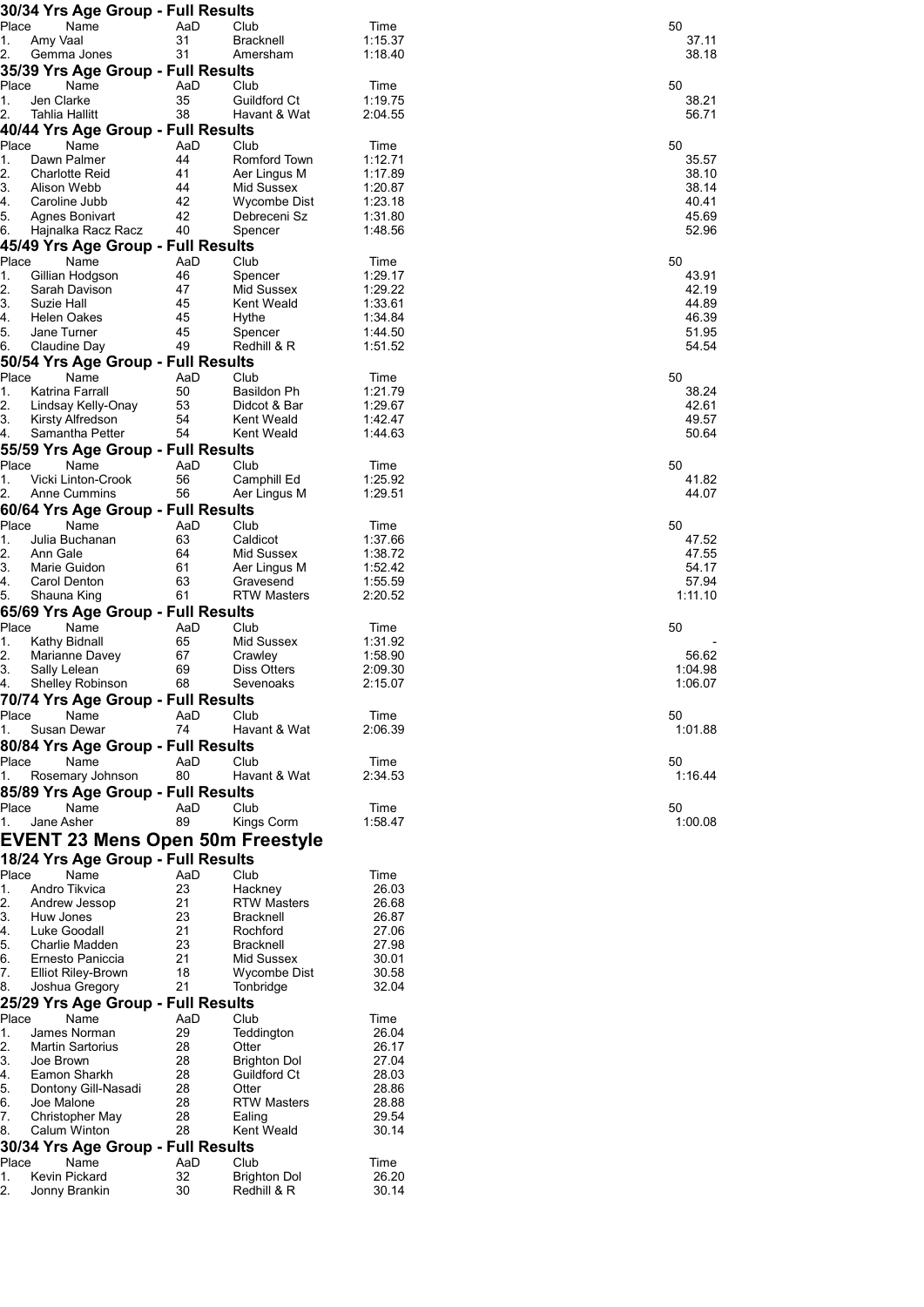|            | 35/39 Yrs Age Group - Full Results         |          |                                    |                |
|------------|--------------------------------------------|----------|------------------------------------|----------------|
| Place      | Name                                       | AaD      | Club                               | Time           |
| 1.         | Dave Thompson                              | 36       | Andover                            | 26.66          |
| 2.         | <b>Craig Simmons</b>                       | 35       | Kent Weald                         | 27.16          |
| 3.         | <b>Stewart Grant</b>                       | 36       | Kent Weald                         | 27.64          |
| 4.<br>5.   | Brian Fitzgerald<br><b>Roland Brenner</b>  | 37<br>37 | Potters Bar<br>Mid Sussex          | 28.41<br>31.32 |
| 6.         | James Littleworth                          | 37       | Andover                            | 31.70          |
| 7.         | David Wood                                 | 38       | Aylesbury                          | 33.39          |
| 8.         | Giorgio Spiegelfeld                        | 39       | Hackney                            | 34.16          |
|            | 40/44 Yrs Age Group - Full Results         |          |                                    |                |
| Place      | Name                                       | AaD      | Club                               | Time           |
| 1.         | Ryan Clay                                  | 40       | Portsmouth N                       | 27.42          |
| 2.         | Cormac Mcreynolds                          | 43       | Co Cant'bury                       | 27.80          |
| 3.         | Colin Kloes                                | 41       | Crawley                            | 28.13          |
| 4.         | Dan Purchase                               | 43       | Atlantis                           | 28.53          |
| 5.         | Simon Horler                               | 41       | <b>RTW Masters</b>                 | 28.78          |
| 6.<br>7.   | Gregg Lawrence<br>Noel Quigley             | 43<br>43 | <b>RTW Masters</b><br>Alton & Dist | 28.97<br>29.44 |
| 8.         | Mark Smith                                 | 43       | Andover                            | 29.83          |
| 9.         | Andrew Hamerton                            | 40       | Mid Sussex                         | 30.38          |
| 10.        | <b>Joel Storry</b>                         | 41       | South Beds                         | 32.25          |
| 11.        | <b>Andrew Seivewright</b>                  | 44       | Lewes                              | 32.33          |
|            | 45/49 Yrs Age Group - Full Results         |          |                                    |                |
| Place      | Name                                       | AaD      | Club                               | Time           |
| 1.         | <b>Grant Cooper</b>                        | 45       | Kent Weald                         | 27.20          |
| 2.         | Olivier Geleoc                             | 46       | Spencer                            | 27.75          |
| 3.         | Adam Harper                                | 49       | <b>Brighton</b>                    | 28.42          |
| 4.         | <b>Richard Arthur</b>                      | 49       | Mid Sussex                         | 28.51          |
| 5.<br>6.   | Alec Dyer<br>Daniel Valovin                | 46<br>46 | Teddington<br>Mid Sussex           | 29.06<br>35.86 |
|            |                                            |          |                                    |                |
| Place      | 50/54 Yrs Age Group - Full Results<br>Name | AaD      |                                    | Time           |
| 1.         | John Cunningham                            | 50       | Club<br>Aer Lingus M               | 26.46          |
| 2.         | <b>Philip Bradley</b>                      | 52       | Kent Weald                         | 28.03          |
| 3.         | Stephen Atherley                           | 54       | TigersJersey                       | 28.40          |
| 4.         | Simon Griffiths                            | 54       | Teddington                         | 28.74          |
| 5.         | Martin Greenbank                           | 50       | <b>Wey Valley</b>                  | 29.55          |
| 6.         | Dale Millar                                | 53       | Redhill & R                        | 29.78          |
| 7.         | William Long                               | 53       | Beacon                             | 31.00          |
| 8.         | Shaun Finch                                | 54       | Mid Sussex                         | 31.58          |
| 9.         | <b>Tony Palmer</b>                         | 52       | Godalming                          | 32.11          |
| 10.<br>11. | Dusan Oreskovic<br>Paul Goddard            | 53<br>50 | Erith & Dist<br>Andover            | 33.51<br>36.63 |
|            | Guy Kitchen                                | 51       | Andover                            | <b>DNC</b>     |
|            | 55/59 Yrs Age Group - Full Results         |          |                                    |                |
| Place      | Name                                       | AaD      | Club                               | Time           |
| 1.         | <b>Nick Emens</b>                          | 56       | Crawley                            | 29.82          |
| 2.         | Michael Barnett                            | 57       | Spencer                            | 30.17          |
| 3.         | Neil Mcdonald                              | 56       | Crawley                            | 30.63          |
| 4.         | Mark Partridge                             | 57       | <b>Stroud Mast</b>                 | 31.18          |
| 5.         | <b>Brian Carroll</b>                       | 57       | Aer Lingus M                       | 32.63          |
| 6.         | <b>Phil Attwood</b>                        | 55       | Godalming                          | 33.38          |
| 7.<br>8.   | Keith Roshier<br>Sean Malone               | 57<br>58 | Kent Weald<br><b>RTW Masters</b>   | 34.74<br>37.70 |
|            | 60/64 Yrs Age Group - Full Results         |          |                                    |                |
| Place      | Name                                       | AaD      | Club                               | Time           |
| 1.         | Jonathan Exall                             | 61       | <b>RTW Masters</b>                 | 29.58          |
| 2.         | Peter Kirk                                 | 64       | Otter                              | 30.20          |
| 3.         | Vivian Mongey                              | 60       | Aer Lingus M                       | 30.35          |
| 4.         | Dave Pirrie                                | 63       | Hemel Hemp                         | 31.22          |
| 5.         | Keith Hooker                               | 60       | Mid Sussex                         | 45.44          |
|            | 65/69 Yrs Age Group - Full Results         |          |                                    |                |
| Place      | Name                                       | AaD      | Club                               | Time           |
| 1.         | Godfrey Admans                             | 66       | Spencer                            | 33.52          |
| 2.         | <b>Terry Reardon</b>                       | 68       | Beacon                             | 36.14          |
| Place      | 70/74 Yrs Age Group - Full Results<br>Name | AaD      | Club                               |                |
| 1.         | Chris Dunn                                 | 74       | Hatfield                           | Time<br>30.65  |
| 2.         | Anthony Meek                               | 70       | Kent Weald                         | 33.89          |
| 3.         | Geoff Edge                                 | 71       | Teddington                         | 33.95          |
|            | 75/79 Yrs Age Group - Full Results         |          |                                    |                |
| Place      | Name                                       | AaD      | Club                               | Time           |
| 1.         | <b>Philip Harper</b>                       | 75       | Rochford                           | 33.11          |
| 2.         | Roger Billing                              | 77       | Guildford Ct                       | 36.63          |
| 3.         | Paul Frieze                                | 77       | Teddington                         | 38.90          |
| 4.         | Lee Curtis                                 | 75       | <b>Brighton Dol</b>                | 39.01          |
| 5.         | <b>Tony Pearce</b>                         | 75       | Barnes SC                          | 41.90          |
| 6.         | Anthony Ray                                | 76       | Otter                              | 43.53          |
| Place      | 80/84 Yrs Age Group - Full Results<br>Name | AaD      | Club                               |                |
| 1.         | William Letch                              | 80       | Totnes                             | Time<br>34.60  |
| 2.         | John Tennant                               | 81       | Saxon Crown                        | 37.77          |
| 3.         | Garfield Thomas                            | 80       | <b>Bridgend Cty</b>                | 40.85          |
| 4.         | <b>Nigel Salsbury</b>                      | 80       | Spencer                            | 41.39          |
| 5.         | Geoff Bishop                               | 84       | Kings Corm                         | 48.18          |
|            | <b>Tim Pearce</b>                          | 81       | Hastings                           | DQ ST          |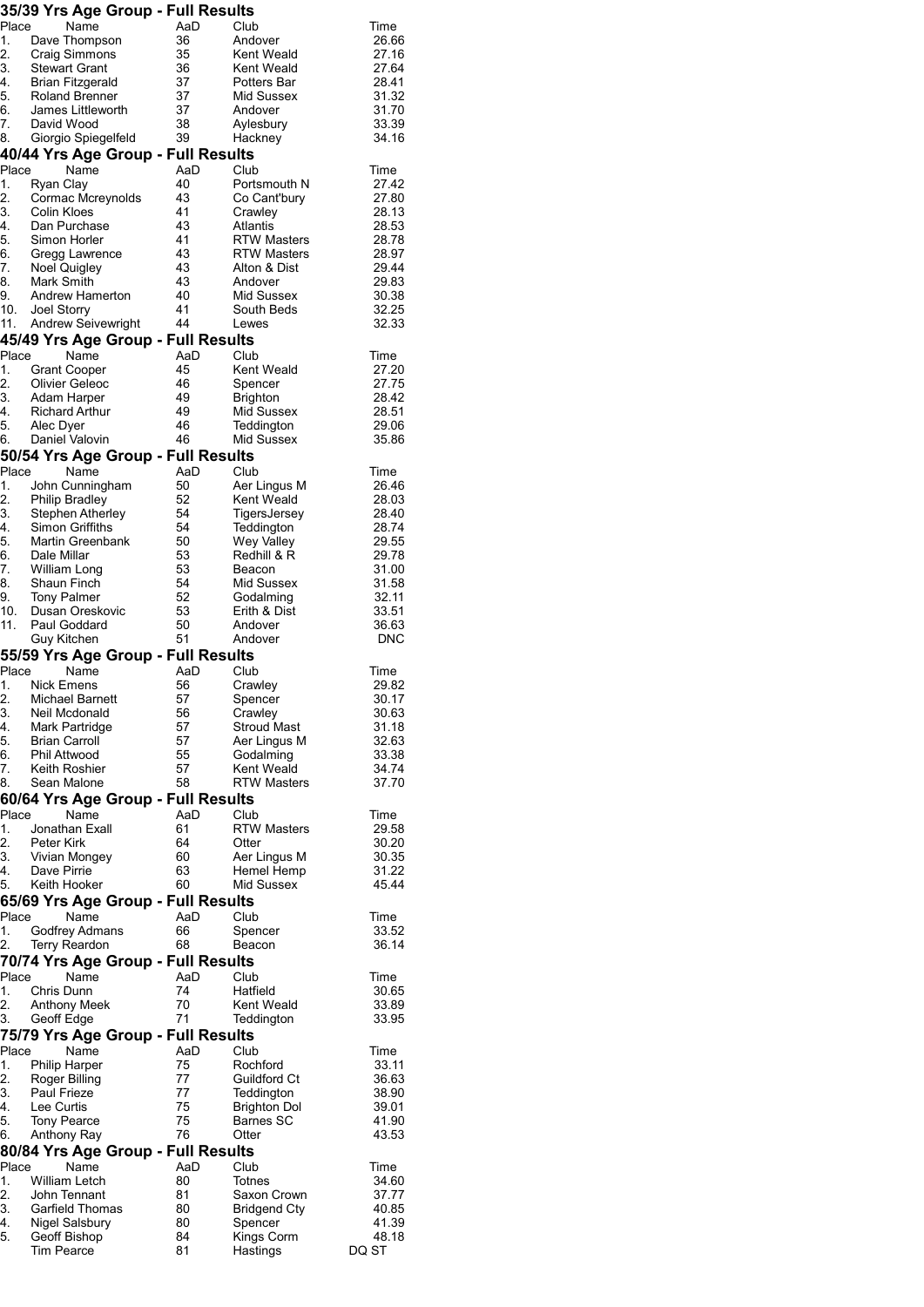## **EVENT 24 Womens Open 50m Freestyle 18/24 Yrs Age Group - Full Results**

|                                                 | <b>POIL TO Age Order - I am Results</b><br>Place<br>Name                                  | AaD                                     | Club                                     | Time           |
|-------------------------------------------------|-------------------------------------------------------------------------------------------|-----------------------------------------|------------------------------------------|----------------|
|                                                 | 1. Callie-Ann Warrington                                                                  | 20                                      | G B Police                               | 28.23          |
|                                                 | 2. Phoebe Lov <mark>e</mark><br>3. Jasmine Lam                                            | 23                                      | Potters Bar                              | 29.30          |
|                                                 | Jasmine Lambert                                                                           | 20                                      | RTW Masters                              | 31.11          |
| 4.                                              | Sophie Hutin                                                                              | $\begin{array}{c} 23 \\ 21 \end{array}$ | Fareham N'ds                             | 31.66          |
| 5.<br>6.                                        | Alice Pinney<br>Kathryn Martin                                                            | 22                                      | <b>Team Luton</b><br><b>Bracknell</b>    | 32.86<br>45.98 |
|                                                 | 25/29 Yrs Age Group - Full Results                                                        |                                         |                                          |                |
| Place                                           | Name                                                                                      | AaD                                     | Club                                     | Time           |
| 1.                                              | Siobhan Casey                                                                             | 26                                      | Guildford Ct                             | 28.61          |
| 2.                                              | Jennifer Seaman                                                                           | 25                                      | East Anglian                             | 30.24          |
|                                                 | 3. Kim Bel <mark>l</mark><br>4. Sarah Pr                                                  | 29                                      | Maidenhead                               | 30.32          |
|                                                 | Sarah Pritchard                                                                           | 25                                      | Kings Corm                               | 31.27          |
| 5.                                              | -<br>April Richards<br>Kayleigh Knocker                                                   | 28                                      | Potters Bar                              | 31.37          |
| 6.<br>7.                                        | Sian Dennis                                                                               | 28<br>27                                | Portsmouth N<br>Portsmouth N             | 35.02<br>42.77 |
| 8.                                              | Florence Garrett                                                                          | 27                                      | Wandsworth                               | 47.48          |
|                                                 | 30/34 Yrs Age Group - Full Results                                                        |                                         |                                          |                |
|                                                 | Place<br>Name                                                                             | AaD                                     | Club                                     | Time           |
| 1.                                              | Gemma Jones                                                                               | 31                                      | Amersham                                 | 31.48          |
| 2.                                              | Sally Ritchie                                                                             | 30                                      | Spencer                                  | 33.44          |
|                                                 | 3. Katy Macken                                                                            | 31                                      | Chelmsford                               | 33.59          |
|                                                 | 35/39 Yrs Age Group - Full Results                                                        |                                         |                                          |                |
| Place                                           | Name                                                                                      | AaD                                     | Club                                     | Time           |
|                                                 | 1. Gina Heyn                                                                              | 36<br>38                                | Teddington<br>G B Police                 | 27.70<br>28.24 |
|                                                 |                                                                                           | 39                                      | Bracknell                                | 29.75          |
|                                                 | 2. Aimee Ramm<br>3. Kirsty Johnson<br>4. Kira Neal<br>5. Jen Clarke                       | 36                                      | Romford Town                             | 30.59          |
|                                                 |                                                                                           | 35                                      | <b>Guildford Ct</b>                      | 31.59          |
|                                                 |                                                                                           | $\frac{35}{3}$                          | Bracknell                                | 32.07          |
|                                                 | 5. Jeri Grame<br>6. Amanda Johnson<br>7. Georgina Hamilton<br>Eliste Wiggins              | 36                                      | Kent Weald                               | 33.90          |
|                                                 | Fiona Wiggins                                                                             | 39                                      | Spencer                                  | 39.10          |
| 9.                                              | Tahlia Hallitt                                                                            | 38                                      | Havant & Wat                             | 40.41          |
| Place                                           | 40/44 Yrs Age Group - Full Results<br>Name                                                |                                         |                                          |                |
| 1.                                              | Gina Hobson                                                                               | AaD<br>43                               | Club<br>Mid Sussex                       | Time<br>29.99  |
|                                                 |                                                                                           | -41                                     | Spencer                                  | 30.34          |
|                                                 | 2. Barbara Halls<br>3. Victoria Rittner                                                   | - 43                                    | Mid Sussex                               | 31.98          |
| 4.                                              | Alison Webb                                                                               | 44                                      | Mid Sussex                               | 32.23          |
| 5.                                              | Hajnalka Racz Racz 40                                                                     |                                         | Spencer                                  | 36.37          |
|                                                 | 45/49 Yrs Age Group - Full Results                                                        |                                         |                                          |                |
| Place                                           | Name                                                                                      | AaD                                     | Club                                     | Time           |
|                                                 | 1. Lucy Young                                                                             | 46<br>48                                | Teddington                               | 31.40          |
|                                                 |                                                                                           | 45                                      | Crawley<br>Aylesbury                     | 31.98<br>35.48 |
|                                                 |                                                                                           |                                         | Mid Sussex                               |                |
|                                                 |                                                                                           |                                         |                                          |                |
|                                                 |                                                                                           | 47<br>45                                | Hythe                                    | 35.75<br>36.56 |
|                                                 | 2. Lisa Mickel<br>3. Heather Fowler<br>4. Sarah Davison<br>5. Helen Oakes<br>Claudine Day | 49                                      | Redhill & R                              | 41.54          |
|                                                 | Markey Heather                                                                            | 49                                      | Aer Lingus M                             | 41.83          |
|                                                 | Jane Turner                                                                               | 45                                      | Spencer                                  | 42.74          |
| 6.<br>7.<br>8.                                  | Abba Newbery                                                                              | 47                                      | Spencer                                  | DNC            |
|                                                 | 50/54 Yrs Age Group - Full Results                                                        |                                         |                                          |                |
|                                                 | Name                                                                                      | AaD                                     | Club                                     | Time           |
|                                                 | Cara Mulcahy                                                                              | 54                                      | Aer Lingus M                             | 32.69          |
|                                                 | Lindsay Kelly-Onay<br>Kate King                                                           | 53                                      | Didcot & Bar                             | 33.02          |
|                                                 | Susan Bull                                                                                | 52<br>50                                | Aylesbury<br>Mid Sussex                  | 35.33<br>35.80 |
|                                                 | Kirsty Alfredson                                                                          | 54                                      | Kent Weald                               | 37.13          |
|                                                 | Samantha Petter                                                                           | 54                                      | Kent Weald                               | 40.01          |
| Place<br>1.<br>2.<br>3.<br>4.<br>5.<br>6.<br>7. | Amber Hunt                                                                                | 53                                      | Brighton Dol                             | 43.38          |
|                                                 | 55/59 Yrs Age Group - Full Results                                                        |                                         |                                          |                |
| Place                                           | Name                                                                                      | AaD                                     | Club                                     | Time           |
| 1.                                              | Philippa Williams                                                                         | 58                                      | Wycombe Dist                             | 31.44          |
| 2.                                              | Jill Rocky                                                                                | 55                                      | Mid Sussex                               | 34.86          |
| 3.<br>4.                                        | Vicki Linton-Crook<br>Anne Cummins                                                        | 56<br>56                                | Camphill Ed                              | 35.32          |
| 5.                                              | Diane Braid                                                                               | 58                                      | Aer Lingus M<br>Mid Sussex               | 36.03<br>36.49 |
| 6.                                              | Diane Long                                                                                | 56                                      | Folkestone                               | 45.88          |
|                                                 | 60/64 Yrs Age Group - Full Results                                                        |                                         |                                          |                |
| Place                                           | Name                                                                                      | AaD                                     | Club                                     | Time           |
| 1.                                              | Alyson Fordham                                                                            | 64                                      | Romford Town                             | 31.45          |
| 2.                                              | Catherine Beckett                                                                         | 64                                      | Winchester                               | 35.01          |
| 3.                                              | Patricia Reilly                                                                           | 60                                      | Aer Lingus M                             | 35.04          |
| 4.                                              | Julia Buchanan                                                                            | 63                                      | Caldicot                                 | 36.70          |
| 5.                                              | Linda Hooker                                                                              | 60                                      | Mid Sussex                               | 36.86          |
| 6.<br>7.                                        | Ann Gale<br>Marie Guidon                                                                  | 64<br>61                                | Mid Sussex                               | 39.14<br>40.81 |
| 8.                                              | Carol Denton                                                                              | 63                                      | Aer Lingus M<br>Gravesend<br>Redhill & R | 43.14          |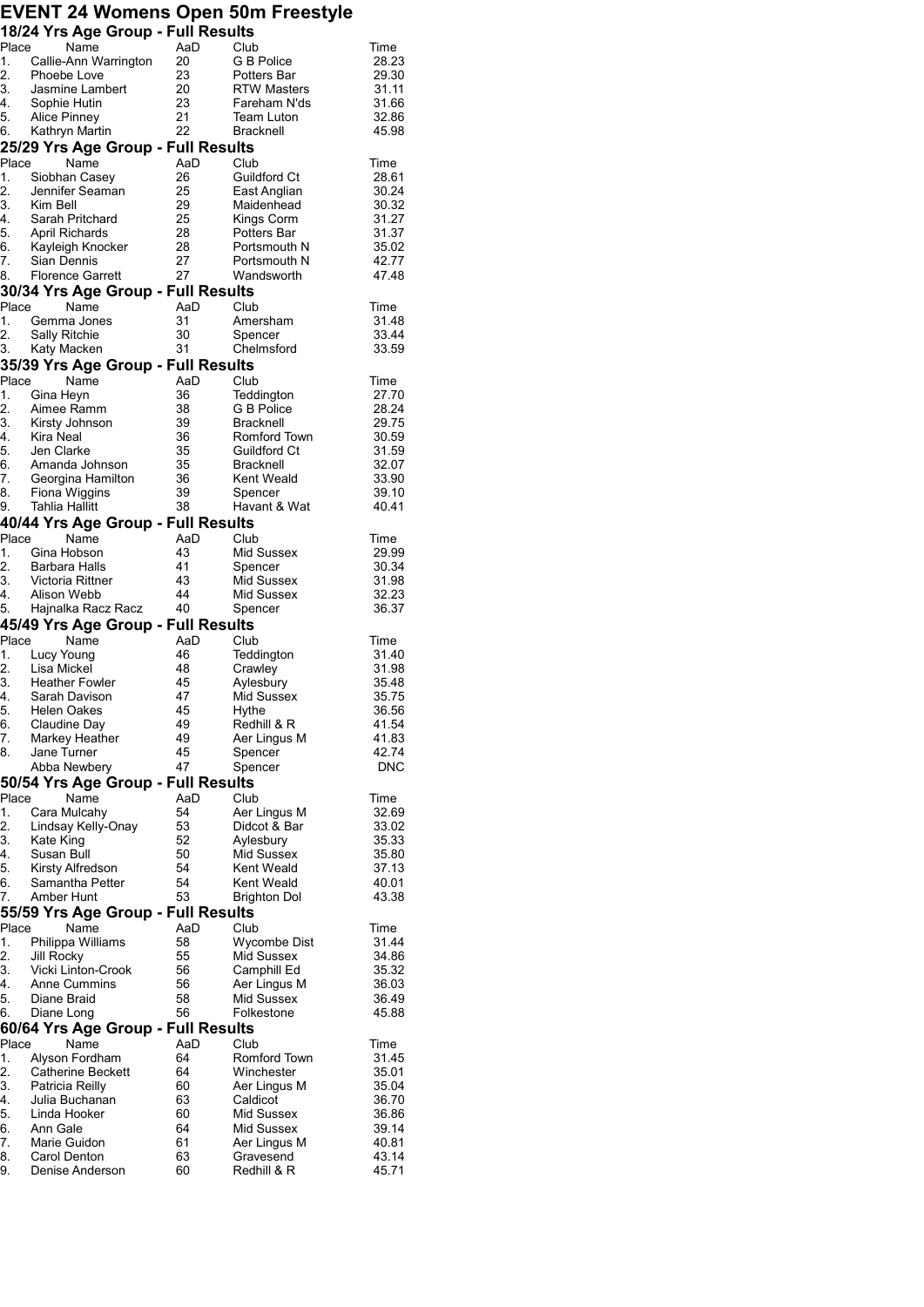|             |                                           | 65/69 Yrs Age Group - Full Results            |        |                                                 |                         |              |              |                |                    |                    |
|-------------|-------------------------------------------|-----------------------------------------------|--------|-------------------------------------------------|-------------------------|--------------|--------------|----------------|--------------------|--------------------|
| Place       | Name                                      | AaD                                           |        | Club                                            | Time                    |              |              |                |                    |                    |
| 1.<br>2.    | Marianne Davey<br><b>Shelley Robinson</b> | 67<br>68                                      |        | Crawley<br>Sevenoaks                            | 43.07<br>43.67          |              |              |                |                    |                    |
| 3.          | Anne Daniels                              | 67                                            |        | Crawley                                         | 46.87                   |              |              |                |                    |                    |
| 4.          | Mary Fitzpatrick                          | 68                                            |        | Aer Lingus M                                    | 49.23                   |              |              |                |                    |                    |
|             |                                           | 70/74 Yrs Age Group - Full Results            |        |                                                 |                         |              |              |                |                    |                    |
| Place       | Name                                      | AaD                                           |        | Club                                            | Time                    |              |              |                |                    |                    |
| 1.<br>2.    | Alison Gwynn<br>Diana Groat               | 72<br>71                                      |        | Mid Sussex                                      | 36.48<br>43.30          |              |              |                |                    |                    |
| 3.          | Valerie Mclaren                           | 73                                            |        | Aylesbury<br>Crawley                            | 46.94                   |              |              |                |                    |                    |
| 4.          | Susan Dewar                               | 74                                            |        | Havant & Wat                                    | 56.77                   |              |              |                |                    |                    |
|             |                                           | 75/79 Yrs Age Group - Full Results            |        |                                                 |                         |              |              |                |                    |                    |
| Place       | Name                                      | AaD                                           |        | Club                                            | Time                    |              |              |                |                    |                    |
| 1.          | Claire O'Dwyer                            | 79                                            |        | Aer Lingus M                                    | 39.52                   |              |              |                |                    |                    |
|             |                                           | 80/84 Yrs Age Group - Full Results            |        |                                                 |                         |              |              |                |                    |                    |
| Place       | Name                                      | AaD                                           |        | Club                                            | Time                    |              |              |                |                    |                    |
| 1.          | Rosemary Johnson                          | 80                                            |        | Havant & Wat                                    | 1:06.67                 |              |              |                |                    |                    |
| Place       | Name                                      | 85/89 Yrs Age Group - Full Results<br>AaD     |        | Club                                            | Time                    |              |              |                |                    |                    |
| 1.          | Jane Asher                                | 89                                            |        | Kings Corm                                      | 43.29                   |              |              |                |                    |                    |
| 2.          | Joy Cochrane                              | 87                                            |        | Romford Town                                    | 1:09.67                 |              |              |                |                    |                    |
|             |                                           |                                               |        | EVENT 25 Mens/Womens Open 200m Butterfly        |                         |              |              |                |                    |                    |
|             |                                           | MEN 18/24 Yrs Age Group - Full Results        |        |                                                 |                         |              |              |                |                    |                    |
| Place       | Name                                      | AaD                                           |        | Club                                            | Time                    |              |              | 50             | 100                | 150                |
| 1.          | Luke Goodall                              | 21                                            |        | Rochford                                        | 2:50.68                 |              |              | 34.31          | 1:15.74            | 2:01.72            |
|             |                                           | <b>MEN 30/34 Yrs Age Group - Full Results</b> |        |                                                 |                         |              |              |                |                    |                    |
| Place       | Name                                      | AaD                                           |        | Club                                            | Time                    |              |              | 50             | 100                | 150                |
| 1.          | Fraser Peh                                | 30                                            |        | Otter                                           | 2:24.25                 |              |              | 30.51          | 1:06.66            | 1:45.39            |
|             |                                           | MEN 35/39 Yrs Age Group - Full Results        |        |                                                 |                         |              |              |                |                    |                    |
| Place       | Name<br>David Blakemore                   | AaD<br>36                                     |        | Club<br>Cally Mast                              | Time<br><b>DNF</b>      |              |              | 50             | 100                | 150                |
|             |                                           | <b>MEN 40/44 Yrs Age Group - Full Results</b> |        |                                                 |                         |              |              |                |                    |                    |
| Place       | Name                                      | AaD                                           |        | Club                                            | Time                    |              |              | 50             | 100                | 150                |
| 1.          | <b>Tim Price</b>                          | 44                                            |        | <b>RTW Masters</b>                              | 3:09.49                 |              |              | 39.93          | 1:26.17            | 2:16.56            |
|             |                                           | <b>MEN 50/54 Yrs Age Group - Full Results</b> |        |                                                 |                         |              |              |                |                    |                    |
| Place       | Name                                      | AaD                                           |        | Club                                            | Time                    |              |              | 50             | 100                | 150                |
| 1.          | Paul O'Neill                              | 52                                            |        | Aer Lingus M                                    | 2:43.27                 |              |              | 34.90          | 1:14.81            | 1:58.70            |
| 2.          | Rob Frize                                 | 53                                            |        | Aer Lingus M                                    | 3:00.67                 |              |              | 40.67          | 1:27.70            | 2:15.78            |
| Place       | Name                                      | MEN 55/59 Yrs Age Group - Full Results<br>AaD |        |                                                 | Time                    |              |              | 50             | 100                |                    |
| 1.          | Anthony Cannon                            | 55                                            |        | Club<br>Kent Weald                              | 3:54.96                 |              |              | 52.36          | 1:51.32            | 150<br>2:54.14     |
| 2.          | Steven Johnson                            | 58                                            |        | Larkfield                                       | 4:09.14                 |              |              | 56.23          | 2:00.68            | 3:07.07            |
|             |                                           | <b>MEN 65/69 Yrs Age Group - Full Results</b> |        |                                                 |                         |              |              |                |                    |                    |
| Place       | Name                                      | AaD                                           |        | Club                                            | Time                    |              |              | 50             | 100                | 150                |
| п.          | Tony Murphy                               | 69                                            |        | Epsom Dist                                      | 4:10.04                 |              |              | 55.37          | 1:58.92            | 3:06.44            |
|             |                                           | MEN 70/74 Yrs Age Group - Full Results        |        |                                                 |                         |              |              |                |                    |                    |
| Place<br>1. | Name<br>Geoff Edge                        | AaD<br>71                                     |        | Club<br>Teddington                              | Time<br>3:54.94         |              |              | 50<br>52.52    | 100<br>1:54.55     | 150<br>2:55.68     |
| 2.          | Chris Jessup                              | 74                                            |        | Salisbury                                       | 5:01.17                 |              |              | 1:10.74        | 2:26.69            | 3:49.71            |
|             | Paul Partington                           | 72                                            |        | Wincanton                                       | DQ S                    |              |              |                |                    |                    |
|             |                                           |                                               |        | <b>WOMEN 18/24 Yrs Age Group - Full Results</b> |                         |              |              |                |                    |                    |
| Place       | Name                                      | AaD                                           |        | Club                                            | Time                    |              |              | 50             | 100                | 150                |
| 1.          | Jemima Rudd-Jones                         | 24                                            |        | <b>RTW Monson</b>                               | 4:11.21                 |              |              | 56.46          | 1:59.34            | 3:06.31            |
|             |                                           |                                               |        | <b>WOMEN 25/29 Yrs Age Group - Full Results</b> |                         |              |              |                |                    |                    |
| Place       | Name                                      | AaD                                           |        | Club                                            | Time                    |              |              | 50             | 100                | 150                |
| 1.          | Lucy Nisbet                               | 28                                            |        | Lewes                                           | 3:05.94                 |              |              | 38.28          | 1:26.64            | 2:16.21            |
|             |                                           |                                               |        | <b>WOMEN 35/39 Yrs Age Group - Full Results</b> |                         |              |              |                |                    |                    |
| Place<br>1. | Name<br>Kaira Redman                      | AaD<br>36                                     |        | Club<br>Kent Weald                              | Time<br>2:55.98         |              |              | 50<br>36.48    | 100<br>1:21.45     | 150<br>2:08.75     |
|             |                                           |                                               |        | <b>WOMEN 40/44 Yrs Age Group - Full Results</b> |                         |              |              |                |                    |                    |
| Place       | Name                                      | AaD                                           |        | Club                                            | Time                    |              |              | 50             | 100                | 150                |
| 1.          | Gina Hobson                               | 43                                            |        | Mid Sussex                                      | 3:02.02                 |              |              | 37.98          | 1:23.87            | 2:14.03            |
| 2.          | Agnes Bonivart                            | 42                                            |        | Debreceni Sz                                    | 3:56.76                 |              |              | 51.48          | 1:52.80            | 2:55.82            |
|             |                                           |                                               |        | <b>WOMEN 45/49 Yrs Age Group - Full Results</b> |                         |              |              |                |                    |                    |
| Place       | Name                                      | AaD                                           |        | Club                                            | Time                    |              |              | 50             | 100                | 150                |
| 1.          | Jessica Wooddisse                         | 45                                            |        | <b>Stroud Mast</b>                              | 2:47.84                 |              |              | 37.36          | 1:20.79            | 2:04.77            |
| 2.<br>3.    | Abba Newbery<br><b>Heather Fowler</b>     | 47<br>45                                      |        | Spencer<br>Aylesbury                            | 3:21.24<br>3:57.55      |              |              | 43.20<br>51.42 | 1:35.50<br>1:53.72 | 2:28.09<br>2:55.76 |
|             |                                           |                                               |        | <b>WOMEN 60/64 Yrs Age Group - Full Results</b> |                         |              |              |                |                    |                    |
| Place       | Name                                      | AaD                                           |        | Club                                            | Time                    |              |              | 50             | 100                | 150                |
| 1.          | Esther Iseppi                             | 62                                            |        | Spencer                                         | 3:23.39                 |              |              | 45.97          | 1:39.50            | 2:32.54            |
| 2.          | Amanda Heath                              | 63                                            |        | Spencer                                         | 3:27.74                 |              |              | 48.99          | 1:41.99            | 2:37.02            |
|             |                                           |                                               |        | <b>EVENT 26 Mens Open 400m Medley Team</b>      |                         |              |              |                |                    |                    |
|             |                                           | 072+ Yrs Age Group - Full Results             |        |                                                 |                         |              |              |                |                    |                    |
| Place       | Name                                      | A.G                                           |        | Club                                            | Time                    |              |              |                |                    |                    |
| 1.          | <b>Brighton Dol</b>                       |                                               | $072+$ | <b>Brighton Dol</b>                             | 4:49.67                 |              |              |                |                    |                    |
| 2.          | 50m 34.34<br><b>RTW Masters</b>           | 100m 1:10.20                                  | 072+   | 150m 1:49.49<br><b>RTW Masters</b>              | 200m 2:36.18<br>5:07.99 | 250m 3:11.06 | 300m 3:50.55 | 350m 4:18.78   | 400m 4:49.67       |                    |
|             | 50m 37.75                                 | 100m 1:19.30                                  |        | 150m 2:00.92                                    | 200m 2:51.26            | 250m 3:22.53 | 300m 4:03.12 | 350m 4:34.12   | 400m 5:07.99       |                    |

| 50      | 100     | 150     |
|---------|---------|---------|
| 34.31   | 1:15.74 | 2:01.72 |
| 50      | 100     | 150     |
| 30.51   | 1:06.66 | 1:45.39 |
| 50      | 100     | 150     |
| 50      | 100     | 150     |
| 39.93   | 1:26.17 | 2:16.56 |
| 50      | 100     | 150     |
| 34.90   | 1:14.81 | 1:58.70 |
| 40.67   | 1:27.70 | 2:15.78 |
| 50      | 100     | 150     |
| 52.36   | 1:51.32 | 2:54.14 |
| 56.23   | 2:00.68 | 3:07.07 |
| 50      | 100     | 150     |
| 55.37   | 1:58.92 | 3:06.44 |
| 50      | 100     | 150     |
| 52.52   | 1:54.55 | 2:55.68 |
| 1:10.74 | 2:26.69 | 3:49.71 |
|         |         |         |
| 50      | 100     | 150     |
| 56.46   | 1:59.34 | 3:06.31 |
| 50      | 100     | 150     |
| 38.28   | 1:26.64 | 2:16.21 |
| 50      | 100     | 150     |
| 36.48   | 1:21.45 | 2:08.75 |
| 50      | 100     | 150     |
| 37.98   | 1:23.87 | 2:14.03 |
| 51.48   | 1:52.80 | 2:55.82 |
| 50      | 100     | 150     |
| 37.36   | 1:20.79 | 2:04.77 |
| 43.20   | 1:35.50 | 2:28.09 |
| 51.42   | 1:53.72 | 2:55.76 |
| 50      | 100     | 150     |
| 45.97   | 1:39.50 | 2:32.54 |
| 48.99   | 1:41.99 | 2:37.02 |

50m 37.75 100m 1:19.30 150m 2:00.92 200m 2:51.26 250m 3:22.53 300m 4:03.12 350m 4:34.12 400m 5:07.99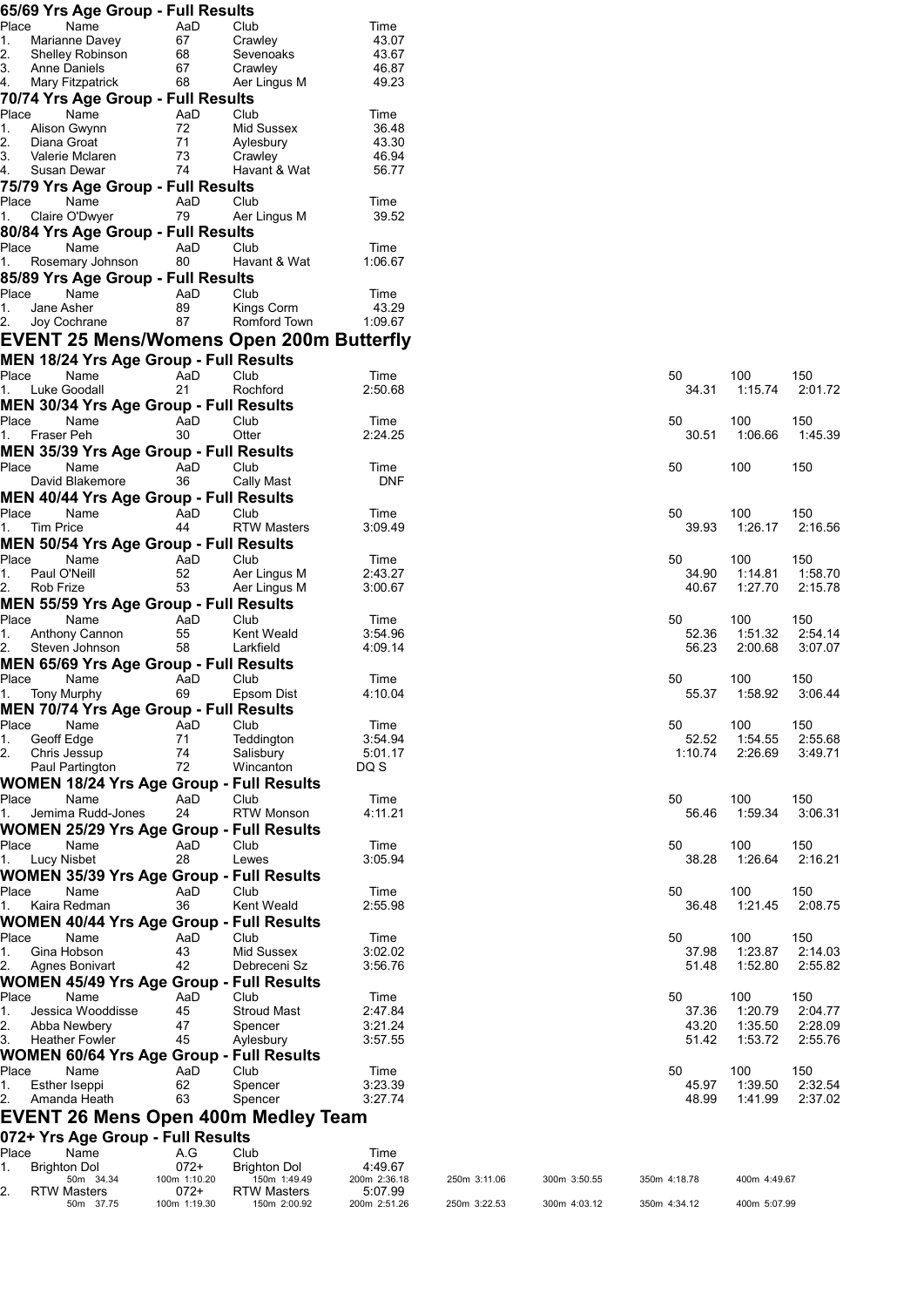|             |                    | 160+ Yrs Age Group - Full Results        |                      |                                         |                         |              |              |                |              |
|-------------|--------------------|------------------------------------------|----------------------|-----------------------------------------|-------------------------|--------------|--------------|----------------|--------------|
| Place       | Kent Weald         | Name                                     | A.G<br>$160+$        | Club                                    | Time                    |              |              |                |              |
| 1.          |                    | 50m 34.20                                | 100m 1:12.88         | Kent Weald<br>150m 1:46.65              | 4:35.13<br>200m 2:26.44 | 250m 2:56.54 | 300m 3:31.49 | 350m 4:02.07   | 400m 4:35.13 |
| 2.          | Spencer            |                                          | $160+$               | Spencer                                 | 4:49.30                 |              |              |                |              |
| 3.          | Andover            | 50m 31.03                                | 100m 1:03.58<br>160+ | 150m 1:44.44<br>Andover                 | 200m 2:31.25<br>5:19.00 | 250m 3:04.73 | 300m 3:43.36 | 350m 4:14.56   | 400m 4:49.30 |
|             |                    | 50m 38.97                                | 100m 1:21.42         | 150m 2:05.27                            | 200m 2:56.36            | 250m 3:30.25 | 300m 4:08.07 | 350m 4:42.60   | 400m 5:19.00 |
|             |                    | <b>RTW Masters</b>                       | 160+                 | <b>RTW Masters</b>                      | <b>DNC</b>              |              |              |                |              |
|             | Mid Sussex A       |                                          | $160+$               | Mid Sussex                              | DQ SA 6L                |              |              |                |              |
|             |                    |                                          |                      | EVENT 27 Womens Open 400m Medley Team   |                         |              |              |                |              |
|             |                    | 072+ Yrs Age Group - Full Results        |                      |                                         |                         |              |              |                |              |
| Place       |                    | Name                                     | A.G                  | Club                                    | Time                    |              |              |                |              |
|             |                    | <b>RTW Masters</b>                       | $072+$               | <b>RTW Masters</b>                      | <b>DNC</b>              |              |              |                |              |
| Place       |                    | 160+ Yrs Age Group - Full Results        |                      |                                         |                         |              |              |                |              |
| 1.          | Mid Sussex         | Name                                     | A.G<br>$160+$        | Club<br>Mid Sussex                      | Time<br>5:38.51         |              |              |                |              |
|             |                    | 50m 43.13                                | 100m 1:31.36         | 150m 2:13.61                            | 200m 3:00.58            | 250m 3:39.34 | 300m 4:27.69 | 350m 5:00.90   | 400m 5:38.51 |
| 2.          | Spencer            |                                          | $160+$               | Spencer                                 | 5:58.51                 |              |              |                |              |
| 3.          | Aylesbury          | 50m 40.65                                | 100m 1:25.99<br>160+ | 150m 2:10.55<br>Aylesbury               | 200m 2:59.59<br>6:59.76 | 250m 3:41.94 | 300m 4:27.00 | 350m 5:10.81   | 400m 5:58.51 |
|             |                    | 50m 51.76                                | 100m 1:46.53         | 150m 2:46.08                            | 200m 3:50.58            | 250m 4:40.49 | 300m 5:36.17 | 350m 6:16.05   | 400m 6:59.76 |
|             | G B Police         |                                          | $160+$               | G B Police                              | <b>DNC</b>              |              |              |                |              |
|             |                    | 240+ Yrs Age Group - Full Results        |                      |                                         |                         |              |              |                |              |
| Place       |                    | Name                                     | A.G                  | Club                                    | Time                    |              |              |                |              |
| 1.          | Mid Sussex A       | 50m 43.58                                | 240+<br>100m 1:31.69 | Mid Sussex<br>150m 2:17.83              | 6:01.06<br>200m 3:11.16 | 250m 3:53.12 | 300m 4:44.59 | 350m 5:20.68   | 400m 6:01.06 |
| 2.          | Aer Lingus         |                                          | $240+$               | Aer Lingus                              | 6:24.15                 |              |              |                |              |
|             |                    | 50m 53.68                                | 100m 1:52.82         | 150m 2:40.00                            | 200m 3:32.73            | 250m 4:07.77 | 300m 4:48.39 | 350m 5:33.03   | 400m 6:24.15 |
|             |                    |                                          |                      | EVENT 28 Mens Open 100m Breaststroke    |                         |              |              |                |              |
|             |                    | 18/24 Yrs Age Group - Full Results       |                      |                                         |                         |              |              |                |              |
| Place       |                    | Name                                     | AaD                  | Club                                    | Time                    |              |              | 50             |              |
| 1.<br>2.    |                    | Charlie Madden<br>Elliot Riley-Brown     | 23<br>18             | <b>Bracknell</b><br><b>Wycombe Dist</b> | 1:14.32<br>1:27.57      |              |              | 35.21<br>42.01 |              |
|             |                    | 25/29 Yrs Age Group - Full Results       |                      |                                         |                         |              |              |                |              |
| Place       |                    | Name                                     | AaD                  | Club                                    | Time                    |              |              | 50             |              |
| 1.          |                    | Dontony Gill-Nasadi                      | 28                   | Otter                                   | 1:21.93                 |              |              | 38.20          |              |
| 2.          |                    | Calum Winton                             | 28                   | Kent Weald                              | 1:21.95                 |              |              | 36.20          |              |
| 3.          |                    | Christopher May                          | 28                   | Ealing                                  | 1:28.33                 |              |              | 41.77          |              |
|             |                    | 30/34 Yrs Age Group - Full Results       |                      |                                         |                         |              |              |                |              |
| Place       |                    | Name                                     | AaD                  | Club                                    | Time                    |              |              | 50             |              |
| 1.          | Ollie Samy         | Simon Rickards                           | 30<br>30             | Sevenoaks<br>Otter                      | 1:22.37<br><b>DNC</b>   |              |              | 37.77          |              |
|             |                    | 35/39 Yrs Age Group - Full Results       |                      |                                         |                         |              |              |                |              |
| Place       |                    | Name                                     | AaD                  | Club                                    | Time                    |              |              | 50             |              |
| 1.          |                    | <b>Stewart Grant</b>                     | 36                   | Kent Weald                              | 1:13.79                 |              |              | 34.93          |              |
| 2.          |                    | Jevgenijs Putans                         | 38                   | <b>Bracknell</b>                        | 1:18.40                 |              |              | 36.09          |              |
| 3.          |                    | <b>Roland Brenner</b>                    | 37                   | Mid Sussex                              | 1:27.13                 |              |              | 40.10          |              |
| 4.<br>5.    |                    | Giorgio Spiegelfeld<br>James Littleworth | 39<br>37             | Hackney<br>Andover                      | 1:27.46<br>1:35.02      |              |              | 40.56<br>44.05 |              |
|             |                    | 40/44 Yrs Age Group - Full Results       |                      |                                         |                         |              |              |                |              |
| Place       |                    | Name                                     | AaD                  | Club                                    | Time                    |              |              | 50             |              |
| 1.          | Joel Storry        |                                          | 41                   | South Beds                              | 1:28.44                 |              |              | 40.87          |              |
|             |                    | 45/49 Yrs Age Group - Full Results       |                      |                                         |                         |              |              |                |              |
| Place       |                    | Name                                     | AaD                  | Club                                    | Time                    |              |              | 50             |              |
| 1.          | Luca Milana        |                                          | 48                   | Spencer                                 | 1:29.09                 |              |              | 41.33          |              |
| 2.          |                    | Daniel Valovin                           | 46                   | Mid Sussex                              | 1:44.00                 |              |              | 48.44          |              |
|             |                    | 50/54 Yrs Age Group - Full Results       |                      |                                         |                         |              |              |                |              |
| Place<br>1. |                    | Name<br>John Cunningham                  | AaD<br>50            | Club<br>Aer Lingus M                    | Time<br>1:17.89         |              |              | 50<br>36.89    |              |
| 2.          |                    | Philip Bradley                           | 52                   | Kent Weald                              | 1:21.99                 |              |              | 39.40          |              |
| 3.          |                    | Paul Smoothy                             | 52                   | Teddington                              | 1:23.97                 |              |              | 40.62          |              |
| 4.          |                    | Paul Goddard                             | 50                   | Andover                                 | 1:46.28                 |              |              | 50.20          |              |
|             |                    | 55/59 Yrs Age Group - Full Results       |                      |                                         |                         |              |              |                |              |
| Place       |                    | Name                                     | AaD                  | Club                                    | Time                    |              |              | 50             |              |
| 1.<br>2.    | Adam Lelean        | Neil Mcdonald                            | 56<br>58             | Crawley<br><b>Diss Otters</b>           | 1:25.57<br>1:33.33      |              |              | 40.67<br>44.47 |              |
| 3.          |                    | Mark Partridge                           | 57                   | <b>Stroud Mast</b>                      | 1:33.93                 |              |              | 42.15          |              |
| 4.          |                    | Gordon Cartwright                        | 59                   | Chelmsford                              | 1:39.81                 |              |              | 47.96          |              |
| 5.          |                    | Anthony Cannon                           | 55                   | Kent Weald                              | 1:48.99                 |              |              | 51.77          |              |
|             |                    | 60/64 Yrs Age Group - Full Results       |                      |                                         |                         |              |              |                |              |
| Place       |                    | Name                                     | AaD                  | Club                                    | Time                    |              |              | 50             |              |
| 1.<br>2.    | Dave Pirrie        | Vivian Mongey                            | 63<br>60             | Hemel Hemp<br>Aer Lingus M              | 1:25.33<br>1:30.26      |              |              | 40.75<br>43.43 |              |
| 3.          | Peter Curran       |                                          | 64                   | Guildford Ct                            | 1:50.14                 |              |              | 53.21          |              |
| 4.          |                    | Stephen Rickards                         | 63                   | Sevenoaks                               | 1:53.70                 |              |              | 53.76          |              |
|             |                    | 65/69 Yrs Age Group - Full Results       |                      |                                         |                         |              |              |                |              |
| Place       |                    | Name                                     | AaD                  | Club                                    | Time                    |              |              | 50             |              |
| 1.          |                    | Malcolm Barton                           | 65                   | Team Luton                              | 1:34.57                 |              |              | 44.80          |              |
| 2.          | <b>Tony Murphy</b> |                                          | 69                   | Epsom Dist                              | 1:41.03                 |              |              | 45.75          |              |
|             |                    | 70/74 Yrs Age Group - Full Results       |                      |                                         |                         |              |              |                |              |
| Place<br>1. | <b>Fred Parker</b> | Name                                     | AaD<br>72            | Club<br>Kent Weald                      | Time<br>1:41.27         |              |              | 50<br>47.41    |              |
| 2.          |                    | <b>Stuart Mclellan</b>                   | 71                   | Sudbury                                 | 1:41.73                 |              |              | 48.39          |              |
| 3.          |                    | Peter Stephens                           | 73                   | Spencer                                 | 2:01.59                 |              |              | 59.27          |              |
| 4.          | Chris Jessup       |                                          | 74                   | Salisbury                               | 2:01.61                 |              |              | 58.78          |              |
| 5.          |                    | Paul Partington                          | 72                   | Wincanton                               | 2:30.66                 |              |              | 1:08.64        |              |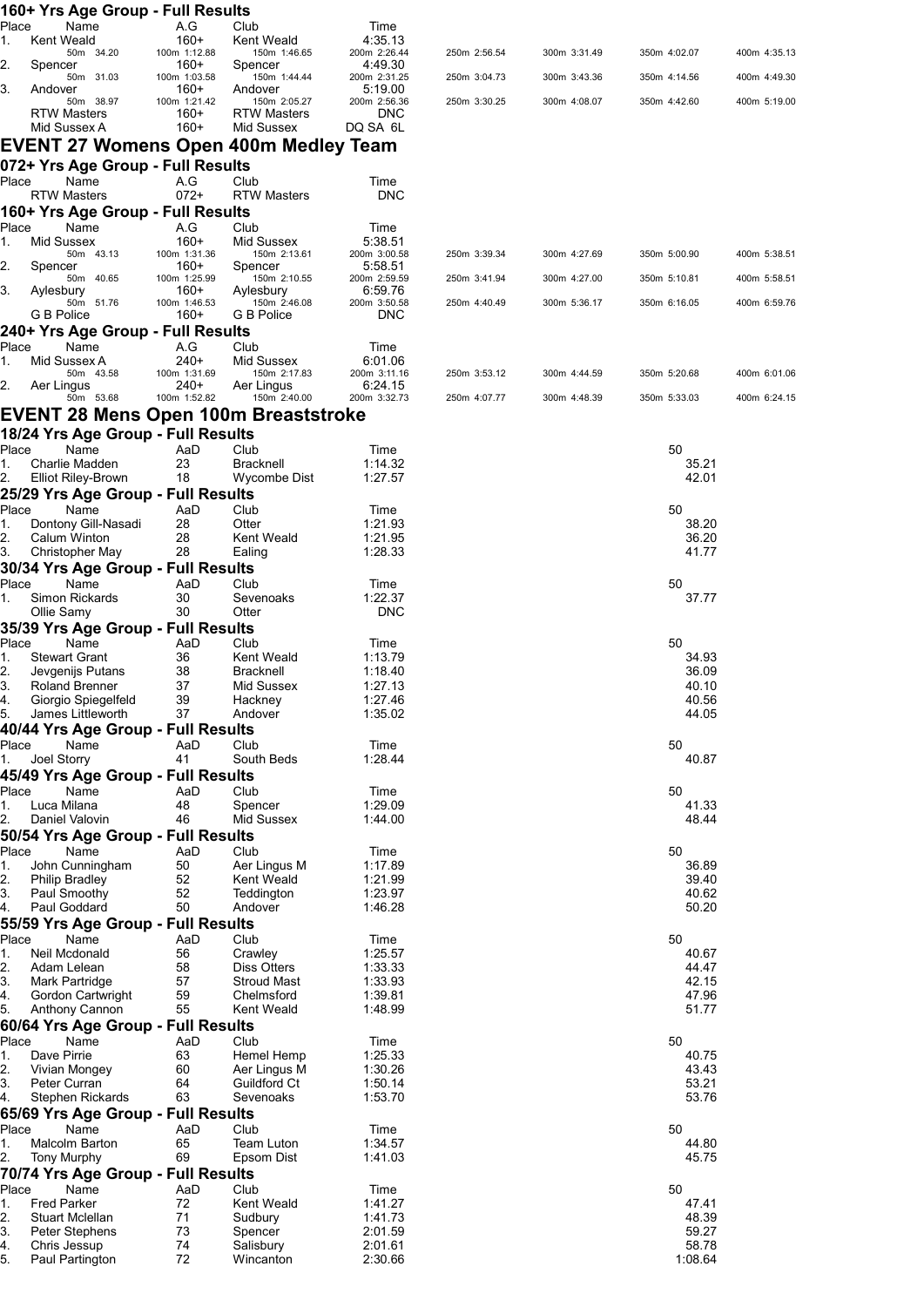## **EVENT 29 Womens Open 100m Breaststroke**

| 30/34 Yrs Age Group - Full Results                  |           |                              |                    |                |
|-----------------------------------------------------|-----------|------------------------------|--------------------|----------------|
| Place<br>Name<br>Amy Vaal<br>1.                     | AaD<br>31 | Club<br>Bracknell            | Time<br>1:33.97    | 50<br>45.42    |
| Katy Macken                                         | 31        | Chelmsford                   | DQ ST              |                |
| 35/39 Yrs Age Group - Full Results                  |           |                              |                    |                |
| Place<br>Name                                       | AaD       | Club                         | Time               | 50             |
| 1.<br>Gina Heyn                                     | 36        | Teddington                   | 1:14.47            | 35.40          |
| 2.<br>Jen Clarke                                    | 35        | Guildford Ct                 | 1:28.38            | 41.60          |
| 3.<br>Fiona Wiggins                                 | 39        | Spencer                      | 1:39.84            | 48.20          |
| 4.<br>Tahlia Hallitt                                | 38<br>35  | Havant & Wat                 | 2:08.94            | 59.22          |
| Aimee Leuluniu                                      |           | <b>RTW Masters</b>           | <b>DNC</b>         |                |
| 40/44 Yrs Age Group - Full Results<br>Place<br>Name | AaD       | Club                         | Time               | 50             |
| 1.<br><b>Charlotte Reid</b>                         | 41        | Aer Lingus M                 | 1:20.21            | 38.15          |
| 2.<br><b>Barbara Halls</b>                          | 41        | Spencer                      | 1:23.43            | 38.48          |
| 3.<br>Dawn Palmer                                   | 44        | Romford Town                 | 1:24.10            | 39.35          |
| 45/49 Yrs Age Group - Full Results                  |           |                              |                    |                |
| Place<br>Name                                       | AaD       | Club                         | Time               | 50             |
| Gillian Hodgson<br>1.                               | 46        | Spencer                      | 1:36.39            | 45.80          |
| 2.<br>Deryn Creasy                                  | 49        | Aylesbury                    | 1:41.08            | 47.24          |
| 3.<br><b>Alison Cowie</b><br>4.                     | 47<br>45  | Chelmsford                   | 1:53.05            | 53.67          |
| Jane Turner<br>5.<br>Claudine Day                   | 49        | Spencer<br>Redhill & R       | 1:56.57<br>1:58.75 | 57.46<br>56.99 |
| 50/54 Yrs Age Group - Full Results                  |           |                              |                    |                |
| Place<br>Name                                       | AaD       | Club                         | Time               | 50             |
| Katrina Farrall<br>1.                               | 50        | <b>Basildon Ph</b>           | 1:33.94            | 42.17          |
| 2.<br>Clare Chilton                                 | 50        | Mid Sussex                   | 1:39.63            | 46.95          |
| 3.<br>Denise Humphries                              | 53        | Godalming                    | 1:57.00            | 51.66          |
| Amber Hunt                                          | 53        | <b>Brighton Dol</b>          | <b>DNC</b>         |                |
| 55/59 Yrs Age Group - Full Results                  |           |                              |                    |                |
| Name<br>Place                                       | AaD       | Club                         | Time               | 50             |
| Philippa Williams<br>1.                             | 58        | Wycombe Dist                 | 1:38.91            | 46.58          |
| 2.<br><b>Wendy Figures</b><br>3.                    | 55        | Co Sheffield                 | 1:39.06            | 47.01          |
| Anne Raymond<br>4.<br>Jacqui Borg                   | 57<br>58  | Croydon Amph<br>Havant & Wat | 1:45.41<br>1:52.01 | 49.99<br>53.90 |
| 5.<br>Geraldine Thompson                            | 58        | Aer Lingus M                 | 1:56.96            | 55.11          |
| 6.<br>Diane Long                                    | 56        | Folkestone                   | 2:02.81            | 56.54          |
| 60/64 Yrs Age Group - Full Results                  |           |                              |                    |                |
| Place<br>Name                                       | AaD       | Club                         | Time               | 50             |
| 1.<br>Amanda Heath                                  | 63        | Spencer                      | 1:33.58            | 44.51          |
| 2.<br>Linda Hooker                                  | 60        | Mid Sussex                   | 1:38.25            | 46.76          |
| 3.<br>Patricia Reilly                               | 60        | Aer Lingus M                 | 1:39.12            | 46.54          |
| 4.<br>Judith McKerchar                              | 63        | Mid Sussex                   | 1:40.84            | 47.80          |
| 5.<br>Shauna King<br>6.<br><b>Pat Teale</b>         | 61<br>63  | <b>RTW Masters</b><br>Bexley | 1:59.39<br>2:01.45 | 56.95<br>59.68 |
| Esther Iseppi                                       | 62        | Spencer                      | <b>DNC</b>         |                |
| 65/69 Yrs Age Group - Full Results                  |           |                              |                    |                |
| Place<br>Name                                       | AaD       | Club                         | Time               | 50             |
| 1.<br><b>Christine Ayers</b>                        | 67        | South Beds                   | 1:48.66            | 50.62          |
| 2.<br>Sally Lelean                                  | 69        | Diss Otters                  | 2:03.95            |                |
| 70/74 Yrs Age Group - Full Results                  |           |                              |                    |                |
| Place<br>Name                                       | AaD       | Club                         | Time               | 50             |
| 1.<br>Diana Groat                                   | 71        | Aylesbury                    | 2:02.52            | 58.90          |
| 85/89 Yrs Age Group - Full Results                  |           |                              |                    |                |
| Place<br>Name                                       | AaD       | Club                         | Time               | 50             |
| 1.<br>Jane Asher                                    | 89        | Kings Corm                   | 2:22.47            | 1:10.42        |
| <b>EVENT 30 Mens Open 50m Backstroke</b>            |           |                              |                    |                |
| 18/24 Yrs Age Group - Full Results                  |           |                              |                    |                |
| Place<br>Name                                       | AaD       | Club                         | Time               |                |
| Huw Jones<br>1.                                     | 23        | <b>Bracknell</b>             | 31.60              |                |
| 2.<br>Elliot Riley-Brown                            | 18        | Wycombe Dist                 | 32.13              |                |
| 3.<br>Ernesto Paniccia                              | 21        | Mid Sussex                   | 39.52              |                |
| 25/29 Yrs Age Group - Full Results                  |           |                              |                    |                |
| Name<br>Place                                       | AaD       | Club                         | Time               |                |
| 1.<br><b>Martin Sartorius</b>                       | 28        | Otter                        | 31.07              |                |
| James Norman<br>2.                                  | 29        | Teddington                   | 31.84              |                |
| 3.<br>Calum Winton                                  | 28        | Kent Weald                   | 36.38              |                |
| 30/34 Yrs Age Group - Full Results                  |           |                              |                    |                |
| Place<br>Name<br>1.<br>Nicholas Oakes               | AaD<br>34 | Club                         | Time<br>33.49      |                |
|                                                     |           | Hackney                      |                    |                |
| 35/39 Yrs Age Group - Full Results                  |           |                              |                    |                |
| Place<br>Name<br>1.<br>Craig Simmons                | AaD<br>35 | Club<br>Kent Weald           | Time<br>33.47      |                |
| 2.<br>Guy Armstrong                                 | 38        | Kent Weald                   | 36.52              |                |
| 40/44 Yrs Age Group - Full Results                  |           |                              |                    |                |
| Place<br>Name                                       | AaD       | Club                         | Time               |                |
| 1.<br>Simon Horler                                  | 41        | <b>RTW Masters</b>           | 36.54              |                |
| 2.<br>Noel Quigley                                  | 43        | Alton & Dist                 | 36.94              |                |
| 3.<br>Mark Smith                                    | 43        | Andover                      | 36.96              |                |
| 4.<br>Neil Morgan                                   | 43        | Epsom Dist                   | 37.54              |                |
|                                                     |           |                              |                    |                |

| 50 | 45<br>.42                                          |  |
|----|----------------------------------------------------|--|
| 50 | 35.40<br>41.60<br>48.20<br>59.22                   |  |
| 50 | 38.15<br>38.48<br>39.35                            |  |
| 50 | 45.80<br>47.24<br>53.67<br>57.46<br>56.99          |  |
| 50 | 42.17<br>46.95<br>51.66                            |  |
| 50 | 46.58<br>47.01<br>49.99<br>53.90<br>55.11<br>56.54 |  |
| 50 | 44.51<br>46.76<br>46.54<br>47.80<br>56.95<br>59.68 |  |
| 50 | 50.62                                              |  |
| 50 | 58.90                                              |  |
|    | 50<br>1:10.42                                      |  |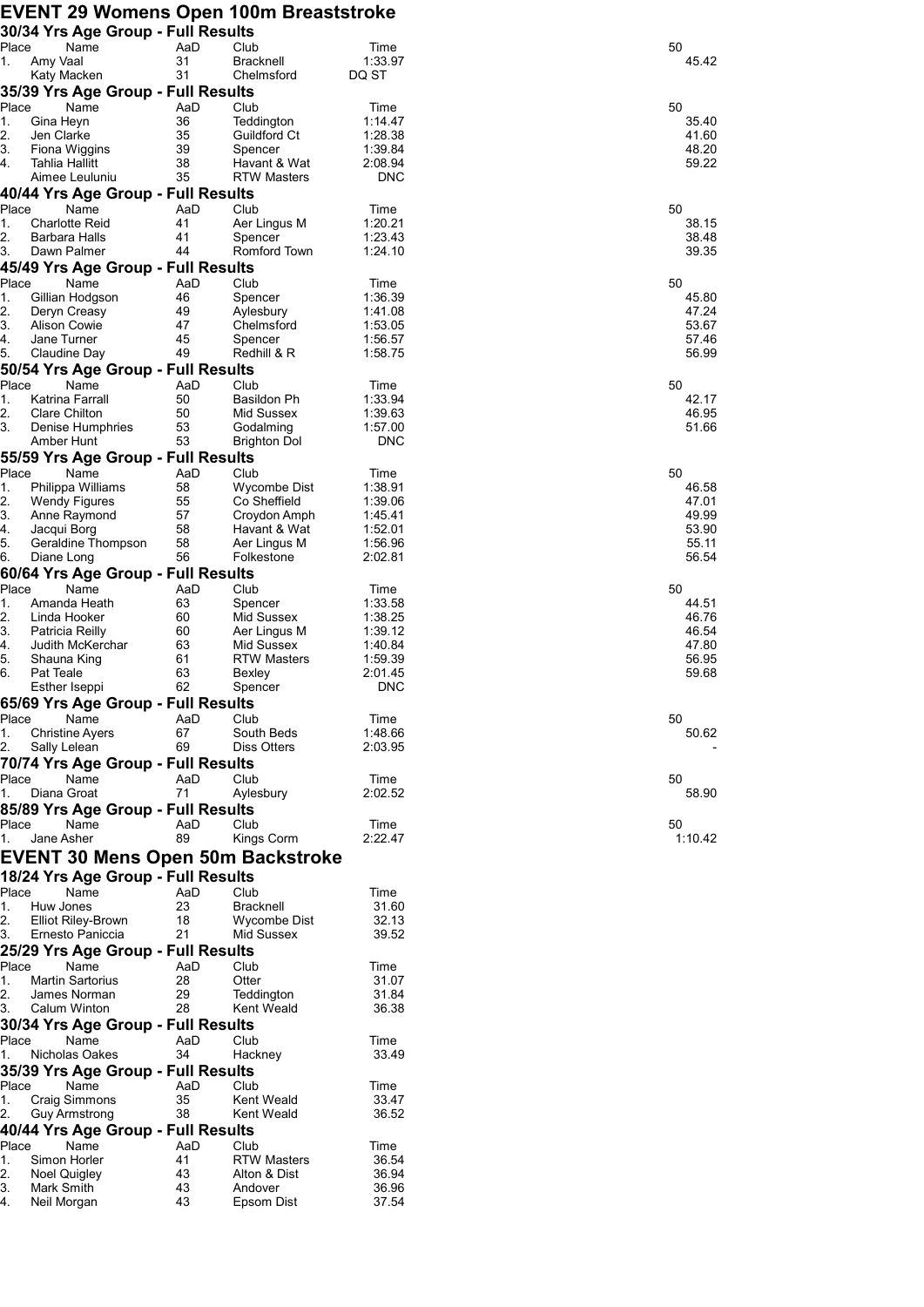|                | 45/49 Yrs Age Group - Full Results                        |                |                              |                           |
|----------------|-----------------------------------------------------------|----------------|------------------------------|---------------------------|
| Place          | Name                                                      | AaD            | Club                         | Time                      |
| 1.<br>2.       | Jamie Mchale<br>Colin Arundell                            | 48<br>45       | Co Sheffield<br>Gravesend    | 34.48<br>36.45            |
|                | 3. Daniel Valovin                                         | 46             | Mid Sussex                   | 46.91                     |
|                | 50/54 Yrs Age Group - Full Results                        |                |                              |                           |
| 1.             | Place Name                                                | AaD Club       |                              | Time                      |
| 2.             | John Cunningham<br>Paul O'Neill                           | 50<br>52       | Aer Lingus M<br>Aer Lingus M | 33.39<br>34.57            |
|                | 3. Shaun Finch                                            | 54             | Mid Sussex                   | 42.17                     |
|                | 55/59 Yrs Age Group - Full Results                        |                |                              |                           |
| 1.             | Place<br>Name<br>Phil Attwood                             | AaD Club<br>55 | Godalming                    | Time<br>37.19             |
| 2.             | Gordon Cartwright                                         | 59             | Chelmsford                   | 46.09                     |
|                | <b>Andrew Craven</b>                                      | 57             | Farnham                      | <b>DNC</b>                |
|                | 60/64 Yrs Age Group - Full Results                        |                |                              |                           |
| Place          | Name<br>1. Vivian Mongey                                  | AaD<br>60      | Club<br>Aer Lingus M         | Time<br>36.18             |
|                | 65/69 Yrs Age Group - Full Results                        |                |                              |                           |
| Place          | Name                                                      | AaD            | Club                         | Time                      |
|                | 1. Godfrey Admans                                         | 66             | Spencer                      | 41.15                     |
| Place          | 70/74 Yrs Age Group - Full Results<br>Name                | AaD            | Club                         | Time                      |
| 1.             | Chris Dunn                                                | 74             | Hatfield                     | 40.34                     |
|                |                                                           | 70             | Kent Weald                   | 43.77                     |
|                |                                                           | 72<br>74       | Wincanton<br>Salisbury       | 50.73<br>55.07            |
| 5.             | Peter Wick                                                | 74             | Folkestone                   | 1:13.04                   |
|                | 75/79 Yrs Age Group - Full Results                        |                |                              |                           |
|                | Place<br>Name                                             | AaD            | Club                         | Time                      |
|                | 1. Roger Billing                                          | 77<br>75       | Guildford Ct<br>Rochford     | 40.92<br>43.07            |
|                | 2. Philip Harper<br>3. Paul Simms                         | 75             | Barnes SC                    | 45.13                     |
| 4.             | Lee Curtis<br>5. Anthony Ray                              | 75<br>76       | <b>Brighton Dol</b><br>Otter | 48.93<br>55.13            |
|                | 80/84 Yrs Age Group - Full Results                        |                |                              |                           |
|                | Place<br>Name                                             | AaD Club       |                              | Time                      |
| 1.             | Nigel Salsbury                                            | 80             | Spencer                      | 47.84                     |
| 2.             | <b>Tim Pearce</b><br>3. Geoff Bishop                      | 81<br>84       | Hastings<br>Kings Corm       | 51.51<br>57.02            |
|                | <b>EVENT 31 Womens Open 50m Backstroke</b>                |                |                              |                           |
|                |                                                           |                |                              |                           |
|                |                                                           |                |                              |                           |
| Place          | 25/29 Yrs Age Group - Full Results<br>Name                | AaD            | Club                         | Time                      |
|                | 1. Kayleigh Knocker                                       | 28             | Portsmouth N                 | 43.48                     |
|                | 30/34 Yrs Age Group - Full Results<br>Place Name AaD Club |                |                              |                           |
| 1.             | Sally Ritchie                                             | 30             | Spencer                      | Time<br>39.27             |
|                | 35/39 Yrs Age Group - Full Results                        |                |                              |                           |
| Place          | Name                                                      | AaD            | Club                         | Time                      |
| 1.<br>2.       | Johanna Arundell<br>Tahlia Hallitt                        | 37<br>38       | Gravesend<br>Havant & Wat    | 43.23<br>57.98            |
| 3.             | Helen Armstrong                                           | 38             | Kent Weald                   | 1:00.76                   |
|                | 40/44 Yrs Age Group - Full Results                        |                |                              |                           |
| Place          | Name                                                      | AaD<br>44      | Club                         | Time                      |
| 1.<br>2.       | Alison Webb<br>Agnes Bonivart                             | 42             | Mid Sussex<br>Debreceni Sz   | 37.55<br>43.71            |
| 3.             | Hajnalka Racz Racz                                        | 40             | Spencer                      | 49.16                     |
|                | 45/49 Yrs Age Group - Full Results                        |                |                              |                           |
| Place<br>1.    | Name<br>Sarah Davison                                     | AaD<br>47      | Club<br>Mid Sussex           | Time<br>41.40             |
| 2.             | Jane Turner                                               | 45             | Spencer                      | 52.00                     |
| 3.             | Markey Heather                                            | 49             | Aer Lingus M                 | 52.38                     |
| 4.             | Claudine Day                                              | 49             | Redhill & R                  | 53.74                     |
| Place          | 50/54 Yrs Age Group - Full Results<br>Name                | AaD            | Club                         | Time                      |
| 1.             | Katrina Farrall                                           | 50             | Basildon Ph                  | 37.29                     |
| 2.             | Lindsay Kelly-Onay                                        | 53             | Didcot & Bar                 | 40.50                     |
| 3.<br>4.       | Denise Humphries<br>Samantha Petter<br>Samantha Petter    | 53<br>54       | Godalming<br>Kent Weald      | 46.78<br>50.72            |
| 5.             | Emma France                                               | 52             | Guildford Ct                 | 1:01.30                   |
|                | 55/59 Yrs Age Group - Full Results                        |                |                              |                           |
| Place<br>1.    | Name<br>Philippa Williams                                 | AaD<br>58      | Club<br>Wycombe Dist         | Time<br>39.30             |
| 2.             | Anne Cummins                                              | 56             | Aer Lingus M                 | 42.42                     |
| 3.             | Jill Rocky                                                | 55             | Mid Sussex                   | 44.58                     |
| 4.             | Jacqui Borg                                               | 58             | Havant & Wat                 | 59.47                     |
| Place          | 60/64 Yrs Age Group - Full Results<br>Name                | AaD            | Club                         | Time                      |
| 1.             | Ann Gale                                                  | 64             | Mid Sussex                   | 44.45                     |
| 2.             | Marie Guidon<br><b>Carol Denton</b>                       | 61             | Aer Lingus M<br>Gravesend    | 49.89                     |
| 3.<br>4.<br>5. | Pat Teale<br>Shauna King                                  | 63<br>63<br>61 | Bexley<br><b>RTW Masters</b> | 53.00<br>57.88<br>1:02.19 |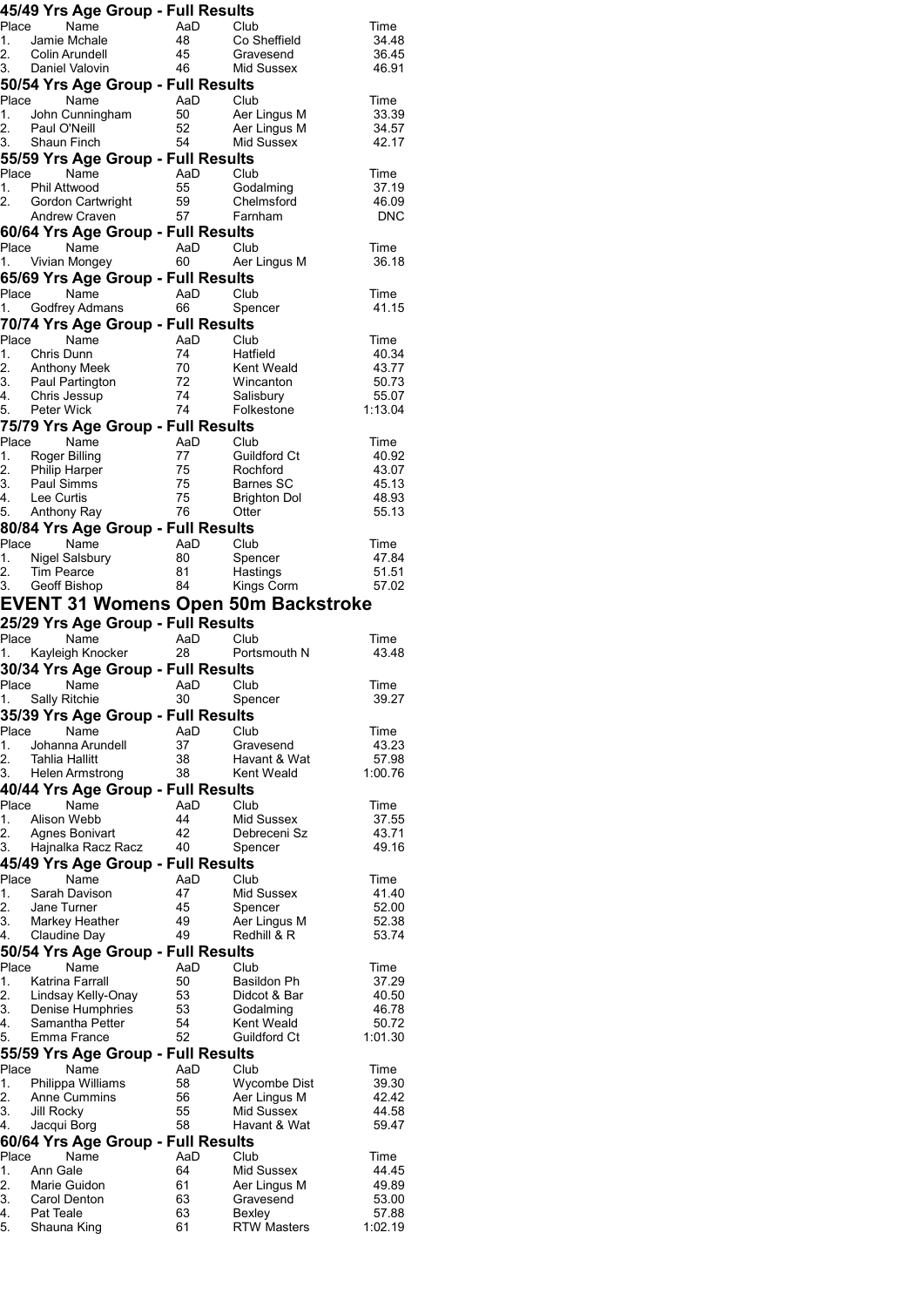|             | 65/69 Yrs Age Group - Full Results                            |                              |                              |                              |                               |                               |                               |                               |
|-------------|---------------------------------------------------------------|------------------------------|------------------------------|------------------------------|-------------------------------|-------------------------------|-------------------------------|-------------------------------|
| Place<br>1. | Name<br>Kathy Bidnall                                         | AaD<br>65                    | Club<br>Mid Sussex           | Time<br>42.03                |                               |                               |                               |                               |
| 2.          | <b>Christine Ayers</b>                                        | 67                           | South Beds                   | 47.64                        |                               |                               |                               |                               |
| 3.          | Julia Hodgson                                                 | 65                           | Bracknell                    | 48.29                        |                               |                               |                               |                               |
| 4.<br>5.    | <b>Anne Daniels</b><br>Marianne Davey                         | 67<br>67                     | Crawley<br>Crawley           | 53.21<br>53.45               |                               |                               |                               |                               |
| 6.          | Liz Neale                                                     | 68                           | South Beds                   | 57.89                        |                               |                               |                               |                               |
| 7.          | Mary Fitzpatrick                                              | 68                           | Aer Lingus M                 | 58.45                        |                               |                               |                               |                               |
| Place       | 70/74 Yrs Age Group - Full Results<br>Name                    | AaD                          | Club                         | Time                         |                               |                               |                               |                               |
| 1.          | Susan Dewar                                                   | 74                           | Havant & Wat                 | 54.57                        |                               |                               |                               |                               |
| Place       | 75/79 Yrs Age Group - Full Results<br>Name                    | AaD                          | Club                         | Time                         |                               |                               |                               |                               |
| 1.          | Claire O'Dwyer                                                | 79                           | Aer Lingus M                 | 55.63                        |                               |                               |                               |                               |
|             | <b>EVENT 32 Mens/Womens Open 800m Freestyle</b>               |                              |                              |                              |                               |                               |                               |                               |
|             | <b>MEN 30/34 Yrs Age Group - Full Results</b>                 |                              |                              |                              |                               |                               |                               |                               |
| Place<br>1. | Name<br><b>Tom Foster</b>                                     | AaD<br>31                    | Club<br>Guildford Ct         | Time<br>11:54.31             |                               |                               |                               |                               |
|             | 50m 37.60<br>450m 6:38.35                                     | 100m 1:20.20<br>500m 7:24.06 | 150m 2:04.57<br>550m 8:09.86 | 200m 2:49.64<br>600m 8:55.62 | 250m 3:34.85<br>650m 9:41.15  | 300m 4:20.79<br>700m 10:26.54 | 350m 5:06.02<br>750m 11:11.60 | 400m 5:52.07<br>800m 11:54.31 |
|             | MEN 35/39 Yrs Age Group - Full Results                        |                              |                              |                              |                               |                               |                               |                               |
| Place       | Name                                                          | AaD<br>38                    | Club<br>Kent Weald           | Time<br>10:11.20             |                               |                               |                               |                               |
| 1.          | <b>Guy Armstrong</b><br>50m 32.52                             | 100m 1:09.10                 | 150m 1:46.42                 | 200m 2:25.37                 | 250m 3:03.62                  | 300m 3:42.82                  | 350m 4:21.12                  | 400m 5:00.79                  |
| 2.          | 450m 5:39.14<br>David Wood                                    | 500m 6:18.73<br>38           | 550m 6:57.65<br>Aylesbury    | 600m 7:37.39<br>11:10.00     | 650m 8:16.33                  | 700m 8:56.07                  | 750m 9:34.14                  | 800m 10:11.20                 |
|             | 50m 38.96<br>450m 6:21.35                                     | 100m 1:21.04<br>500m 7:04.04 | 150m 2:04.07<br>550m 7:46.10 | 200m 2:47.02<br>600m 8:28.69 | 250m 3:30.08<br>650m 9:10.67  | 300m 4:12.90<br>700m 9:52.19  | 350m 4:56.20<br>750m 10:32.28 | 400m 5:38.85<br>800m 11:10.00 |
| 3.          | James Littleworth<br>50m 42.87                                | 37<br>100m 1:28.73           | Andover<br>150m 2:16.12      | 12:29.67<br>200m 3:03.42     | 250m 3:52.07                  | 300m 4:39.36                  | 350m 5:28.03                  | 400m 6:15.98                  |
|             | 450m 7:04.12                                                  | 500m 7:51.89                 | 550m 8:39.47                 | 600m 9:26.61                 | 650m 10:14.45                 | 700m 11:01.71                 | 750m 11:46.78                 | 800m 12:29.67                 |
| Place       | <b>MEN 40/44 Yrs Age Group - Full Results</b><br>Name         | AaD                          | Club                         | Time                         |                               |                               |                               |                               |
| 1.          | Haydn Burke                                                   | 42                           | Rushmoor Ryl                 | 10:25.04                     |                               |                               |                               |                               |
|             | 50m 33.66<br>450m 5:45.54                                     | 100m 1:10.74<br>500m 6:25.77 | 150m 1:49.39<br>550m 7:07.17 | 200m 2:28.16<br>600m 7:47.19 | 250m 3:07.44<br>650m 8:28.24  | 300m 3:46.22<br>700m 9:07.95  | 350m 4:25.71<br>750m 9:47.34  | 400m 5:05.47<br>800m 10:25.04 |
| Place       | MEN 45/49 Yrs Age Group - Full Results<br>Name                |                              | Club                         |                              |                               |                               |                               |                               |
| 1.          | Simon Berrey                                                  | AaD<br>49                    | Spencer                      | Time<br>10:47.06             |                               |                               |                               |                               |
|             | 50m 35.51<br>450m 6:04.21                                     | 100m 1:14.79<br>500m 6:45.30 | 150m 1:55.45<br>550m 7:26.46 | 200m 2:36.47<br>600m 8:07.53 | 250m 3:18.26<br>650m 8:48.82  | 300m 3:59.98<br>700m 9:29.44  | 350m 4:41.57<br>750m 10:09.36 | 400m 5:22.82<br>800m 10:47.06 |
| 2.          | <b>Stuart Swaffer</b><br>50m 37.29                            | 49<br>100m 1:20.26           | Guildford Ct<br>150m 2:03.36 | 11:42.20<br>200m 2:48.88     | 250m 3:33.24                  | 300m 4:19.04                  | 350m 5:03.68                  | 400m 5:49.67                  |
| 3.          | 450m 6:34.87                                                  | 500m 7:20.80                 | 550m 8:05.30                 | 600m 8:52.22                 | 650m 9:35.63                  | 700m 10:21.02                 | 750m 11:02.63                 | 800m 11:42.20                 |
|             | Oliver Vine<br>50m 36.68                                      | 49<br>100m 1:17.29           | Wycombe Dist<br>$150m -$     | 12:01.71<br>200m 2:45.38     | 250m 3:31.64                  | 300m 4:18.67                  | 350m 5:05.41                  | 400m 5:53.50                  |
|             | 450m 6:40.56<br><b>MEN 50/54 Yrs Age Group - Full Results</b> | 500m 7:28.07                 | 550m 8:14.83                 | 600m 9:02.31                 | 650m 9:48.77                  | 700m 10:35.88                 | 750m 11:20.29                 | 800m 12:01.71                 |
| Place       | Name                                                          | AaD                          | Club                         | Time                         |                               |                               |                               |                               |
|             | <b>Andrew Collins</b><br>50m 35.83                            | 50<br>100m 1:14.95           | Metro Pol<br>150m 1:55.05    | 10:30.86<br>200m 2:34.78     | 250m 3:14.35                  | 300m 3:53.90                  | 350m 4:33.95                  | 400m 5:13.63                  |
| 2.          | 450m 5:53.73<br>Simon Griffiths                               | 500m 6:33.47<br>54           | 550m 7:13.82<br>Teddington   | 600m 7:53.83<br>10:33.87     | 650m 8:34.13                  | 700m 9:13.58                  | 750m 9:53.41                  | 800m 10:30.86                 |
|             | 50m 35.86<br>450m 5:56.27                                     | 100m 1:15.64<br>500m 6:37.26 | 150m 1:55.73<br>550m 7:17.59 | 200m 2:36.32<br>600m 7:58.57 | 250m 3:16.11<br>650m 8:38.76  | 300m 3:56.30<br>700m 9:18.97  | 350m 4:35.77<br>750m 9:57.79  | 400m 5:16.56<br>800m 10:33.87 |
| 3.          | Chris Freeman                                                 | 53                           | Teddington                   | 10:43.19                     |                               |                               |                               |                               |
|             | 50m 35.20<br>450m 6:00.36                                     | 100m 1:15.84<br>500m 6:42.03 | 150m 1:55.83<br>550m 7:22.42 | 200m 2:37.21<br>600m 8:03.87 | 250m 3:17.62<br>650m 8:43.38  | 300m 3:59.01<br>700m 9:25.02  | 350m 4:39.08<br>750m 10:04.49 | 400m 5:20.02<br>800m 10:43.19 |
| 4.          | Paul Smoothy<br>50m 36.62                                     | 52<br>100m 1:16.35           | Teddington<br>$150m -$       | 10:47.38<br>200m 2:38.01     | 250m 3:19.27                  | 300m 3:59.77                  | 350m-                         | 400m 5:21.39                  |
|             | 450m 6:02.82<br><b>MEN 55/59 Yrs Age Group - Full Results</b> | 500m 6:42.99                 | 550m 7:24.35                 | 600m 8:05.08                 | 650m 8:46.70                  | 700m 9:27.41                  | 750m 10:09.30                 | 800m 10:47.38                 |
| Place       | Name                                                          | AaD                          | Club                         | Time                         |                               |                               |                               |                               |
| 1.          | Boyd Freeman<br>50m 35.07                                     | 58<br>100m 1:15.89           | Aer Lingus M<br>150m 1:58.24 | 11:11.56<br>200m 2:41.40     | 250m 3:23.85                  | 300m 4:07.79                  | 350m 4:50.49                  | 400m 5:34.16                  |
| 2.          | 450m 6:16.73<br>Adam Lelean                                   | 500m 7:00.65<br>58           | 550m 7:42.06<br>Diss Otters  | 600m 8:26.20<br>11:20.22     | 650m 9:08.85                  | 700m 9:52.46                  | 750m 10:33.02                 | 800m 11:11.56                 |
|             | 50m 37.68<br>450m 6:22.13                                     | 100m 1:19.56<br>500m 7:05.24 | $150m -$<br>550m 7:48.35     | 200m 2:45.74                 | 250m 4:55.75<br>650m-         | 300m 4:12.53<br>700m 9:57.58  | 350m-<br>750m-                | 400m 5:38.90<br>800m 11:20.22 |
| 3.          | Terry Wright                                                  | 59                           | <b>Bracknell</b>             | 600m 8:31.47<br>11:33.77     |                               |                               |                               |                               |
|             | 50m 38.20<br>450m 6:30.83                                     | 100m 1:20.03<br>500m 7:14.65 | 150m 2:04.36<br>550m 7:58.39 | 200m 2:48.56<br>600m 8:42.48 | 250m 3:33.54<br>650m 9:26.04  | 300m 4:17.81<br>700m 10:09.73 | 350m 5:02.41<br>750m 10:53.50 | 400m 5:46.57<br>800m 11:33.77 |
| 4.          | Gordon Cartwright<br>50m 41.08                                | 59<br>100m 1:26.36           | Chelmsford<br>150m 2:11.60   | 12:11.63<br>200m 2:57.65     | 250m 3:43.61                  | 300m 6:04.58                  | 350m 5:17.08                  | 400m 9:10.35                  |
| 5.          | 450m 6:50.37<br>Graham Mortimer                               | $500m -$<br>55               | 550m 8:23.73<br>Lewes        | 600m-<br>13:16.63            | 650m 9:56.03                  | 700m 10:42.88                 | 750m 11:28.19                 | 800m 12:11.63                 |
|             | 50m 43.84                                                     | 100m 1:32.32                 | 150m 2:21.70                 | 200m 3:12.70                 | 250m 4:03.37                  | 300m 4:54.35                  | 350m 5:45.57                  | 400m 6:37.50                  |
|             | 450m 7:28.00<br><b>MEN 60/64 Yrs Age Group - Full Results</b> | $500m -$                     | 550m 9:08.45                 | 600m 9:59.21                 | 650m 10:48.88                 | 700m 11:39.50                 | 750m 12:28.39                 | 800m 13:16.63                 |
| Place       | Name                                                          | AaD                          | Club                         | Time                         |                               |                               |                               |                               |
| 1.          | Gordon Coutts<br>50m 36.75                                    | 60<br>100m 1:17.77           | Totnes<br>150m 1:59.92       | 11:18.73<br>200m 2:41.64     | 250m 3:24.10                  | 300m 4:06.69                  | 350m 4:49.24                  | 400m 5:32.04                  |
| 2.          | 450m 6:14.83<br>Paul Hare                                     | 500m 6:57.94<br>60           | 550m 7:41.56<br>Croydon Amph | 600m 8:25.59<br>11:43.98     | 650m 9:09.39                  | 700m 9:53.22                  | 750m 10:36.26                 | 800m 11:18.73                 |
|             | 50m 37.55<br>450m 6:32.15                                     | 100m 1:20.44<br>500m 7:17.48 | 150m 2:03.81<br>550m 8:02.32 | 200m 2:48.24<br>600m 8:47.46 | 250m 3:32.83<br>650m 9:32.37  | 300m 4:17.35<br>700m 10:17.54 | 350m 5:02.30<br>750m 11:01.70 | 400m 5:47.35<br>800m 11:43.98 |
| 3.          | Ian Pettitt                                                   | 64                           | Deal Triath                  | 13:13.11                     |                               |                               |                               |                               |
|             | 50m 43.00<br>450m 7:19.53                                     | 100m 1:29.85<br>500m 8:10.04 | 150m 2:18.92<br>550m 9:01.75 | 200m 3:07.85<br>600m 9:52.39 | 250m 3:58.99<br>650m 10:43.90 | 300m 4:48.12<br>700m 11:34.72 | 350m 5:38.71<br>750m 12:25.93 | 400m 6:28.43<br>800m 13:13.11 |
| Place       | <b>MEN 65/69 Yrs Age Group - Full Results</b><br>Name         | AaD                          | Club                         | Time                         |                               |                               |                               |                               |
| 1.          | Steve Folsom                                                  | 67                           | Teddington                   | 11:45.95                     |                               |                               |                               |                               |
|             | 50m 37.96<br>450m 6:30.79                                     | 100m 1:20.81<br>500m 7:16.26 | 150m 2:03.37<br>550m 8:00.42 | 200m 2:47.62<br>600m 8:46.51 | 250m 3:31.17<br>650m 9:31.06  | 300m 4:16.54<br>700m 10:17.54 | 350m 5:01.04<br>750m 11:01.55 | 400m 5:46.28<br>800m 11:45.95 |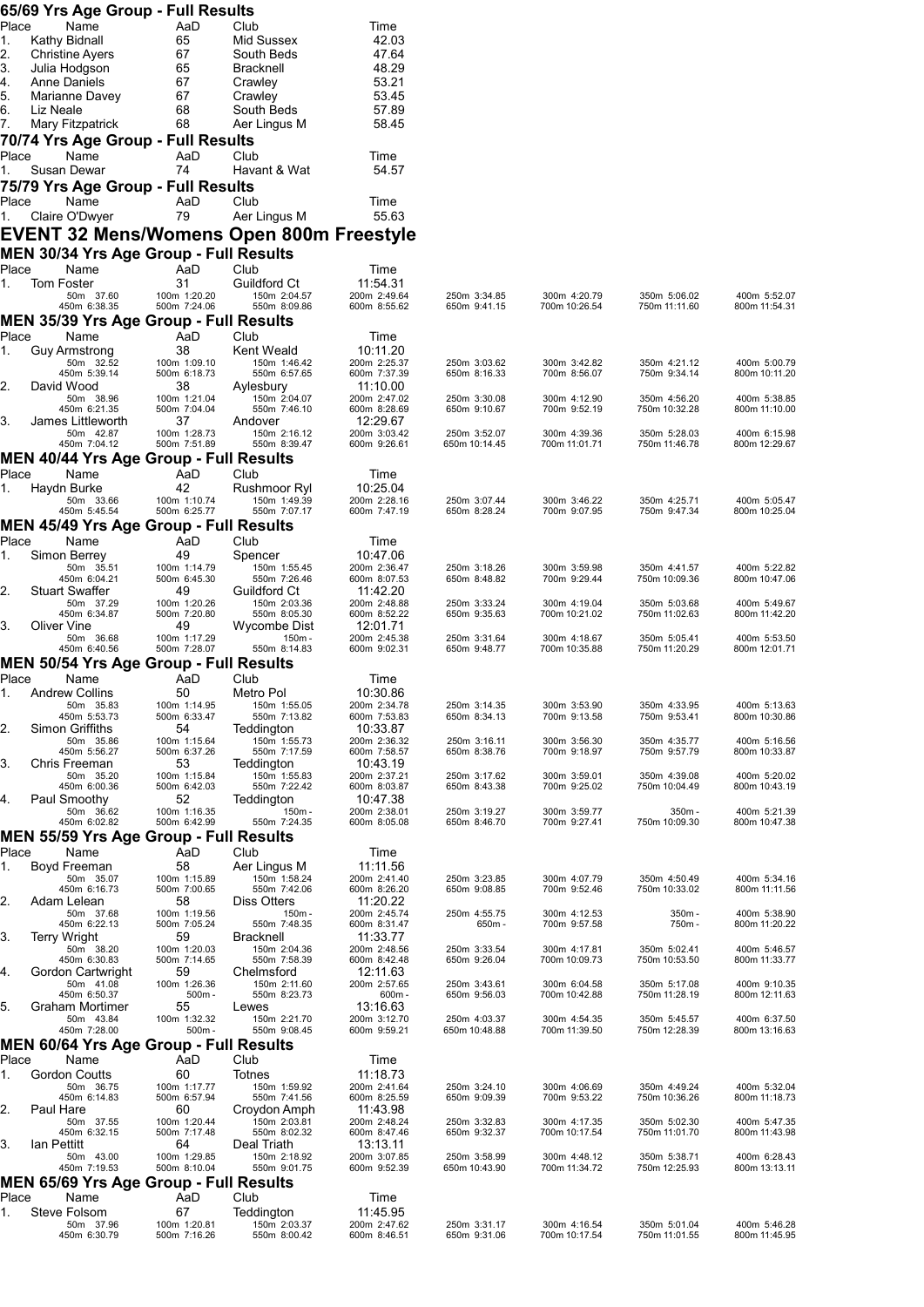| Place       |           | MEN 70/74 Yrs Age Group - Full Results<br>Name                  | AaD                                 | Club                                                                     | Time                                      |                               |                               |                               |                               |
|-------------|-----------|-----------------------------------------------------------------|-------------------------------------|--------------------------------------------------------------------------|-------------------------------------------|-------------------------------|-------------------------------|-------------------------------|-------------------------------|
| 1.          |           | Chris Dunn                                                      | 74                                  | Hatfield                                                                 | 10:57.10<br>200m 2:37.65                  |                               |                               |                               |                               |
| 2.          |           | 50m 36.64<br>450m 6:04.54<br>Stuart Mclellan                    | 100m 1:16.73<br>500m 6:46.42<br>71  | 150m 1:57.04<br>550m 7:28.63<br>Sudbury                                  | 600m 8:10.45<br>12:44.55                  | 250m 3:18.41<br>650m 8:53.03  | 300m 3:59.63<br>700m 9:35.52  | 350m 4:41.06<br>750m 10:17.67 | 400m 5:22.83<br>800m 10:57.10 |
|             |           | 50m 42.19<br>450m 7:11.08                                       | 100m 1:29.91<br>500m 8:00.64        | 150m 2:17.56<br>550m 8:48.48                                             | 200m 3:07.53<br>600m 9:37.94              | 250m 3:55.43<br>650m 10:25.23 | 300m 4:44.65<br>700m 11:14.13 | 350m 5:32.84<br>750m 11:59.94 | 400m 6:22.91<br>800m 12:44.55 |
| 3.          |           | Peter Stephens<br>50m 46.63<br>450m 7:51.01                     | 73<br>100m 1:39.75<br>500m 8:43.05  | Spencer<br>150m 2:33.73<br>550m 9:35.23                                  | 13:47.73<br>200m 3:27.14<br>600m 10:27.74 | 250m 4:20.09<br>650m 11:20.52 | 300m 5:13.12<br>700m 12:11.19 | 350m 6:05.56<br>750m 13:01.08 | 400m 6:58.53<br>800m 13:47.73 |
| 4.          |           | Anthony Meek<br>50m 44.54<br>450m 8:05.19                       | 70<br>100m 1:37.63<br>500m 9:00.49  | Kent Weald<br>150m 2:32.50<br>550m 9:55.64                               | 14:23.19<br>200m 3:28.34<br>600m 10:50.28 | 250m 4:24.41<br>650m 11:44.06 | 300m 5:19.79<br>700m 12:38.95 | 350m 6:14.66<br>750m 13:32.97 | 400m 7:09.84<br>800m 14:23.19 |
| 5.          |           | Paul Partington<br>50m 55.47<br>450m 10:27.08                   | 72<br>100m 2:04.75<br>500m 11:38.63 | Wincanton<br>150m 3:15.72<br>550m 12:48.35                               | 18:14.45<br>200m 4:28.01<br>600m 13:56.93 | 250m 5:39.73<br>650m 15:06.23 | 300m 6:54.28<br>700m 16:15.86 | 350m 8:04.08<br>750m 17:23.92 | 400m 9:17.02<br>800m 18:14.45 |
| Place       |           | MEN 75/79 Yrs Age Group - Full Results<br>Name                  | AaD                                 | Club                                                                     | Time                                      |                               |                               |                               |                               |
| 1.          |           | <b>Tony Pearce</b><br>50m 58.92<br>450m 12:59.19                | 75<br>100m 2:10.31<br>500m 11:50.74 | Barnes SC<br>150m 3:21.24<br>$550m -$                                    | 18:14.37<br>200m 4:38.92<br>600m 14:09.92 | 250m 5:52.10<br>650m 17:24.71 | 300m 7:04.43<br>700m 16:25.93 | 350m 8:16.73<br>750m-         | 400m 9:29.90<br>800m 18:14.37 |
|             |           |                                                                 |                                     | <b>WOMEN 18/24 Yrs Age Group - Full Results</b>                          |                                           |                               |                               |                               |                               |
| Place<br>1. |           | Name<br>Jasmine Lambert                                         | AaD<br>20                           | Club<br><b>RTW Masters</b>                                               | Time<br>11:01.63                          |                               |                               |                               |                               |
|             |           | 50m 35.55<br>450m 6:09.24                                       | 100m 1:14.69<br>500m 6:51.96        | 150m 1:55.90<br>550m 7:34.29                                             | 200m 2:37.20<br>600m 8:16.57              | 250m 3:19.42<br>650m 8:58.45  | 300m 4:01.25<br>700m 9:40.42  | 350m 4:43.96<br>750m 10:21.25 | 400m 5:26.56<br>800m 11:01.63 |
| 2.          |           | <b>Alice Pinney</b><br>50m 39.08<br>450m 6:45.44                | 21<br>100m 1:23.83<br>500m 7:30.32  | Team Luton<br>150m 2:09.40<br>550m 8:15.64                               | 11:54.40<br>200m 2:55.49<br>600m 9:00.05  | 250m 3:41.66<br>650m 9:45.16  | 300m 4:28.03<br>700m 10:29.56 | 350m 5:13.86<br>750m 11:12.78 | 400m 5:59.74<br>800m 11:54.40 |
| Place       |           | Name                                                            | AaD                                 | <b>WOMEN 25/29 Yrs Age Group - Full Results</b><br>Club                  | Time                                      |                               |                               |                               |                               |
| 1.          | Kim Bell  | 50m 32.85                                                       | 29                                  | Maidenhead                                                               | 9:42.14                                   |                               |                               |                               |                               |
|             |           | 450m 5:24.97                                                    | 100m 1:08.51<br>500m 6:01.76        | 150m 1:45.44<br>550m 6:38.70<br>WOMEN 30/34 Yrs Age Group - Full Results | 200m 2:21.94<br>600m 7:15.93              | 250m 2:58.54<br>650m 7:52.96  | 300m 3:35.04<br>700m 8:29.80  | 350m 4:11.92<br>750m 9:06.84  | 400m 4:48.39<br>800m 9:42.14  |
| Place       |           | Name                                                            | AaD                                 | Club                                                                     | Time                                      |                               |                               |                               |                               |
| 1.          | Amy Vaal  | 50m 33.84<br>450m 5:50.13                                       | 31<br>100m 1:12.18<br>500m 6:30.63  | <b>Bracknell</b><br>150m 1:50.76<br>550m 7:10.71                         | 10:30.15<br>200m 2:30.38<br>600m 7:51.50  | 250m 3:09.91<br>650m 8:31.59  | 300m 3:50.26<br>700m-         | 350m 4:29.99<br>750m 9:51.60  | 400m 5:10.39<br>800m 10:30.15 |
| 2.          |           | <b>Esther Worthington</b><br>50m 37.46                          | 33<br>100m 1:19.17                  | Otter<br>150m 2:02.55                                                    | 11:08.28<br>200m 2:45.18                  | 250m 3:28.98                  | 300m 4:11.60                  | 350m 4:54.92                  | 400m 5:37.85                  |
| 3.          |           | 450m 6:20.81<br>Fiona Conway<br>50m 47.14                       | 500m 7:02.60<br>30<br>100m 1:37.49  | 550m 7:45.12<br>Loughborough<br>150m 2:28.01                             | 600m 8:26.48<br>13:31.34<br>200m 3:19.22  | 650m 9:08.07                  | 700m 9:48.70                  | 750m 10:30.14                 | 800m 11:08.28                 |
|             |           | 450m-                                                           | 500m 8:27.02                        | 550m -<br><b>WOMEN 35/39 Yrs Age Group - Full Results</b>                | 600m 10:09.94                             | 250m 4:10.03<br>650m-         | 300m 5:01.23<br>700m 11:52.98 | 350m 7:35.84<br>750m 12:43.18 | 400m 6:43.81<br>800m 13:31.34 |
| Place       |           | Name                                                            | AaD                                 | Club                                                                     | Time                                      |                               |                               |                               |                               |
| 1.          |           | Jess Thorpe<br>50m 35.51<br>450m 5:47.52                        | 35<br>100m 1:13.32<br>500m 6:26.44  | Hackney<br>150m 1:51.93<br>550m 7:05.73                                  | 10:20.47<br>200m 2:31.04<br>600m 7:44.73  | 250m 3:10.41<br>650m 8:23.76  | 300m 3:49.84<br>700m 9:02.94  | 350m 4:29.24<br>750m 9:42.14  | 400m 5:08.53<br>800m 10:20.47 |
| 2.          |           | Kaira Redman<br>50m 35.55                                       | 36<br>100m 1:14.40                  | Kent Weald<br>150m 1:54.21                                               | 10:36.70<br>200m 2:34.40                  | 250m 3:14.23                  | 300m 3:54.73                  | 350m 4:34.80                  | 400m 5:15.24                  |
| 3.          |           | 450m 5:55.81<br>Laura Kerrigan<br>50m 40.32                     | 500m 6:36.56<br>35<br>100m 1:24.81  | 550m 7:17.42<br>Spencer<br>150m 2:11.10                                  | 600m 7:58.12<br>12:05.66<br>200m 2:56.86  | 650m 8:38.81<br>250m 3:43.56  | 700m 9:18.86<br>300m 4:29.34  | 750m 9:58.53<br>350m 5:15.89  | 800m 10:36.70<br>400m 6:01.19 |
|             |           | 450m 6:47.68                                                    | 500m 7:32.99                        | 550m 8:19.30<br>WOMEN 40/44 Yrs Age Group - Full Results                 | 600m 9:04.76                              | 650m 9:50.89                  | 700m 10:36.54                 | 750m 11:21.85                 | 800m 12:05.66                 |
| Place       |           | Name                                                            | AaD                                 | Club                                                                     | Time                                      |                               |                               |                               |                               |
| 1.          |           | Sarah Hempenstall<br>50m 35.29<br>450m 6:05.22                  | 42<br>100m 1:15.05<br>500m 6:47.10  | G B Police<br>150m 1:55.72<br>550m 7:28.06                               | 10:53.76<br>200m 2:37.03<br>600m 8:10.53  | 250m 3:17.93<br>650m 8:51.49  | 300m 4:00.31<br>700m 9:32.87  | 350m 4:41.69<br>750m 10:13.55 | 400m 5:24.14<br>800m 10:53.76 |
|             |           |                                                                 |                                     | <b>WOMEN 45/49 Yrs Age Group - Full Results</b>                          |                                           |                               |                               |                               |                               |
| Place<br>1. |           | Name<br>Lucy Young                                              | AaD<br>46                           | Club<br>Teddington                                                       | Time<br>11:15.61                          |                               |                               |                               |                               |
|             |           | 50m 37.73<br>450m 6:19.66                                       | 100m 1:20.40<br>500m 7:02.31        | 150m 2:02.90<br>550m 7:44.34                                             | 200m 2:46.41<br>600m 8:27.56              | 250m 3:28.92<br>650m 9:09.28  | 300m 4:11.94<br>700m 9:52.36  | 350m 4:54.27<br>750m 10:34.28 | 400m 5:37.69<br>800m 11:15.61 |
| 2.          |           | Gillian Hodgson<br>50m 39.91<br>450m 6:40.47                    | 46<br>100m 1:23.09<br>500m 7:26.71  | Spencer<br>150m 2:07.78<br>550m 8:11.66                                  | 11:57.56<br>200m 2:53.09<br>600m 8:57.50  | 250m 3:37.93<br>650m 9:42.33  | 300m 4:23.99<br>700m 10:28.28 | 350m 5:09.41<br>750m 11:12.86 | 400m 5:55.43<br>800m 11:57.56 |
| 3.          |           | Jane Turner<br>50m 46.86<br>450m 7:41.24                        | 45<br>100m 1:36.98<br>500m 8:33.95  | Spencer<br>150m 2:28.28<br>550m 9:26.26                                  | 13:42.37<br>200m 3:19.87<br>600m 10:18.69 | 250m 4:11.67<br>650m 11:10.27 | 300m 5:04.03<br>700m 12:02.34 | 350m 5:56.78<br>750m 12:53.04 | 400m 6:48.37<br>800m 13:42.37 |
| 4.          |           | <b>Alison Cowie</b><br>50m 50.47                                | 47<br>100m 1:45.35                  | Chelmsford<br>150m 2:41.45                                               | 14:56.87<br>200m 3:38.42                  | 250m 4:34.94                  | 300m 5:32.88                  | 350m 6:30.02                  | 400m 7:27.01                  |
| 5.          |           | 450m 8:24.11<br>Claudine Day                                    | 500m 9:21.66<br>49                  | 550m 10:18.06<br>Redhill & R                                             | 600m 11:15.51<br>14:59.74                 | 650m 12:13.10                 | 700m 13:09.58                 | 750m 14:04.61                 | 800m 14:56.87                 |
|             |           | 50m 50.75<br>450m 8:31.78<br><b>WOMEN 50/54 Yrs Age Group -</b> | 100m 1:47.04<br>500m 9:27.94        | 150m 2:45.23<br>550m 10:25.39<br><b>Full Results</b>                     | 200m 3:42.21<br>600m 11:21.61             | 250m 4:40.82<br>650m 12:18.39 | 300m 5:38.20<br>700m 13:13.99 | 350m 6:36.11<br>750m 14:10.17 | 400m 7:34.00<br>800m 14:59.74 |
| Place       |           | Name                                                            | AaD                                 | Club                                                                     | Time                                      |                               |                               |                               |                               |
| 1.          | Kate King | 50m 42.61                                                       | 52<br>100m 1:29.91                  | Aylesbury<br>150m 2:17.27                                                | 12:22.49<br>200m 3:05.07                  | 250m 3:52.28                  | 300m 4:40.21                  | 350m 5:27.14                  | 400m 6:14.39                  |
| 2.          |           | 450m 7:01.25<br><b>Helen Andrews</b><br>50m 43.13               | 500m 7:48.05<br>54                  | 550m 8:34.51<br>Fareham N'ds<br>150m 2:20.59                             | 600m 9:21.85<br>12:55.02                  | 650m 10:07.74                 | 700m 10:53.98                 | 750m 11:39.33                 | 800m 12:22.49                 |
| 3.          |           | 450m 7:13.03<br>Emma France                                     | 100m 1:31.20<br>500m 8:02.17<br>52  | 550m 8:51.13<br>Guildford Ct                                             | 200m 3:10.11<br>600m 9:41.49<br>14:33.27  | 250m 3:58.14<br>650m 10:30.33 | 300m 4:46.50<br>700m 11:19.92 | 350m 5:35.31<br>750m 12:08.54 | 400m 6:24.54<br>800m 12:55.02 |
|             |           | 50m 49.76<br>450m 8:08.66                                       | 100m 1:42.20<br>500m 9:04.15        | 150m 2:36.72<br>550m 9:59.52                                             | 200m 3:30.90<br>600m 10:54.76             | 250m 4:26.67<br>650m 11:50.40 | 300m 5:22.16<br>700m 12:45.75 | 350m 6:18.03<br>750m 13:40.94 | 400m 7:12.96<br>800m 14:33.27 |
| Place       |           | Name                                                            | AaD                                 | WOMEN 55/59 Yrs Age Group - Full Results<br>Club                         | Time                                      |                               |                               |                               |                               |
| 1.          |           | Clair Baynton<br>50m 41.31<br>450m 7:01.79                      | 55<br>100m 1:27.29<br>500m 7:50.86  | Bracknell<br>150m 2:14.30<br>550m 8:38.49                                | 12:39.12<br>200m 3:02.41<br>600m 9:27.25  | 250m 3:49.70<br>650m 10:15.18 | 300m 4:38.03<br>700m 11:03.78 | 350m 5:25.70<br>750m 11:51.90 | 400m 6:14.25<br>800m 12:39.12 |
| 2.          |           | Anne Raymond<br>50m 44.51                                       | 57<br>100m 1:36.22                  | Croydon Amph<br>150m 2:27.74                                             | 13:44.56<br>200m 3:20.99                  | 250m 4:12.43                  | 300m 5:06.03                  | 350m 5:57.33                  | 400m 6:50.38                  |
| 3.          |           | 450m 7:42.26<br>Jacqui Borg                                     | 500m 8:35.83<br>58                  | 550m 9:27.06<br>Havant & Wat                                             | 600m 10:19.41<br>15:55.65                 | 650m 11:10.80                 | 700m 12:03.81                 | 750m 12:54.58                 | 800m 13:44.56                 |
|             |           | 50m 56.31<br>450m 8:59.92                                       | 100m 1:55.54<br>500m 9:59.62        | 150m 2:57.15<br>550m 11:00.35                                            | 200m 3:57.05<br>600m 12:00.34             | 250m 4:58.47<br>650m 13:00.58 | 300m 5:58.53<br>700m 13:59.92 | 350m 6:59.37<br>750m 14:59.80 | 400m 7:59.17<br>800m 15:55.65 |